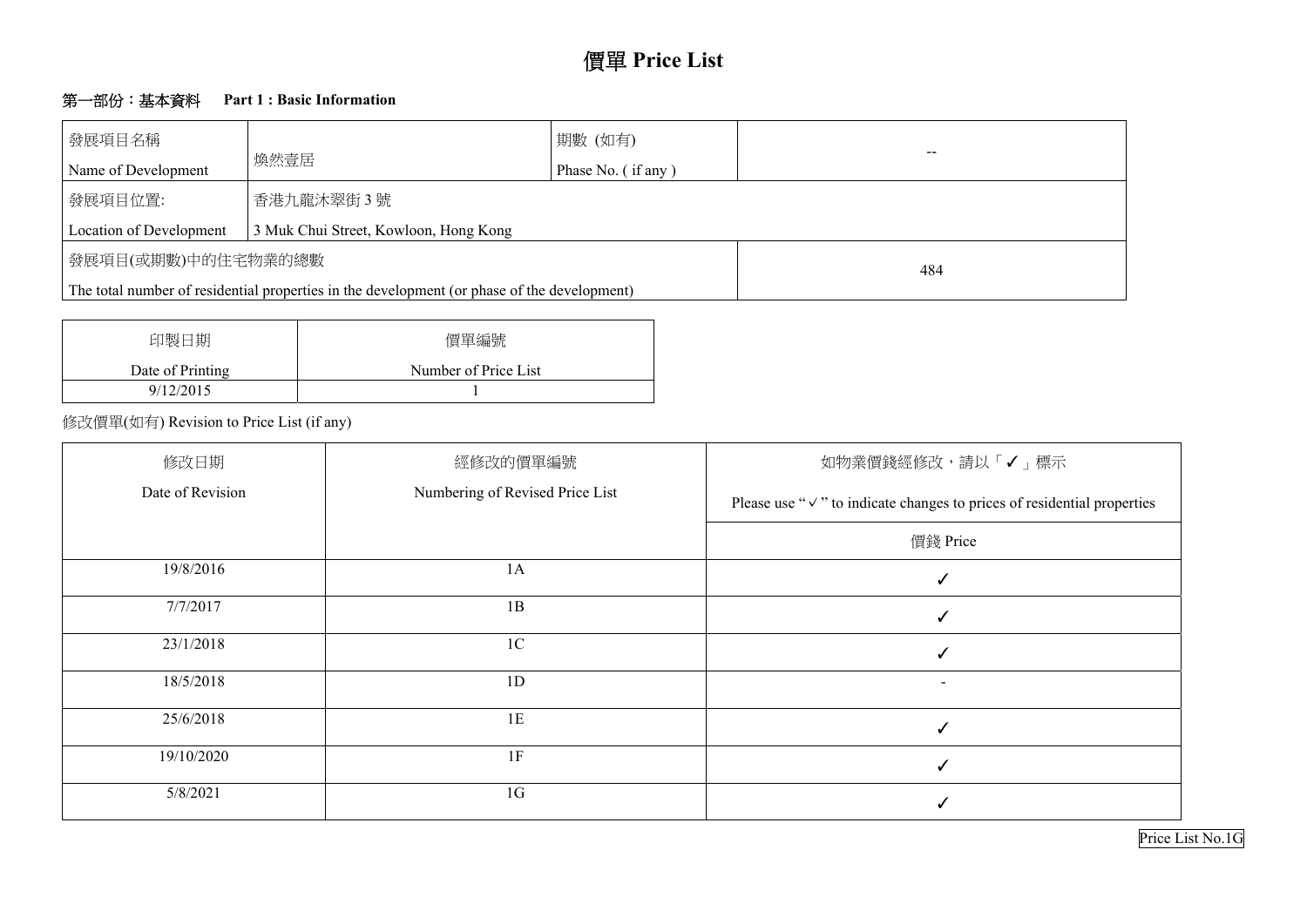## **第二部份﹕面積及售價資料**

## **Part 2: Information on Area and Price**

| <b>Description of Residential</b> | 物業的描述<br>Property |      | 實用面積<br>(包括露台,工作平台及陽台(如有))<br>平方米 (平方呎)                                              | 售價(元)      | 實用面積<br>每平方米/呎售價<br>元·每平方米 (元·每平方/呎)                  |                                |               | Area of other specified items (Not included in the Saleable Area) |              | 平方米 (平方呎)<br>sq. metre (sq. ft.) | 其他指明項目的面積 (不計算入實用面積) |                |                          |                          |        |
|-----------------------------------|-------------------|------|--------------------------------------------------------------------------------------|------------|-------------------------------------------------------|--------------------------------|---------------|-------------------------------------------------------------------|--------------|----------------------------------|----------------------|----------------|--------------------------|--------------------------|--------|
| 大廈名稱                              | 樓層                | 單位   | Saleable Area                                                                        |            | Unit Rate of                                          | 空調機房                           | 窗台            | 閣樓                                                                | 平台           | 花園                               | 停車位                  | 天台             | 梯屋                       | 前庭                       | 庭院     |
| <b>Block Name</b>                 | Floor             | Flat | (including balcony, utility platform and<br>verandah, if any)<br>sq. metre (sq. ft.) | Price (\$) | Saleable Area<br>\$ per sq. metre<br>(\$ per sq. ft.) | Air-conditioning<br>plant room | Bay<br>window | Cockloft                                                          | Flat<br>roof | Garden                           | Parking<br>space     | Roof           | Stairhood                | Terrace                  | Yard   |
| Tower H1 座                        | -1                | A    | 61.964 (667)                                                                         | 8,441,000  | 136,224                                               | $\sim$                         | 0.348         | $\sim$                                                            | $\sim$       | $\sim$                           | $\blacksquare$       | $\blacksquare$ | $\sim$                   | $\sim$                   | $\sim$ |
|                                   |                   |      | 露台 Balcony: 2.000 (22)                                                               |            | (12,655)                                              |                                | (4)           |                                                                   |              |                                  |                      |                |                          |                          |        |
|                                   |                   |      | 工作平台 Utility Platform: -                                                             | 10,186,000 | 164,386                                               |                                |               |                                                                   |              |                                  |                      |                |                          |                          |        |
|                                   |                   |      |                                                                                      |            | (15, 271)                                             |                                |               |                                                                   |              |                                  |                      |                |                          |                          |        |
|                                   |                   |      |                                                                                      | 10,536,000 | 170,034                                               |                                |               |                                                                   |              |                                  |                      |                |                          |                          |        |
|                                   |                   |      |                                                                                      |            | (15, 796)                                             |                                |               |                                                                   |              |                                  |                      |                |                          |                          |        |
|                                   |                   |      |                                                                                      | 11,376,000 | 183,590                                               |                                |               |                                                                   |              |                                  |                      |                |                          |                          |        |
|                                   |                   |      |                                                                                      |            | (17,055)                                              |                                |               |                                                                   |              |                                  |                      |                |                          |                          |        |
|                                   |                   |      |                                                                                      | 10,915,000 | 176,151                                               |                                |               |                                                                   |              |                                  |                      |                |                          |                          |        |
|                                   |                   |      |                                                                                      |            | (16, 364)                                             |                                |               |                                                                   |              |                                  |                      |                |                          |                          |        |
|                                   |                   |      |                                                                                      | 11,485,000 | 185,350                                               |                                |               |                                                                   |              |                                  |                      |                |                          |                          |        |
|                                   |                   |      |                                                                                      |            | (17, 219)                                             |                                |               |                                                                   |              |                                  |                      |                |                          |                          |        |
| Tower H1 座                        | -1                | G    | 61.081 (657)                                                                         | 8,338,000  | 136,507                                               | $\sim$                         | 0.347         | $\sim$                                                            | $\sim$       | $\sim$                           | $\blacksquare$       | $\blacksquare$ | $\overline{\phantom{0}}$ | $\overline{\phantom{0}}$ | $\sim$ |
|                                   |                   |      | 露台 Balcony: 2.000 (22)                                                               |            | (12,691)                                              |                                | (4)           |                                                                   |              |                                  |                      |                |                          |                          |        |
|                                   |                   |      | 工作平台 Utility Platform: -                                                             | 9,857,000  | 161,376                                               |                                |               |                                                                   |              |                                  |                      |                |                          |                          |        |
|                                   |                   |      |                                                                                      |            | (15,003)                                              |                                |               |                                                                   |              |                                  |                      |                |                          |                          |        |
|                                   |                   |      |                                                                                      | 10,196,000 | 166,926                                               |                                |               |                                                                   |              |                                  |                      |                |                          |                          |        |
|                                   |                   |      |                                                                                      |            | (15, 519)                                             |                                |               |                                                                   |              |                                  |                      |                |                          |                          |        |
|                                   |                   |      |                                                                                      | 11,009,000 | 180,236<br>(16, 756)                                  |                                |               |                                                                   |              |                                  |                      |                |                          |                          |        |
|                                   |                   |      |                                                                                      | 10,564,000 | 172,951                                               |                                |               |                                                                   |              |                                  |                      |                |                          |                          |        |
|                                   |                   |      |                                                                                      |            | (16,079)                                              |                                |               |                                                                   |              |                                  |                      |                |                          |                          |        |
|                                   |                   |      |                                                                                      | 11,117,000 | 182,004                                               |                                |               |                                                                   |              |                                  |                      |                |                          |                          |        |
|                                   |                   |      |                                                                                      |            | (16, 921)                                             |                                |               |                                                                   |              |                                  |                      |                |                          |                          |        |
| Tower H1 $\overline{\mathbb{E}}$  | $\overline{2}$    | A    | 61.964 (667)                                                                         | 8,526,000  | 137,596                                               |                                | 0.348         |                                                                   |              |                                  |                      |                |                          |                          |        |
|                                   |                   |      | 露台 Balcony: 2.000 (22)                                                               |            | (12, 783)                                             |                                | (4)           |                                                                   |              |                                  |                      |                |                          |                          |        |
|                                   |                   |      | 工作平台 Utility Platform: -                                                             | 10,289,000 | 166,048                                               |                                |               |                                                                   |              |                                  |                      |                |                          |                          |        |
|                                   |                   |      |                                                                                      |            | (15, 426)                                             |                                |               |                                                                   |              |                                  |                      |                |                          |                          |        |
|                                   |                   |      |                                                                                      | 10,643,000 | 171,761                                               |                                |               |                                                                   |              |                                  |                      |                |                          |                          |        |
|                                   |                   |      |                                                                                      |            | (15, 957)                                             |                                |               |                                                                   |              |                                  |                      |                |                          |                          |        |
|                                   |                   |      |                                                                                      | 11,491,000 | 185,446                                               |                                |               |                                                                   |              |                                  |                      |                |                          |                          |        |
|                                   |                   |      |                                                                                      |            | (17, 228)                                             |                                |               |                                                                   |              |                                  |                      |                |                          |                          |        |
|                                   |                   |      |                                                                                      | 11,020,000 | 177,845                                               |                                |               |                                                                   |              |                                  |                      |                |                          |                          |        |
|                                   |                   |      |                                                                                      |            | (16, 522)                                             |                                |               |                                                                   |              |                                  |                      |                |                          |                          |        |
|                                   |                   |      |                                                                                      | 11,596,000 | 187,141                                               |                                |               |                                                                   |              |                                  |                      |                |                          |                          |        |
|                                   |                   |      |                                                                                      |            | (17, 385)                                             |                                |               |                                                                   |              |                                  |                      |                |                          |                          |        |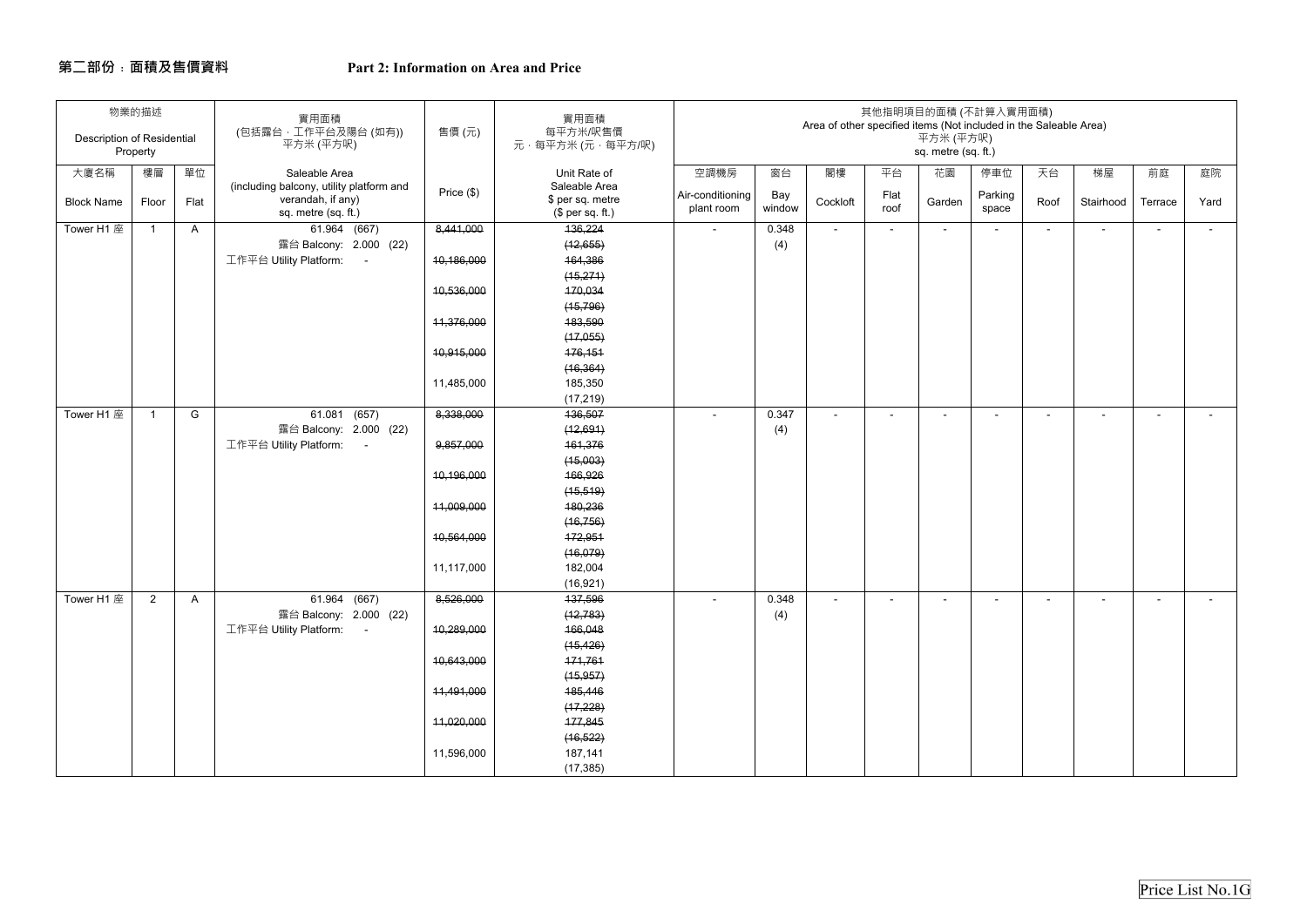| <b>Description of Residential</b> | 物業的描述<br>Property |      | 實用面積<br>(包括露台,工作平台及陽台(如有))<br>平方米 (平方呎)  | 售價(元)        | 實用面積<br>每平方米/呎售價<br>元·每平方米(元·每平方/呎) |                                |               | Area of other specified items (Not included in the Saleable Area) |                          | 平方米 (平方呎)<br>sq. metre (sq. ft.) | 其他指明項目的面積 (不計算入實用面積)     |        |                |                |        |
|-----------------------------------|-------------------|------|------------------------------------------|--------------|-------------------------------------|--------------------------------|---------------|-------------------------------------------------------------------|--------------------------|----------------------------------|--------------------------|--------|----------------|----------------|--------|
| 大廈名稱                              | 樓層                | 單位   | Saleable Area                            |              | Unit Rate of                        | 空調機房                           | 窗台            | 閣樓                                                                | 平台                       | 花園                               | 停車位                      | 天台     | 梯屋             | 前庭             | 庭院     |
|                                   |                   |      | (including balcony, utility platform and |              | Saleable Area                       |                                |               |                                                                   |                          |                                  |                          |        |                |                |        |
| <b>Block Name</b>                 | Floor             | Flat | verandah, if any)                        | Price $(\$)$ | \$ per sq. metre                    | Air-conditioning<br>plant room | Bay<br>window | Cockloft                                                          | Flat<br>roof             | Garden                           | Parking<br>space         | Roof   | Stairhood      | Terrace        | Yard   |
|                                   |                   |      | sq. metre (sq. ft.)                      |              | \$per sq. ft.)                      |                                |               |                                                                   |                          |                                  |                          |        |                |                |        |
| Tower H1 座                        | $\overline{2}$    | G    | 61.081 (657)<br>露台 Balcony: 2.000 (22)   | 8,423,000    | 137,899<br>(12, 820)                | $\sim$                         | 0.347         | $\sim$                                                            | $\sim$                   | $\sim$                           | $\overline{\phantom{a}}$ | $\sim$ | $\blacksquare$ | $\sim$         | $\sim$ |
|                                   |                   |      | 工作平台 Utility Platform:<br>$\sim$         | 9,956,000    | 162,997                             |                                | (4)           |                                                                   |                          |                                  |                          |        |                |                |        |
|                                   |                   |      |                                          |              | (15, 154)                           |                                |               |                                                                   |                          |                                  |                          |        |                |                |        |
|                                   |                   |      |                                          | 10,299,000   | 168,612                             |                                |               |                                                                   |                          |                                  |                          |        |                |                |        |
|                                   |                   |      |                                          |              | (15,676)                            |                                |               |                                                                   |                          |                                  |                          |        |                |                |        |
|                                   |                   |      |                                          | 11,120,000   | 182,053                             |                                |               |                                                                   |                          |                                  |                          |        |                |                |        |
|                                   |                   |      |                                          |              | (16, 925)                           |                                |               |                                                                   |                          |                                  |                          |        |                |                |        |
|                                   |                   |      |                                          | 10,666,000   | 174,621                             |                                |               |                                                                   |                          |                                  |                          |        |                |                |        |
|                                   |                   |      |                                          |              | (16, 234)                           |                                |               |                                                                   |                          |                                  |                          |        |                |                |        |
|                                   |                   |      |                                          | 11,223,000   | 183,740                             |                                |               |                                                                   |                          |                                  |                          |        |                |                |        |
|                                   |                   |      |                                          |              | (17,082)                            |                                |               |                                                                   |                          |                                  |                          |        |                |                |        |
| Tower H1 座                        | 3                 | A    | 61.964 (667)                             | 8,613,000    | 139,000                             | $\sim$                         | 0.348         | $\blacksquare$                                                    | $\sim$                   | $\blacksquare$                   | $\overline{\phantom{0}}$ | ۰.     | $\blacksquare$ | $\blacksquare$ | $\sim$ |
|                                   |                   |      | 露台 Balcony: 2.000 (22)                   |              | (12, 913)                           |                                | (4)           |                                                                   |                          |                                  |                          |        |                |                |        |
|                                   |                   |      | 工作平台 Utility Platform:<br>$\sim$ $-$     | 10,393,000   | 167,726                             |                                |               |                                                                   |                          |                                  |                          |        |                |                |        |
|                                   |                   |      |                                          |              | (15, 582)                           |                                |               |                                                                   |                          |                                  |                          |        |                |                |        |
|                                   |                   |      |                                          | 10,750,000   | 173,488                             |                                |               |                                                                   |                          |                                  |                          |        |                |                |        |
|                                   |                   |      |                                          |              | (16, 117)                           |                                |               |                                                                   |                          |                                  |                          |        |                |                |        |
|                                   |                   |      |                                          | 11,607,000   | 187,318                             |                                |               |                                                                   |                          |                                  |                          |        |                |                |        |
|                                   |                   |      |                                          |              | (17, 402)                           |                                |               |                                                                   |                          |                                  |                          |        |                |                |        |
|                                   |                   |      |                                          | 11,826,000   | 190,853                             |                                |               |                                                                   |                          |                                  |                          |        |                |                |        |
|                                   |                   |      |                                          |              | (17, 730)                           |                                |               |                                                                   |                          |                                  |                          |        |                |                |        |
| Tower H1 座                        | 3                 | G    | 61.081 (657)                             | 8,508,000    | 139,290                             |                                | 0.347         |                                                                   | $\overline{\phantom{0}}$ | $\sim$                           |                          | ٠      | $\sim$         | ٠              | $\sim$ |
|                                   |                   |      | 露台 Balcony: 2.000 (22)                   |              | (12,950)                            |                                | (4)           |                                                                   |                          |                                  |                          |        |                |                |        |
|                                   |                   |      | 工作平台 Utility Platform: -                 | 10,057,000   | 164,650                             |                                |               |                                                                   |                          |                                  |                          |        |                |                |        |
|                                   |                   |      |                                          |              | (15, 307)                           |                                |               |                                                                   |                          |                                  |                          |        |                |                |        |
|                                   |                   |      |                                          | 10,403,000   | 170,315                             |                                |               |                                                                   |                          |                                  |                          |        |                |                |        |
|                                   |                   |      |                                          |              | (15, 834)                           |                                |               |                                                                   |                          |                                  |                          |        |                |                |        |
|                                   |                   |      |                                          | 11,232,000   | 183,887                             |                                |               |                                                                   |                          |                                  |                          |        |                |                |        |
|                                   |                   |      |                                          |              | (17,096)                            |                                |               |                                                                   |                          |                                  |                          |        |                |                |        |
|                                   |                   |      |                                          | 11,446,000   | 187,391                             |                                |               |                                                                   |                          |                                  |                          |        |                |                |        |
| Tower H1 座                        | $\overline{4}$    | A    | 61.964 (667)                             | 8,678,000    | (17, 422)<br>140,049                | $\sim$                         | 0.348         | $\blacksquare$                                                    | $\sim$                   | $\blacksquare$                   | $\overline{\phantom{a}}$ | $\sim$ | $\blacksquare$ | $\sim$         | $\sim$ |
|                                   |                   |      | 露台 Balcony: 2.000 (22)                   |              | (13,010)                            |                                | (4)           |                                                                   |                          |                                  |                          |        |                |                |        |
|                                   |                   |      | 工作平台 Utility Platform:<br>$\sim 100$     | 10,471,000   | 168,985                             |                                |               |                                                                   |                          |                                  |                          |        |                |                |        |
|                                   |                   |      |                                          |              | (15,699)                            |                                |               |                                                                   |                          |                                  |                          |        |                |                |        |
|                                   |                   |      |                                          | 10,832,000   | 174,811                             |                                |               |                                                                   |                          |                                  |                          |        |                |                |        |
|                                   |                   |      |                                          |              | (16, 240)                           |                                |               |                                                                   |                          |                                  |                          |        |                |                |        |
|                                   |                   |      |                                          | 11,695,000   | 188,739                             |                                |               |                                                                   |                          |                                  |                          |        |                |                |        |
|                                   |                   |      |                                          |              | (17, 534)                           |                                |               |                                                                   |                          |                                  |                          |        |                |                |        |
|                                   |                   |      |                                          | 11,910,000   | 192,208                             |                                |               |                                                                   |                          |                                  |                          |        |                |                |        |
|                                   |                   |      |                                          |              | (17, 856)                           |                                |               |                                                                   |                          |                                  |                          |        |                |                |        |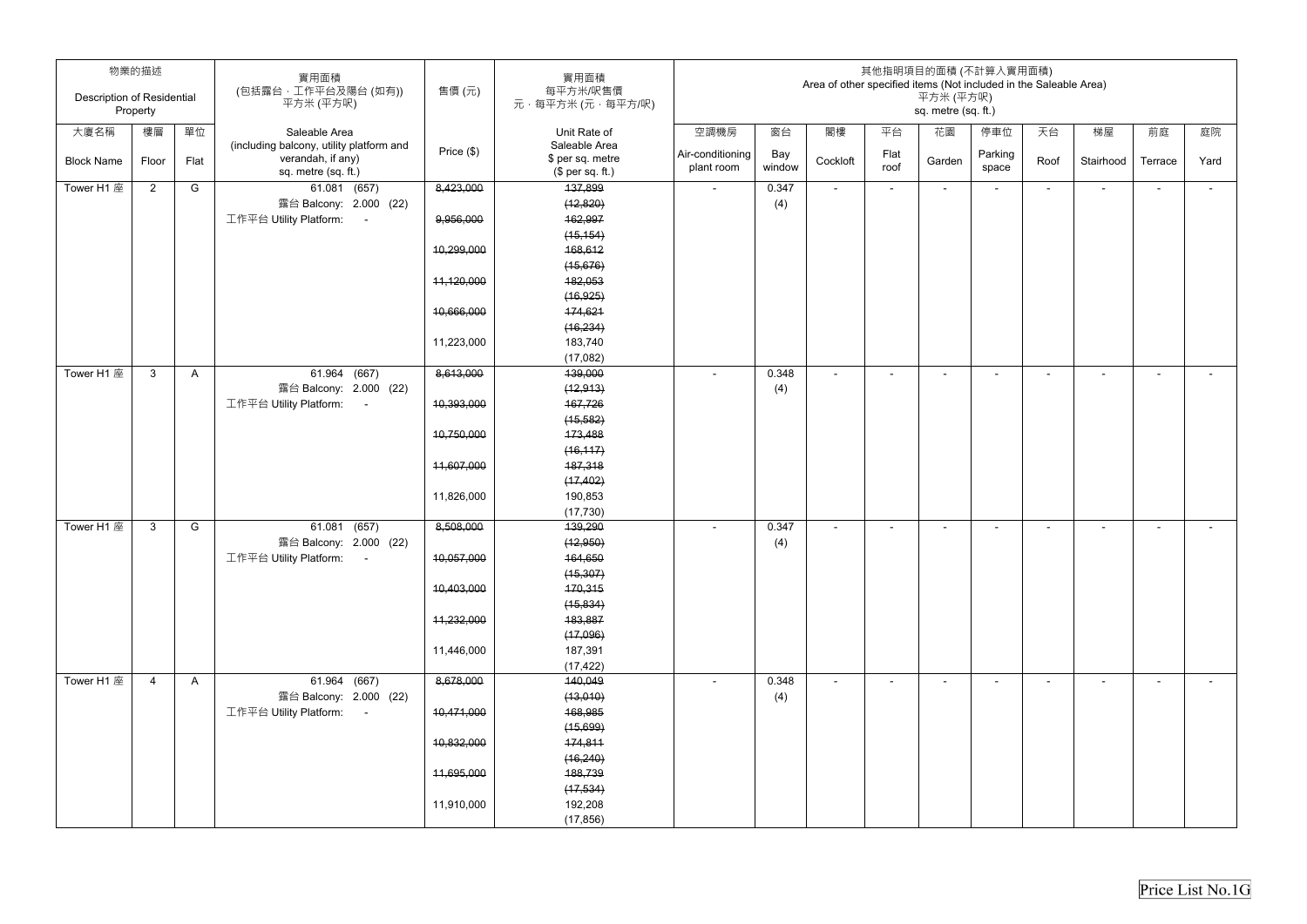|                                   | 物業的描述           |              | 實用面積<br>(包括露台,工作平台及陽台(如有))                                     | 售價(元)        | 實用面積<br>每平方米/呎售價                  |                  |              | Area of other specified items (Not included in the Saleable Area) |        |                                  | 其他指明項目的面積 (不計算入實用面積)     |                          |                          |                |        |
|-----------------------------------|-----------------|--------------|----------------------------------------------------------------|--------------|-----------------------------------|------------------|--------------|-------------------------------------------------------------------|--------|----------------------------------|--------------------------|--------------------------|--------------------------|----------------|--------|
| <b>Description of Residential</b> | Property        |              | 平方米 (平方呎)                                                      |              | 元·每平方米(元·每平方/呎)                   |                  |              |                                                                   |        | 平方米 (平方呎)<br>sq. metre (sq. ft.) |                          |                          |                          |                |        |
| 大廈名稱                              | 樓層              | 單位           | Saleable Area                                                  |              | Unit Rate of                      | 空調機房             | 窗台           | 閣樓                                                                | 平台     | 花園                               | 停車位                      | 天台                       | 梯屋                       | 前庭             | 庭院     |
| <b>Block Name</b>                 | Floor           | Flat         | (including balcony, utility platform and<br>verandah, if any)  | Price $(\$)$ | Saleable Area<br>\$ per sq. metre | Air-conditioning | Bay          | Cockloft                                                          | Flat   | Garden                           | Parking                  | Roof                     | Stairhood                | Terrace        | Yard   |
|                                   |                 |              | sq. metre (sq. ft.)                                            |              | $$$ per sq. ft.)                  | plant room       | window       |                                                                   | roof   |                                  | space                    |                          |                          |                |        |
| Tower H1 座                        | $\overline{4}$  | G            | 61.081 (657)                                                   | 8,572,000    | 140,338                           | $\sim$           | 0.347        | $\sim$                                                            | $\sim$ | $\sim$                           | $\sim$                   | $\overline{\phantom{0}}$ | $\blacksquare$           | $\sim$         | $\sim$ |
|                                   |                 |              | 露台 Balcony: 2.000 (22)<br>工作平台 Utility Platform:<br>$\sim$ $-$ | 10,133,000   | (13,047)<br>165,894               |                  | (4)          |                                                                   |        |                                  |                          |                          |                          |                |        |
|                                   |                 |              |                                                                |              | (15, 423)                         |                  |              |                                                                   |        |                                  |                          |                          |                          |                |        |
|                                   |                 |              |                                                                | 10,482,000   | 171,608                           |                  |              |                                                                   |        |                                  |                          |                          |                          |                |        |
|                                   |                 |              |                                                                |              | (15, 954)                         |                  |              |                                                                   |        |                                  |                          |                          |                          |                |        |
|                                   |                 |              |                                                                | 11,317,000   | 185,279                           |                  |              |                                                                   |        |                                  |                          |                          |                          |                |        |
|                                   |                 |              |                                                                |              | (17, 225)                         |                  |              |                                                                   |        |                                  |                          |                          |                          |                |        |
|                                   |                 |              |                                                                | 11,527,000   | 188,717                           |                  |              |                                                                   |        |                                  |                          |                          |                          |                |        |
|                                   |                 |              |                                                                |              | (17, 545)                         |                  |              |                                                                   |        |                                  |                          |                          |                          |                |        |
| Tower H1 座                        | $5\overline{)}$ | $\mathsf{A}$ | $61.964$ $(667)$                                               | 8,743,000    | 141,098                           |                  | 0.348        |                                                                   |        |                                  |                          |                          | $\overline{\phantom{0}}$ |                | $\sim$ |
|                                   |                 |              | 露台 Balcony: 2.000 (22)                                         |              | (13, 108)                         |                  | (4)          |                                                                   |        |                                  |                          |                          |                          |                |        |
|                                   |                 |              | 工作平台 Utility Platform:<br>$\sim$ $-$                           | 10,550,000   | 170,260                           |                  |              |                                                                   |        |                                  |                          |                          |                          |                |        |
|                                   |                 |              |                                                                |              | (15, 817)                         |                  |              |                                                                   |        |                                  |                          |                          |                          |                |        |
|                                   |                 |              |                                                                | 10,913,000   | 176,118                           |                  |              |                                                                   |        |                                  |                          |                          |                          |                |        |
|                                   |                 |              |                                                                | 11,783,000   | (16, 361)<br>190,159              |                  |              |                                                                   |        |                                  |                          |                          |                          |                |        |
|                                   |                 |              |                                                                |              | (17,666)                          |                  |              |                                                                   |        |                                  |                          |                          |                          |                |        |
|                                   |                 |              |                                                                | 11,994,000   | 193,564                           |                  |              |                                                                   |        |                                  |                          |                          |                          |                |        |
|                                   |                 |              |                                                                |              | (17, 982)                         |                  |              |                                                                   |        |                                  |                          |                          |                          |                |        |
| Tower H1 座                        | $5\overline{)}$ | G            | $61.081$ $(657)$                                               | 8,637,000    | 141,402                           |                  | 0.347        | $\blacksquare$                                                    | $\sim$ | $\overline{\phantom{a}}$         | $\overline{\phantom{a}}$ | ۰                        | $\sim$                   | $\blacksquare$ | $\sim$ |
|                                   |                 |              | 露台 Balcony: 2.000 (22)                                         |              | (13, 146)                         |                  | (4)          |                                                                   |        |                                  |                          |                          |                          |                |        |
|                                   |                 |              | 工作平台 Utility Platform:<br>$\sim 100$                           | 10,210,000   | 167,155                           |                  |              |                                                                   |        |                                  |                          |                          |                          |                |        |
|                                   |                 |              |                                                                |              | (15, 540)                         |                  |              |                                                                   |        |                                  |                          |                          |                          |                |        |
|                                   |                 |              |                                                                | 10,561,000   | 172,902                           |                  |              |                                                                   |        |                                  |                          |                          |                          |                |        |
|                                   |                 |              |                                                                |              | (16, 075)                         |                  |              |                                                                   |        |                                  |                          |                          |                          |                |        |
|                                   |                 |              |                                                                | 11,403,000   | 186,687                           |                  |              |                                                                   |        |                                  |                          |                          |                          |                |        |
|                                   |                 |              |                                                                |              | (17, 356)                         |                  |              |                                                                   |        |                                  |                          |                          |                          |                |        |
|                                   |                 |              |                                                                | 11,608,000   | 190,043                           |                  |              |                                                                   |        |                                  |                          |                          |                          |                |        |
| Tower H1 座                        |                 |              |                                                                | 8,809,000    | (17,668)                          |                  |              |                                                                   |        |                                  |                          |                          |                          |                |        |
|                                   | 6               | $\mathsf{A}$ | 61.964 (667)<br>露台 Balcony: 2.000 (22)                         |              | 142,163<br>(13, 207)              |                  | 0.348<br>(4) | $\blacksquare$                                                    | $\sim$ | $\sim$                           | $\overline{\phantom{a}}$ | $\sim$                   | $\blacksquare$           | $\blacksquare$ | $\sim$ |
|                                   |                 |              | 工作平台 Utility Platform:<br>$\sim 100$                           | 10,630,000   | 171,551                           |                  |              |                                                                   |        |                                  |                          |                          |                          |                |        |
|                                   |                 |              |                                                                |              | (15, 937)                         |                  |              |                                                                   |        |                                  |                          |                          |                          |                |        |
|                                   |                 |              |                                                                | 10,996,000   | 177,458                           |                  |              |                                                                   |        |                                  |                          |                          |                          |                |        |
|                                   |                 |              |                                                                |              | (16, 486)                         |                  |              |                                                                   |        |                                  |                          |                          |                          |                |        |
|                                   |                 |              |                                                                | 11,872,000   | 191,595                           |                  |              |                                                                   |        |                                  |                          |                          |                          |                |        |
|                                   |                 |              |                                                                |              | (17, 799)                         |                  |              |                                                                   |        |                                  |                          |                          |                          |                |        |
|                                   |                 |              |                                                                | 12,078,000   | 194,920                           |                  |              |                                                                   |        |                                  |                          |                          |                          |                |        |
|                                   |                 |              |                                                                |              | (18, 108)                         |                  |              |                                                                   |        |                                  |                          |                          |                          |                |        |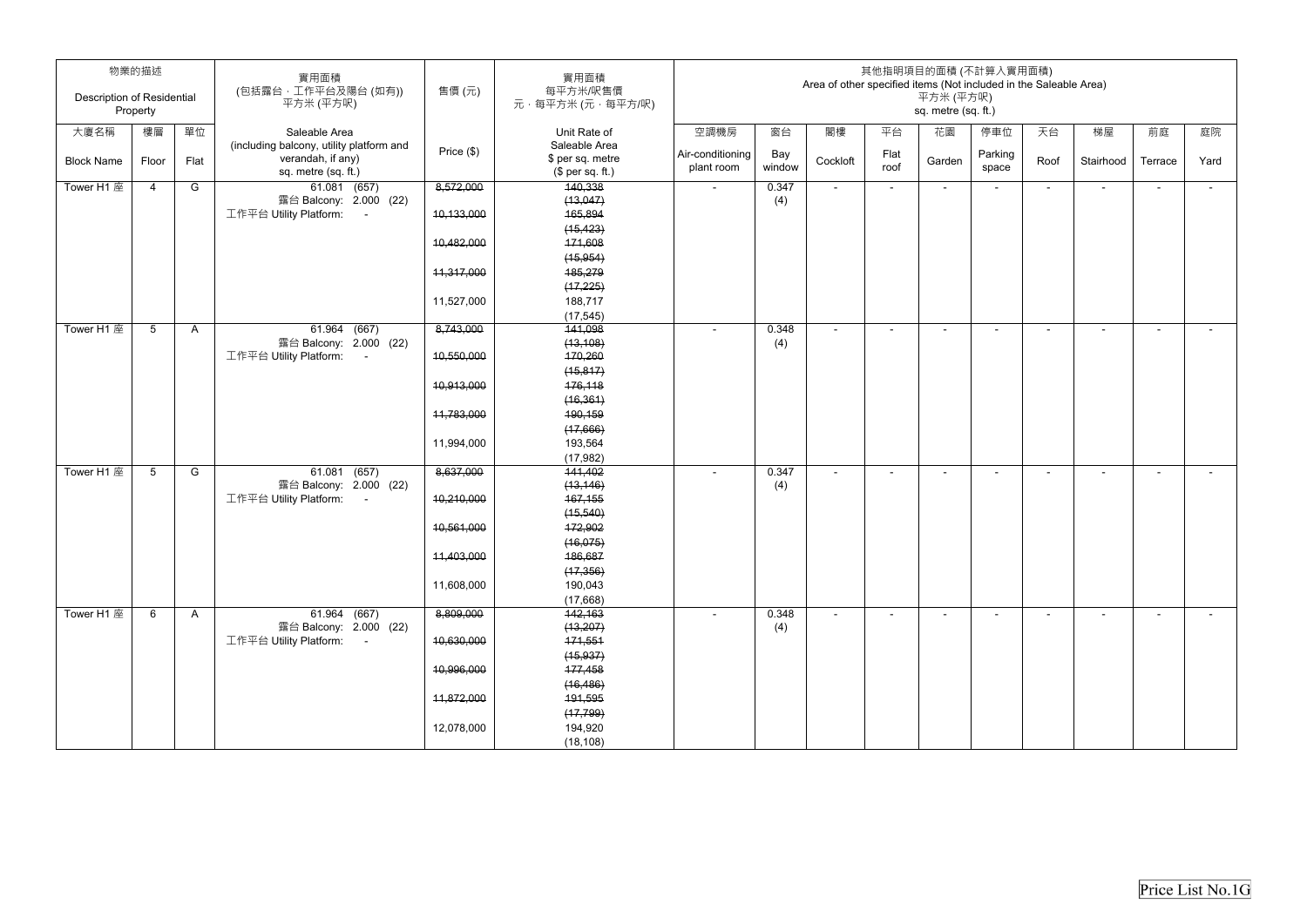|                            | 物業的描述          |              | 實用面積                                     |            | 實用面積                        |                          |        | Area of other specified items (Not included in the Saleable Area) |        | 其他指明項目的面積 (不計算入實用面積)             |         |        |                          |         |        |
|----------------------------|----------------|--------------|------------------------------------------|------------|-----------------------------|--------------------------|--------|-------------------------------------------------------------------|--------|----------------------------------|---------|--------|--------------------------|---------|--------|
| Description of Residential | Property       |              | (包括露台,工作平台及陽台(如有))<br>平方米 (平方呎)          | 售價(元)      | 每平方米/呎售價<br>元·每平方米(元·每平方/呎) |                          |        |                                                                   |        | 平方米 (平方呎)<br>sq. metre (sq. ft.) |         |        |                          |         |        |
| 大廈名稱                       | 樓層             | 單位           | Saleable Area                            |            | Unit Rate of                | 空調機房                     | 窗台     | 閣樓                                                                | 平台     | 花園                               | 停車位     | 天台     | 梯屋                       | 前庭      | 庭院     |
|                            |                |              | (including balcony, utility platform and | Price (\$) | Saleable Area               | Air-conditioning         | Bay    |                                                                   | Flat   |                                  | Parking |        |                          |         |        |
| <b>Block Name</b>          | Floor          | Flat         | verandah, if any)                        |            | \$ per sq. metre            | plant room               | window | Cockloft                                                          | roof   | Garden                           | space   | Roof   | Stairhood                | Terrace | Yard   |
|                            |                |              | sq. metre (sq. ft.)                      |            | $$$ per sq. ft.)            |                          |        |                                                                   |        |                                  |         |        |                          |         |        |
| Tower H1 座                 | 6              | G            | 61.081 (657)<br>露台 Balcony: 2.000 (22)   | 8,702,000  | 142,467                     | $\sim$                   | 0.347  | $\blacksquare$                                                    | $\sim$ | $\sim$                           |         | $\sim$ | $\sim$                   | $\sim$  | $\sim$ |
|                            |                |              | 工作平台 Utility Platform:<br>$\sim 100$     | 10,287,000 | (13, 245)<br>168,416        |                          | (4)    |                                                                   |        |                                  |         |        |                          |         |        |
|                            |                |              |                                          |            | (15,658)                    |                          |        |                                                                   |        |                                  |         |        |                          |         |        |
|                            |                |              |                                          | 10,641,000 | 174,211                     |                          |        |                                                                   |        |                                  |         |        |                          |         |        |
|                            |                |              |                                          |            | (16, 196)                   |                          |        |                                                                   |        |                                  |         |        |                          |         |        |
|                            |                |              |                                          | 11,489,000 | 188,094                     |                          |        |                                                                   |        |                                  |         |        |                          |         |        |
|                            |                |              |                                          |            | (17, 487)                   |                          |        |                                                                   |        |                                  |         |        |                          |         |        |
|                            |                |              |                                          | 11,690,000 | 191,385                     |                          |        |                                                                   |        |                                  |         |        |                          |         |        |
|                            |                |              |                                          |            | (17, 793)                   |                          |        |                                                                   |        |                                  |         |        |                          |         |        |
| Tower H1 座                 | $\overline{7}$ | A            | 61.964 (667)                             | 8,876,000  | 143,244                     |                          | 0.348  | $\blacksquare$                                                    |        |                                  |         |        |                          |         | $\sim$ |
|                            |                |              | 露台 Balcony: 2.000 (22)                   |            | (13, 307)                   |                          | (4)    |                                                                   |        |                                  |         |        |                          |         |        |
|                            |                |              | 工作平台 Utility Platform:<br>$\sim 100$     | 10,710,000 | 172,842                     |                          |        |                                                                   |        |                                  |         |        |                          |         |        |
|                            |                |              |                                          |            | (16,057)                    |                          |        |                                                                   |        |                                  |         |        |                          |         |        |
|                            |                |              |                                          | 11,079,000 | 178,797                     |                          |        |                                                                   |        |                                  |         |        |                          |         |        |
|                            |                |              |                                          |            | (16, 610)                   |                          |        |                                                                   |        |                                  |         |        |                          |         |        |
|                            |                |              |                                          | 11,962,000 | 193,048                     |                          |        |                                                                   |        |                                  |         |        |                          |         |        |
|                            |                |              |                                          |            | (17, 934)                   |                          |        |                                                                   |        |                                  |         |        |                          |         |        |
|                            |                |              |                                          | 12,163,000 | 196,291                     |                          |        |                                                                   |        |                                  |         |        |                          |         |        |
|                            |                |              |                                          |            | (18, 235)                   |                          |        |                                                                   |        |                                  |         |        |                          |         |        |
| Tower H1 座                 | $\overline{7}$ | G            | 61.081 (657)                             | 8,768,000  | 143,547                     | $\overline{\phantom{a}}$ | 0.347  | $\overline{\phantom{a}}$                                          | $\sim$ | $\sim$                           |         | $\sim$ | $\overline{\phantom{a}}$ |         | $\sim$ |
|                            |                |              | 露台 Balcony: 2.000 (22)                   |            | (13, 346)                   |                          | (4)    |                                                                   |        |                                  |         |        |                          |         |        |
|                            |                |              | 工作平台 Utility Platform:<br>$\sim 100$     | 10,364,000 | 169,676                     |                          |        |                                                                   |        |                                  |         |        |                          |         |        |
|                            |                |              |                                          |            | (15, 775)                   |                          |        |                                                                   |        |                                  |         |        |                          |         |        |
|                            |                |              |                                          | 10,721,000 | 175,521                     |                          |        |                                                                   |        |                                  |         |        |                          |         |        |
|                            |                |              |                                          |            | (16, 318)                   |                          |        |                                                                   |        |                                  |         |        |                          |         |        |
|                            |                |              |                                          | 11,576,000 | 189,519                     |                          |        |                                                                   |        |                                  |         |        |                          |         |        |
|                            |                |              |                                          |            | (17,619)                    |                          |        |                                                                   |        |                                  |         |        |                          |         |        |
|                            |                |              |                                          | 11,773,000 | 192,744<br>(17, 919)        |                          |        |                                                                   |        |                                  |         |        |                          |         |        |
| Tower H1 座                 | 8              | $\mathsf{A}$ | 61.964 (667)                             | 9,011,000  | 145,423                     |                          | 0.348  | $\blacksquare$                                                    | $\sim$ | $\sim$                           |         | $\sim$ | $\sim$                   | $\sim$  | $\sim$ |
|                            |                |              | 露台 Balcony: 2.000 (22)                   |            | (13, 510)                   |                          | (4)    |                                                                   |        |                                  |         |        |                          |         |        |
|                            |                |              | 工作平台 Utility Platform:<br>$\sim 100$     | 10,874,000 | 175,489                     |                          |        |                                                                   |        |                                  |         |        |                          |         |        |
|                            |                |              |                                          |            | (16, 303)                   |                          |        |                                                                   |        |                                  |         |        |                          |         |        |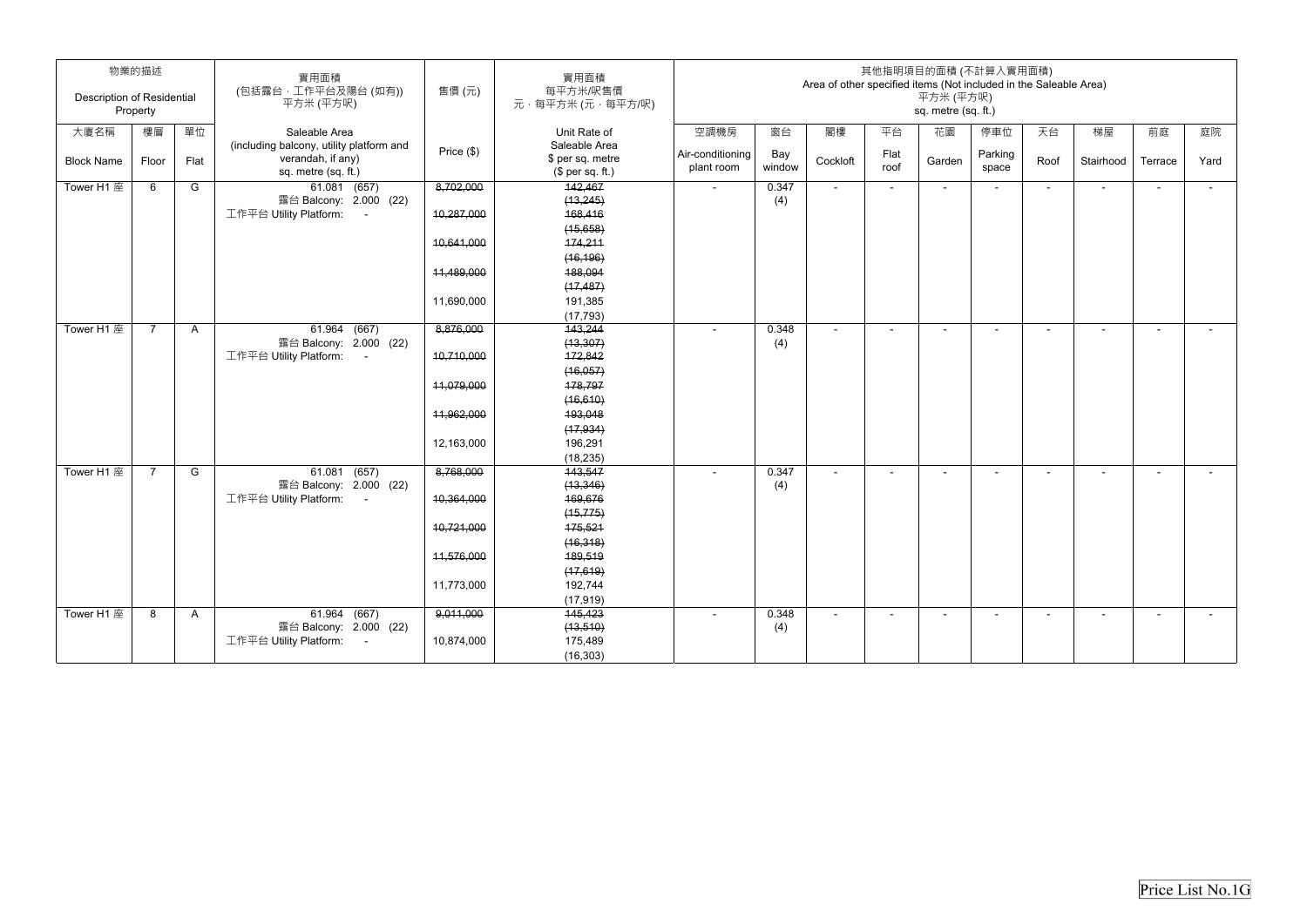|                                   | 物業的描述    |              | 實用面積<br>(包括露台,工作平台及陽台(如有))                                     | 售價(元)        | 實用面積<br>每平方米/呎售價                  |                  |        | Area of other specified items (Not included in the Saleable Area) |        |                                  | 其他指明項目的面積 (不計算入實用面積)     |                          |                          |                |        |
|-----------------------------------|----------|--------------|----------------------------------------------------------------|--------------|-----------------------------------|------------------|--------|-------------------------------------------------------------------|--------|----------------------------------|--------------------------|--------------------------|--------------------------|----------------|--------|
| <b>Description of Residential</b> | Property |              | 平方米 (平方呎)                                                      |              | 元·每平方米(元·每平方/呎)                   |                  |        |                                                                   |        | 平方米 (平方呎)<br>sq. metre (sq. ft.) |                          |                          |                          |                |        |
| 大廈名稱                              | 樓層       | 單位           | Saleable Area                                                  |              | Unit Rate of                      | 空調機房             | 窗台     | 閣樓                                                                | 平台     | 花園                               | 停車位                      | 天台                       | 梯屋                       | 前庭             | 庭院     |
| <b>Block Name</b>                 | Floor    | Flat         | (including balcony, utility platform and<br>verandah, if any)  | Price $(\$)$ | Saleable Area<br>\$ per sq. metre | Air-conditioning | Bay    | Cockloft                                                          | Flat   | Garden                           | Parking                  | Roof                     | Stairhood                | Terrace        | Yard   |
|                                   |          |              | sq. metre (sq. ft.)                                            |              | $$$ per sq. ft.)                  | plant room       | window |                                                                   | roof   |                                  | space                    |                          |                          |                |        |
| Tower H1 座                        | 8        | G            | 61.081 (657)                                                   | 8,901,000    | 145,725                           | $\sim$           | 0.347  | $\sim$                                                            | $\sim$ | $\sim$                           | $\sim$                   | $\overline{\phantom{0}}$ | $\blacksquare$           | $\sim$         | $\sim$ |
|                                   |          |              | 露台 Balcony: 2.000 (22)<br>工作平台 Utility Platform:<br>$\sim$ $-$ | 10,522,000   | (13, 548)<br>172,263              |                  | (4)    |                                                                   |        |                                  |                          |                          |                          |                |        |
|                                   |          |              |                                                                |              | (16, 015)                         |                  |        |                                                                   |        |                                  |                          |                          |                          |                |        |
|                                   |          |              |                                                                | 10,884,000   | 178,190                           |                  |        |                                                                   |        |                                  |                          |                          |                          |                |        |
|                                   |          |              |                                                                |              | (16, 566)                         |                  |        |                                                                   |        |                                  |                          |                          |                          |                |        |
|                                   |          |              |                                                                | 11,752,000   | 192,400                           |                  |        |                                                                   |        |                                  |                          |                          |                          |                |        |
|                                   |          |              |                                                                |              | (17, 887)                         |                  |        |                                                                   |        |                                  |                          |                          |                          |                |        |
|                                   |          |              |                                                                | 11,940,000   | 195,478                           |                  |        |                                                                   |        |                                  |                          |                          |                          |                |        |
|                                   |          |              |                                                                |              | (18, 174)                         |                  |        |                                                                   |        |                                  |                          |                          |                          |                |        |
| Tower H1 座                        | 9        | $\mathsf{A}$ | $61.964$ $(667)$                                               | 9,011,000    | 145,423                           |                  | 0.348  |                                                                   |        |                                  |                          |                          | $\overline{\phantom{0}}$ |                | $\sim$ |
|                                   |          |              | 露台 Balcony: 2.000 (22)                                         |              | (13, 510)                         |                  | (4)    |                                                                   |        |                                  |                          |                          |                          |                |        |
|                                   |          |              | 工作平台 Utility Platform:<br>$\sim$ $-$                           | 10,874,000   | 175,489<br>(16, 303)              |                  |        |                                                                   |        |                                  |                          |                          |                          |                |        |
|                                   |          |              |                                                                | 11,248,000   | 181,525                           |                  |        |                                                                   |        |                                  |                          |                          |                          |                |        |
|                                   |          |              |                                                                |              | (16, 864)                         |                  |        |                                                                   |        |                                  |                          |                          |                          |                |        |
|                                   |          |              |                                                                | 12,144,000   | 195,985                           |                  |        |                                                                   |        |                                  |                          |                          |                          |                |        |
|                                   |          |              |                                                                |              | (18, 207)                         |                  |        |                                                                   |        |                                  |                          |                          |                          |                |        |
|                                   |          |              |                                                                | 12,336,000   | 199,083                           |                  |        |                                                                   |        |                                  |                          |                          |                          |                |        |
|                                   |          |              |                                                                |              | (18, 495)                         |                  |        |                                                                   |        |                                  |                          |                          |                          |                |        |
| Tower H1 座                        | 9        | G            | $61.081$ $(657)$                                               | 8,901,000    | 145,725                           |                  | 0.347  | $\blacksquare$                                                    | $\sim$ | $\overline{\phantom{a}}$         | $\overline{\phantom{a}}$ | ۰                        | $\sim$                   | $\blacksquare$ | $\sim$ |
|                                   |          |              | 露台 Balcony: 2.000 (22)                                         |              | (13, 548)                         |                  | (4)    |                                                                   |        |                                  |                          |                          |                          |                |        |
|                                   |          |              | 工作平台 Utility Platform:<br>$\sim 100$                           | 10,522,000   | 172,263                           |                  |        |                                                                   |        |                                  |                          |                          |                          |                |        |
|                                   |          |              |                                                                |              | (16, 015)                         |                  |        |                                                                   |        |                                  |                          |                          |                          |                |        |
|                                   |          |              |                                                                | 10,884,000   | 178,190                           |                  |        |                                                                   |        |                                  |                          |                          |                          |                |        |
|                                   |          |              |                                                                | 11,752,000   | (16, 566)<br>192,400              |                  |        |                                                                   |        |                                  |                          |                          |                          |                |        |
|                                   |          |              |                                                                |              | (17, 887)                         |                  |        |                                                                   |        |                                  |                          |                          |                          |                |        |
|                                   |          |              |                                                                | 11,940,000   | 195,478                           |                  |        |                                                                   |        |                                  |                          |                          |                          |                |        |
|                                   |          |              |                                                                |              | (18, 174)                         |                  |        |                                                                   |        |                                  |                          |                          |                          |                |        |
| Tower H1 座                        | 10       | $\mathsf{A}$ | 61.964 (667)                                                   | 9,079,000    | 146,521                           |                  | 0.348  | $\blacksquare$                                                    | $\sim$ | $\sim$                           | $\overline{\phantom{a}}$ | $\sim$                   | $\blacksquare$           | $\blacksquare$ | $\sim$ |
|                                   |          |              | 露台 Balcony: 2.000 (22)                                         |              | (13, 612)                         |                  | (4)    |                                                                   |        |                                  |                          |                          |                          |                |        |
|                                   |          |              | 工作平台 Utility Platform:<br>$\sim 100$                           | 10,956,000   | 176,812                           |                  |        |                                                                   |        |                                  |                          |                          |                          |                |        |
|                                   |          |              |                                                                |              | (16, 426)                         |                  |        |                                                                   |        |                                  |                          |                          |                          |                |        |
|                                   |          |              |                                                                | 44,333,000   | 182,897                           |                  |        |                                                                   |        |                                  |                          |                          |                          |                |        |
|                                   |          |              |                                                                |              | (16, 991)                         |                  |        |                                                                   |        |                                  |                          |                          |                          |                |        |
|                                   |          |              |                                                                | 12,236,000   | 197,469                           |                  |        |                                                                   |        |                                  |                          |                          |                          |                |        |
|                                   |          |              |                                                                | 12,423,000   | (18, 345)<br>200,487              |                  |        |                                                                   |        |                                  |                          |                          |                          |                |        |
|                                   |          |              |                                                                |              | (18, 625)                         |                  |        |                                                                   |        |                                  |                          |                          |                          |                |        |
|                                   |          |              |                                                                |              |                                   |                  |        |                                                                   |        |                                  |                          |                          |                          |                |        |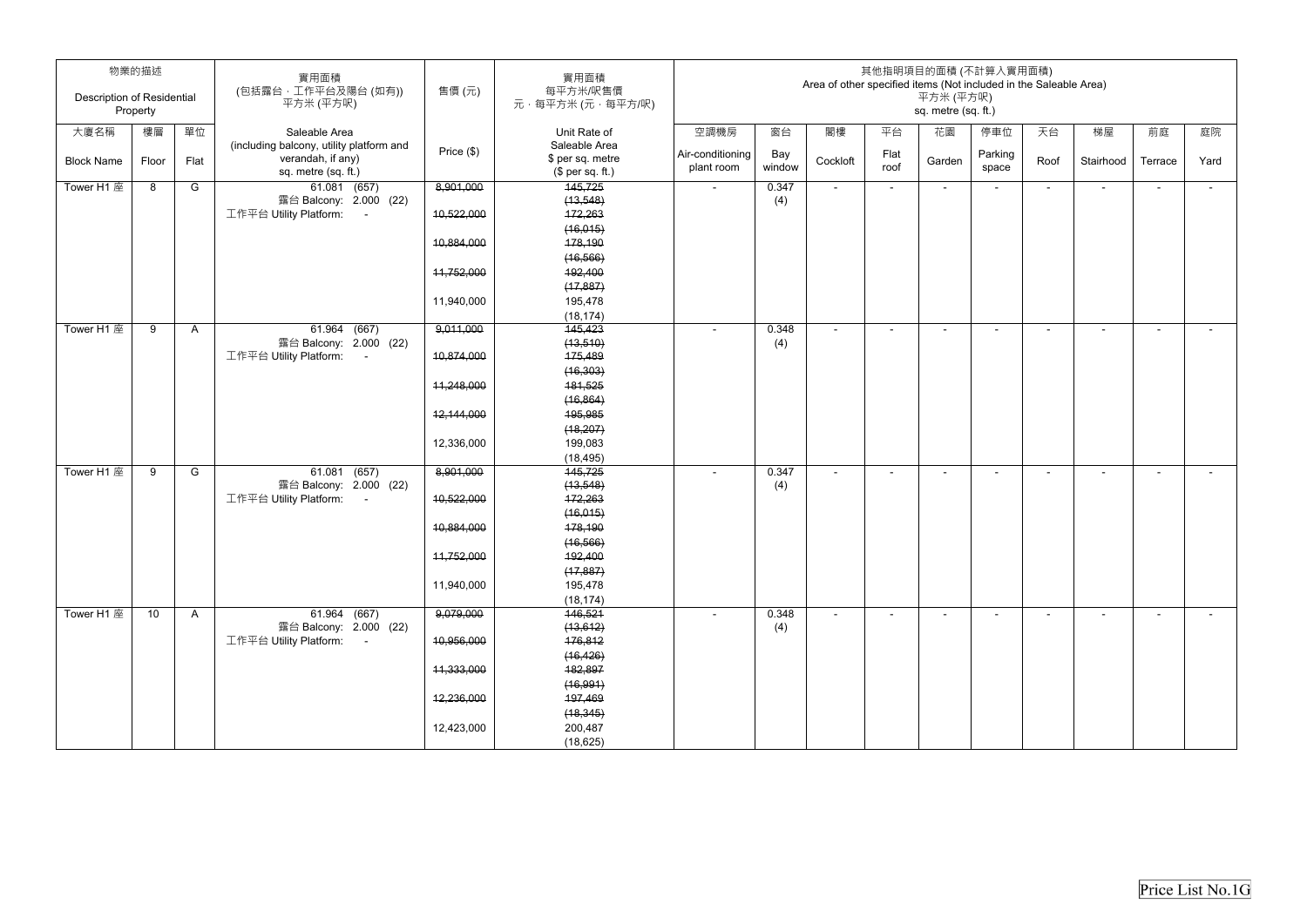| <b>Description of Residential</b> | 物業的描述    |              | 實用面積<br>(包括露台,工作平台及陽台(如有))                                     | 售價(元)        | 實用面積<br>每平方米/呎售價                  |                  |        | Area of other specified items (Not included in the Saleable Area) |        | 平方米 (平方呎)                | 其他指明項目的面積 (不計算入實用面積)     |                          |                          |                |        |
|-----------------------------------|----------|--------------|----------------------------------------------------------------|--------------|-----------------------------------|------------------|--------|-------------------------------------------------------------------|--------|--------------------------|--------------------------|--------------------------|--------------------------|----------------|--------|
|                                   | Property |              | 平方米 (平方呎)                                                      |              | 元·每平方米(元·每平方/呎)                   |                  |        |                                                                   |        | sq. metre (sq. ft.)      |                          |                          |                          |                |        |
| 大廈名稱                              | 樓層       | 單位           | Saleable Area                                                  |              | Unit Rate of                      | 空調機房             | 窗台     | 閣樓                                                                | 平台     | 花園                       | 停車位                      | 天台                       | 梯屋                       | 前庭             | 庭院     |
| <b>Block Name</b>                 | Floor    | Flat         | (including balcony, utility platform and<br>verandah, if any)  | Price $(\$)$ | Saleable Area<br>\$ per sq. metre | Air-conditioning | Bay    | Cockloft                                                          | Flat   | Garden                   | Parking                  | Roof                     | Stairhood                | Terrace        | Yard   |
|                                   |          |              | sq. metre (sq. ft.)                                            |              | $$$ per sq. ft.)                  | plant room       | window |                                                                   | roof   |                          | space                    |                          |                          |                |        |
| Tower H1 座                        | 10       | G            | 61.081 (657)                                                   | 8,969,000    | 146,838                           | $\sim$           | 0.347  | $\sim$                                                            | $\sim$ | $\sim$                   | $\sim$                   | $\overline{\phantom{0}}$ | $\blacksquare$           | $\sim$         | $\sim$ |
|                                   |          |              | 露台 Balcony: 2.000 (22)<br>工作平台 Utility Platform:<br>$\sim$ $-$ | 10,602,000   | (13,651)<br>173,573               |                  | (4)    |                                                                   |        |                          |                          |                          |                          |                |        |
|                                   |          |              |                                                                |              | (16, 137)                         |                  |        |                                                                   |        |                          |                          |                          |                          |                |        |
|                                   |          |              |                                                                | 10,967,000   | 179,548                           |                  |        |                                                                   |        |                          |                          |                          |                          |                |        |
|                                   |          |              |                                                                |              | (16, 693)                         |                  |        |                                                                   |        |                          |                          |                          |                          |                |        |
|                                   |          |              |                                                                | 11,841,000   | 193,857                           |                  |        |                                                                   |        |                          |                          |                          |                          |                |        |
|                                   |          |              |                                                                |              | (18, 023)                         |                  |        |                                                                   |        |                          |                          |                          |                          |                |        |
|                                   |          |              |                                                                | 12,024,000   | 196,853                           |                  |        |                                                                   |        |                          |                          |                          |                          |                |        |
|                                   |          |              |                                                                |              | (18, 301)                         |                  |        |                                                                   |        |                          |                          |                          |                          |                |        |
| Tower H1 座                        | 11       | $\mathsf{A}$ | $61.964$ (667)                                                 | 9,148,000    | 147,634                           |                  | 0.348  |                                                                   |        |                          |                          |                          | $\overline{\phantom{0}}$ |                | $\sim$ |
|                                   |          |              | 露台 Balcony: 2.000 (22)                                         |              | (13, 715)                         |                  | (4)    |                                                                   |        |                          |                          |                          |                          |                |        |
|                                   |          |              | 工作平台 Utility Platform:<br>$\sim$ $-$                           | 11,038,000   | 178,136                           |                  |        |                                                                   |        |                          |                          |                          |                          |                |        |
|                                   |          |              |                                                                |              | (16, 549)                         |                  |        |                                                                   |        |                          |                          |                          |                          |                |        |
|                                   |          |              |                                                                | 11,418,000   | 184,268                           |                  |        |                                                                   |        |                          |                          |                          |                          |                |        |
|                                   |          |              |                                                                | 12,329,000   | (17, 118)<br>198,970              |                  |        |                                                                   |        |                          |                          |                          |                          |                |        |
|                                   |          |              |                                                                |              | (18, 484)                         |                  |        |                                                                   |        |                          |                          |                          |                          |                |        |
|                                   |          |              |                                                                | 12,510,000   | 201,891                           |                  |        |                                                                   |        |                          |                          |                          |                          |                |        |
|                                   |          |              |                                                                |              | (18, 756)                         |                  |        |                                                                   |        |                          |                          |                          |                          |                |        |
| Tower H1 座                        | 11       | G            | $61.081$ $(657)$                                               | 9,036,000    | 147,935                           |                  | 0.347  | $\blacksquare$                                                    | $\sim$ | $\overline{\phantom{a}}$ | $\overline{\phantom{a}}$ | ۰                        | $\overline{\phantom{a}}$ | $\blacksquare$ | $\sim$ |
|                                   |          |              | 露台 Balcony: 2.000 (22)                                         |              | (13, 753)                         |                  | (4)    |                                                                   |        |                          |                          |                          |                          |                |        |
|                                   |          |              | 工作平台 Utility Platform:<br>$\sim 100$                           | 10,682,000   | 174,883                           |                  |        |                                                                   |        |                          |                          |                          |                          |                |        |
|                                   |          |              |                                                                |              | (16, 259)                         |                  |        |                                                                   |        |                          |                          |                          |                          |                |        |
|                                   |          |              |                                                                | 11,049,000   | 180,891                           |                  |        |                                                                   |        |                          |                          |                          |                          |                |        |
|                                   |          |              |                                                                |              | (16, 817)                         |                  |        |                                                                   |        |                          |                          |                          |                          |                |        |
|                                   |          |              |                                                                | 11,930,000   | 195,314                           |                  |        |                                                                   |        |                          |                          |                          |                          |                |        |
|                                   |          |              |                                                                |              | (18, 158)                         |                  |        |                                                                   |        |                          |                          |                          |                          |                |        |
|                                   |          |              |                                                                | 12,109,000   | 198,245                           |                  |        |                                                                   |        |                          |                          |                          |                          |                |        |
| Tower H1 座                        | 12       |              |                                                                | 9,216,000    | (18, 431)<br>148,732              |                  | 0.348  |                                                                   |        |                          |                          |                          |                          |                |        |
|                                   |          | $\mathsf{A}$ | 61.964 (667)<br>露台 Balcony: 2.000 (22)                         |              | (13, 817)                         |                  | (4)    | $\blacksquare$                                                    | $\sim$ | $\sim$                   | $\overline{\phantom{a}}$ | $\sim$                   | $\blacksquare$           | $\blacksquare$ | $\sim$ |
|                                   |          |              | 工作平台 Utility Platform:<br>$\sim 100$                           | 11,121,000   | 179,475                           |                  |        |                                                                   |        |                          |                          |                          |                          |                |        |
|                                   |          |              |                                                                |              | (16, 673)                         |                  |        |                                                                   |        |                          |                          |                          |                          |                |        |
|                                   |          |              |                                                                | 11,504,000   | 185,656                           |                  |        |                                                                   |        |                          |                          |                          |                          |                |        |
|                                   |          |              |                                                                |              | (17, 247)                         |                  |        |                                                                   |        |                          |                          |                          |                          |                |        |
|                                   |          |              |                                                                | 12,421,000   | 200,455                           |                  |        |                                                                   |        |                          |                          |                          |                          |                |        |
|                                   |          |              |                                                                |              | (18, 622)                         |                  |        |                                                                   |        |                          |                          |                          |                          |                |        |
|                                   |          |              |                                                                | 12,598,000   | 203,312                           |                  |        |                                                                   |        |                          |                          |                          |                          |                |        |
|                                   |          |              |                                                                |              | (18, 888)                         |                  |        |                                                                   |        |                          |                          |                          |                          |                |        |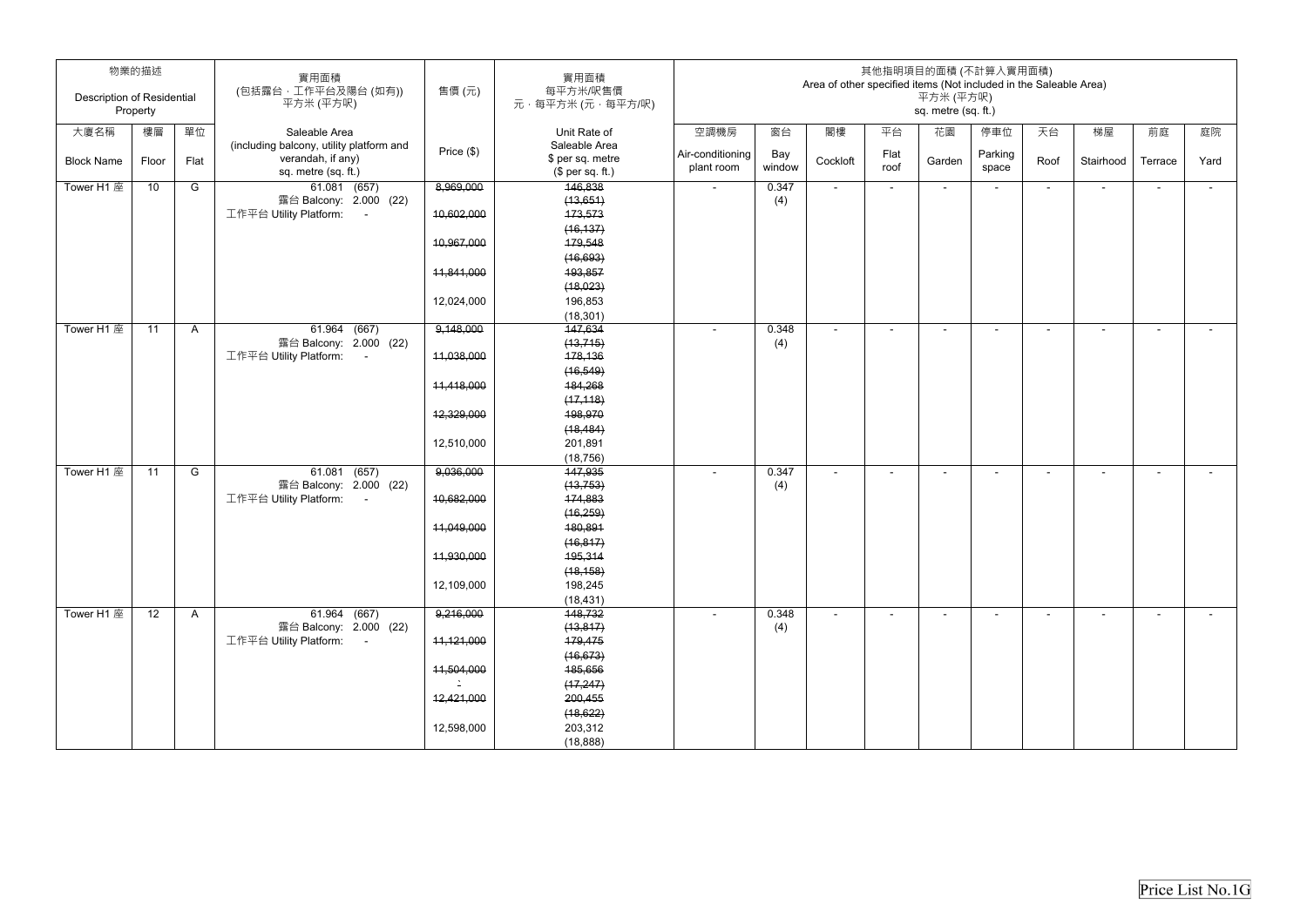| <b>Description of Residential</b> | 物業的描述    |              | 實用面積<br>(包括露台,工作平台及陽台(如有))<br>平方米 (平方呎)  | 售價(元)      | 實用面積<br>每平方米/呎售價<br>元·每平方米(元·每平方/呎)  |                  |        | Area of other specified items (Not included in the Saleable Area) |        | 平方米 (平方呎)                | 其他指明項目的面積 (不計算入實用面積)     |                          |                          |                          |        |
|-----------------------------------|----------|--------------|------------------------------------------|------------|--------------------------------------|------------------|--------|-------------------------------------------------------------------|--------|--------------------------|--------------------------|--------------------------|--------------------------|--------------------------|--------|
|                                   | Property |              |                                          |            |                                      |                  |        |                                                                   |        | sq. metre (sq. ft.)      |                          |                          |                          |                          |        |
| 大廈名稱                              | 樓層       | 單位           | Saleable Area                            |            | Unit Rate of                         | 空調機房             | 窗台     | 閣樓                                                                | 平台     | 花園                       | 停車位                      | 天台                       | 梯屋                       | 前庭                       | 庭院     |
|                                   |          |              | (including balcony, utility platform and | Price (\$) | Saleable Area                        | Air-conditioning | Bay    |                                                                   | Flat   |                          | Parking                  |                          |                          |                          |        |
| <b>Block Name</b>                 | Floor    | Flat         | verandah, if any)<br>sq. metre (sq. ft.) |            | \$ per sq. metre<br>$$$ per sq. ft.) | plant room       | window | Cockloft                                                          | roof   | Garden                   | space                    | Roof                     | Stairhood                | Terrace                  | Yard   |
| Tower H1 座                        | 12       | G            | 61.081 (657)                             | 9,104,000  | 149,048                              | $\sim$           | 0.347  | $\blacksquare$                                                    | $\sim$ | $\overline{\phantom{a}}$ | $\overline{\phantom{a}}$ | $\blacksquare$           | $\blacksquare$           | $\sim$                   | $\sim$ |
|                                   |          |              | 露台 Balcony: 2.000 (22)                   |            | (13, 857)                            |                  | (4)    |                                                                   |        |                          |                          |                          |                          |                          |        |
|                                   |          |              | 工作平台 Utility Platform:<br>$\sim 100$     | 10,762,000 | 176,192                              |                  |        |                                                                   |        |                          |                          |                          |                          |                          |        |
|                                   |          |              |                                          |            | (16, 381)                            |                  |        |                                                                   |        |                          |                          |                          |                          |                          |        |
|                                   |          |              |                                          | 11,132,000 | 182,250                              |                  |        |                                                                   |        |                          |                          |                          |                          |                          |        |
|                                   |          |              |                                          | 12,020,000 | (16, 944)<br>196,788                 |                  |        |                                                                   |        |                          |                          |                          |                          |                          |        |
|                                   |          |              |                                          |            | (18, 295)                            |                  |        |                                                                   |        |                          |                          |                          |                          |                          |        |
|                                   |          |              |                                          | 12,193,000 | 199,620                              |                  |        |                                                                   |        |                          |                          |                          |                          |                          |        |
|                                   |          |              |                                          |            | (18, 559)                            |                  |        |                                                                   |        |                          |                          |                          |                          |                          |        |
| Tower H1 座                        | 13       | $\mathsf{A}$ | $61.964$ (667)                           | 9,286,000  | 149,861                              |                  | 0.348  |                                                                   |        | $\overline{\phantom{0}}$ |                          | $\overline{\phantom{0}}$ | ۰                        |                          | $\sim$ |
|                                   |          |              | 露台 Balcony: 2.000 (22)                   |            | (13, 922)                            |                  | (4)    |                                                                   |        |                          |                          |                          |                          |                          |        |
|                                   |          |              | 工作平台 Utility Platform:<br>$\sim$         | 11,205,000 | 180,831                              |                  |        |                                                                   |        |                          |                          |                          |                          |                          |        |
|                                   |          |              |                                          |            | (16, 799)                            |                  |        |                                                                   |        |                          |                          |                          |                          |                          |        |
|                                   |          |              |                                          | 11,590,000 | 187,044                              |                  |        |                                                                   |        |                          |                          |                          |                          |                          |        |
|                                   |          |              |                                          |            | (17, 376)                            |                  |        |                                                                   |        |                          |                          |                          |                          |                          |        |
|                                   |          |              |                                          | 12,514,000 | 201,956                              |                  |        |                                                                   |        |                          |                          |                          |                          |                          |        |
|                                   |          |              |                                          |            | (18, 762)                            |                  |        |                                                                   |        |                          |                          |                          |                          |                          |        |
|                                   |          |              |                                          | 12,056,000 | 194,565                              |                  |        |                                                                   |        |                          |                          |                          |                          |                          |        |
|                                   |          |              |                                          |            | (18, 075)                            |                  |        |                                                                   |        |                          |                          |                          |                          |                          |        |
|                                   |          |              |                                          | 12,686,000 | 204,732                              |                  |        |                                                                   |        |                          |                          |                          |                          |                          |        |
|                                   |          |              |                                          |            | (19,019)                             |                  |        |                                                                   |        |                          |                          |                          |                          |                          |        |
| Tower H1 座                        | 13       | G            | $61.081$ (657)                           | 9,172,000  | 150,161                              |                  | 0.347  | $\overline{a}$                                                    |        | $\overline{\phantom{0}}$ |                          | ٠                        | $\overline{\phantom{a}}$ | $\overline{\phantom{0}}$ | $\sim$ |
|                                   |          |              | 露台 Balcony: 2.000 (22)                   |            | (13,960)                             |                  | (4)    |                                                                   |        |                          |                          |                          |                          |                          |        |
|                                   |          |              | 工作平台 Utility Platform:                   | 10,843,000 | 177,518                              |                  |        |                                                                   |        |                          |                          |                          |                          |                          |        |
|                                   |          |              |                                          | 11,216,000 | (16, 504)<br>183,625                 |                  |        |                                                                   |        |                          |                          |                          |                          |                          |        |
|                                   |          |              |                                          |            | (17, 072)                            |                  |        |                                                                   |        |                          |                          |                          |                          |                          |        |
|                                   |          |              |                                          | 12,110,000 | 198,261                              |                  |        |                                                                   |        |                          |                          |                          |                          |                          |        |
|                                   |          |              |                                          |            | (18, 432)                            |                  |        |                                                                   |        |                          |                          |                          |                          |                          |        |
|                                   |          |              |                                          | 11,669,000 | 191,041                              |                  |        |                                                                   |        |                          |                          |                          |                          |                          |        |
|                                   |          |              |                                          |            | (17, 761)                            |                  |        |                                                                   |        |                          |                          |                          |                          |                          |        |
|                                   |          |              |                                          | 12,279,000 | 201,028                              |                  |        |                                                                   |        |                          |                          |                          |                          |                          |        |
|                                   |          |              |                                          |            | (18, 689)                            |                  |        |                                                                   |        |                          |                          |                          |                          |                          |        |
| Tower H1 座                        | 14       | $\mathsf{A}$ | 61.964 (667)                             | 9,355,000  | 150,975                              | $\overline{a}$   | 0.348  |                                                                   |        | $\blacksquare$           |                          | $\blacksquare$           | $\sim$                   | $\blacksquare$           | $\sim$ |
|                                   |          |              | 露台 Balcony: 2.000 (22)                   |            | (14, 025)                            |                  | (4)    |                                                                   |        |                          |                          |                          |                          |                          |        |
|                                   |          |              | 工作平台 Utility Platform:                   | 11,289,000 | 182,186                              |                  |        |                                                                   |        |                          |                          |                          |                          |                          |        |
|                                   |          |              |                                          |            | (16, 925)                            |                  |        |                                                                   |        |                          |                          |                          |                          |                          |        |
|                                   |          |              |                                          | 11,677,000 | 188,448                              |                  |        |                                                                   |        |                          |                          |                          |                          |                          |        |
|                                   |          |              |                                          |            | (17, 507)                            |                  |        |                                                                   |        |                          |                          |                          |                          |                          |        |
|                                   |          |              |                                          | 12,608,000 | (203, 473)                           |                  |        |                                                                   |        |                          |                          |                          |                          |                          |        |
|                                   |          |              |                                          |            | (18, 903)                            |                  |        |                                                                   |        |                          |                          |                          |                          |                          |        |
|                                   |          |              |                                          | 12,141,000 | (195, 936)                           |                  |        |                                                                   |        |                          |                          |                          |                          |                          |        |
|                                   |          |              |                                          |            | (18, 202)                            |                  |        |                                                                   |        |                          |                          |                          |                          |                          |        |
|                                   |          |              |                                          | 12,775,000 | 206,168<br>(19, 153)                 |                  |        |                                                                   |        |                          |                          |                          |                          |                          |        |
|                                   |          |              |                                          |            |                                      |                  |        |                                                                   |        |                          |                          |                          |                          |                          |        |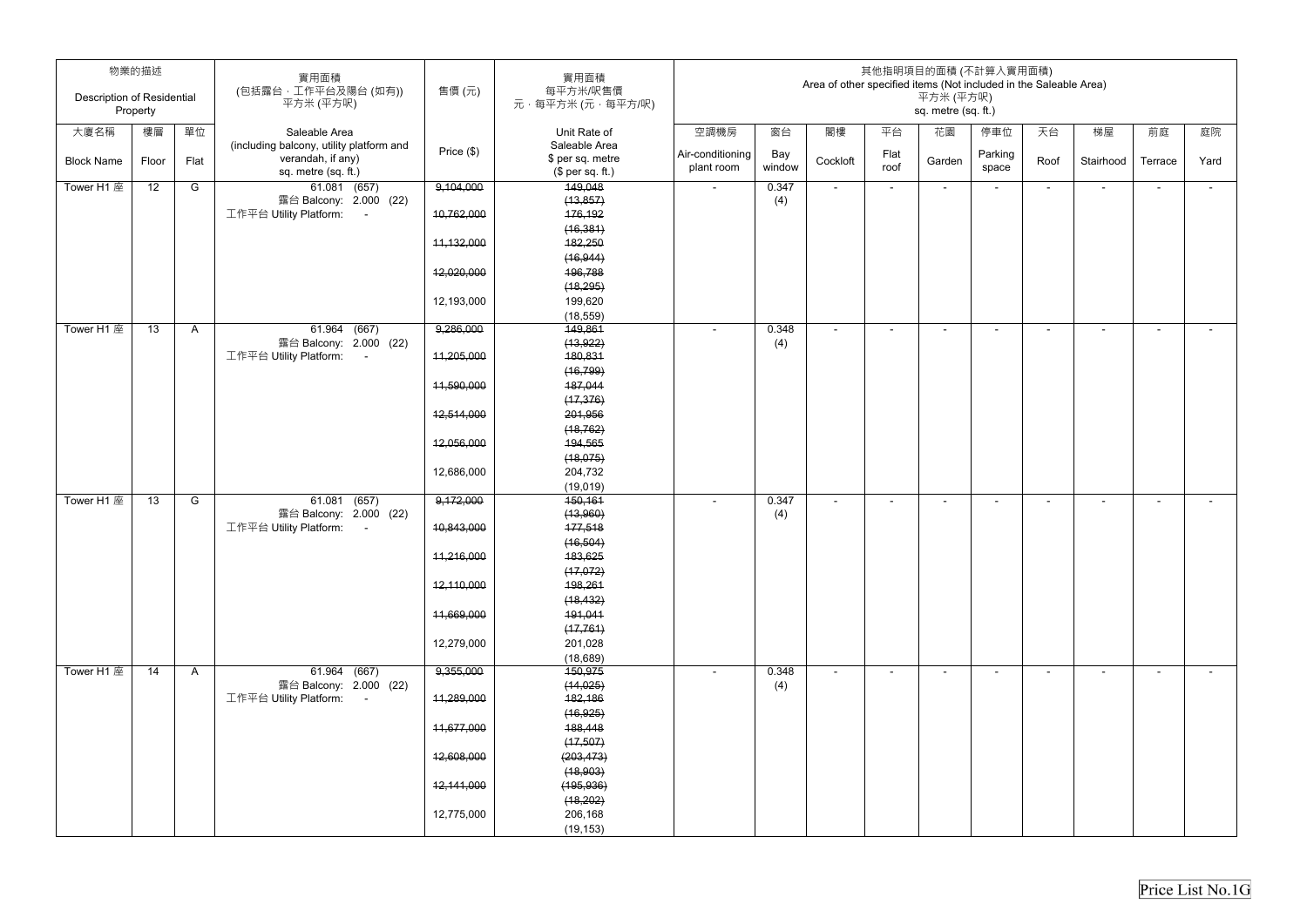| <b>Description of Residential</b> | 物業的描述<br>Property |              | 實用面積<br>(包括露台,工作平台及陽台(如有))<br>平方米 (平方呎)                        | 售價(元)      | 實用面積<br>每平方米/呎售價<br>元·每平方米(元·每平方/呎) |                  |              | Area of other specified items (Not included in the Saleable Area) |        | 平方米 (平方呎)<br>sq. metre (sq. ft.) | 其他指明項目的面積 (不計算入實用面積)     |                          |                          |                          |        |
|-----------------------------------|-------------------|--------------|----------------------------------------------------------------|------------|-------------------------------------|------------------|--------------|-------------------------------------------------------------------|--------|----------------------------------|--------------------------|--------------------------|--------------------------|--------------------------|--------|
| 大廈名稱                              | 樓層                | 單位           | Saleable Area                                                  |            | Unit Rate of                        | 空調機房             | 窗台           | 閣樓                                                                | 平台     | 花園                               | 停車位                      | 天台                       | 梯屋                       | 前庭                       | 庭院     |
|                                   |                   |              | (including balcony, utility platform and<br>verandah, if any)  | Price (\$) | Saleable Area<br>\$ per sq. metre   | Air-conditioning | Bay          |                                                                   | Flat   |                                  | Parking                  |                          |                          |                          |        |
| <b>Block Name</b>                 | Floor             | Flat         | sq. metre (sq. ft.)                                            |            | $$$ per sq. ft.)                    | plant room       | window       | Cockloft                                                          | roof   | Garden                           | space                    | Roof                     | Stairhood                | Terrace                  | Yard   |
| Tower H1 座                        | 14                | G            | 61.081 (657)                                                   | 9,241,000  | 151,291                             | $\sim$           | 0.347        | $\blacksquare$                                                    | $\sim$ | $\overline{\phantom{a}}$         | $\overline{\phantom{a}}$ | $\blacksquare$           | $\blacksquare$           | $\sim$                   | $\sim$ |
|                                   |                   |              | 露台 Balcony: 2.000 (22)                                         |            | (14,065)                            |                  | (4)          |                                                                   |        |                                  |                          |                          |                          |                          |        |
|                                   |                   |              | 工作平台 Utility Platform:<br>$\sim 100$                           | 10,924,000 | 178,844                             |                  |              |                                                                   |        |                                  |                          |                          |                          |                          |        |
|                                   |                   |              |                                                                |            | (16, 627)                           |                  |              |                                                                   |        |                                  |                          |                          |                          |                          |        |
|                                   |                   |              |                                                                | 11,300,000 | 185,000                             |                  |              |                                                                   |        |                                  |                          |                          |                          |                          |        |
|                                   |                   |              |                                                                |            | (17, 199)                           |                  |              |                                                                   |        |                                  |                          |                          |                          |                          |        |
|                                   |                   |              |                                                                | 12,201,000 | 199,751                             |                  |              |                                                                   |        |                                  |                          |                          |                          |                          |        |
|                                   |                   |              |                                                                |            | (18, 571)                           |                  |              |                                                                   |        |                                  |                          |                          |                          |                          |        |
|                                   |                   |              |                                                                | 11,751,000 | 192,384                             |                  |              |                                                                   |        |                                  |                          |                          |                          |                          |        |
|                                   |                   |              |                                                                | 12,365,000 | (17, 886)<br>202,436                |                  |              |                                                                   |        |                                  |                          |                          |                          |                          |        |
|                                   |                   |              |                                                                |            | (18, 820)                           |                  |              |                                                                   |        |                                  |                          |                          |                          |                          |        |
| Tower H1 座                        | 15                | G            | 61.081 (657)                                                   | 9,311,000  | 152,437                             |                  | 0.347        | $\overline{\phantom{a}}$                                          | $\sim$ | $\blacksquare$                   | ۰                        | $\overline{\phantom{a}}$ | $\blacksquare$           | $\overline{\phantom{a}}$ | $\sim$ |
|                                   |                   |              | 露台 Balcony: 2.000 (22)                                         |            | (14, 172)                           |                  | (4)          |                                                                   |        |                                  |                          |                          |                          |                          |        |
|                                   |                   |              | 工作平台 Utility Platform:<br>$\sim 100$                           | 11,006,000 | 180,187                             |                  |              |                                                                   |        |                                  |                          |                          |                          |                          |        |
|                                   |                   |              |                                                                |            | (16, 752)                           |                  |              |                                                                   |        |                                  |                          |                          |                          |                          |        |
|                                   |                   |              |                                                                | 11,385,000 | 186,392                             |                  |              |                                                                   |        |                                  |                          |                          |                          |                          |        |
|                                   |                   |              |                                                                |            | (17, 329)                           |                  |              |                                                                   |        |                                  |                          |                          |                          |                          |        |
|                                   |                   |              |                                                                | 12,292,000 | 201,241                             |                  |              |                                                                   |        |                                  |                          |                          |                          |                          |        |
|                                   |                   |              |                                                                |            | (18, 709)                           |                  |              |                                                                   |        |                                  |                          |                          |                          |                          |        |
|                                   |                   |              |                                                                | 12,451,000 | 203,844                             |                  |              |                                                                   |        |                                  |                          |                          |                          |                          |        |
|                                   |                   |              |                                                                |            | (18, 951)                           |                  |              |                                                                   |        |                                  |                          |                          |                          |                          |        |
| Tower H3 座                        |                   | $\mathsf{A}$ | $52.235$ $(562)$<br>露台 Balcony: 2.000 (22)                     | 6,715,000  | 128,554<br>(11, 948)                |                  | 0.251<br>(3) | $\overline{\phantom{a}}$                                          |        | $\overline{\phantom{0}}$         |                          | ٠                        | $\overline{\phantom{a}}$ | $\overline{\phantom{0}}$ | $\sim$ |
|                                   |                   |              | 工作平台 Utility Platform:                                         | 6,156,000  | 117,852                             |                  |              |                                                                   |        |                                  |                          |                          |                          |                          |        |
|                                   |                   |              |                                                                |            | (10, 954)                           |                  |              |                                                                   |        |                                  |                          |                          |                          |                          |        |
|                                   |                   |              |                                                                | 8,025,000  | 153,633                             |                  |              |                                                                   |        |                                  |                          |                          |                          |                          |        |
|                                   |                   |              |                                                                |            | (14, 279)                           |                  |              |                                                                   |        |                                  |                          |                          |                          |                          |        |
|                                   |                   |              |                                                                | 8,301,000  | 158,916                             |                  |              |                                                                   |        |                                  |                          |                          |                          |                          |        |
|                                   |                   |              |                                                                |            | (14, 770)                           |                  |              |                                                                   |        |                                  |                          |                          |                          |                          |        |
|                                   |                   |              |                                                                | 8,963,000  | 171,590                             |                  |              |                                                                   |        |                                  |                          |                          |                          |                          |        |
|                                   |                   |              |                                                                |            | (15, 948)                           |                  |              |                                                                   |        |                                  |                          |                          |                          |                          |        |
| Tower H3 座                        | -1                | $\mathsf{C}$ | 52.649 (567)                                                   | 7,189,000  | 136,546                             | $\sim$           | 0.223        | $\sim$                                                            | $\sim$ | $\blacksquare$                   | $\blacksquare$           | $\blacksquare$           | $\blacksquare$           | $\blacksquare$           | $\sim$ |
|                                   |                   |              | 露台 Balcony: 2.000 (22)<br>工作平台 Utility Platform:<br>$\sim 100$ | 6,590,000  | (12, 679)                           |                  | (2)          |                                                                   |        |                                  |                          |                          |                          |                          |        |
|                                   |                   |              |                                                                |            | <del>125,169</del><br>(11,623)      |                  |              |                                                                   |        |                                  |                          |                          |                          |                          |        |
|                                   |                   |              |                                                                | 8,592,000  | 163,194                             |                  |              |                                                                   |        |                                  |                          |                          |                          |                          |        |
|                                   |                   |              |                                                                |            | (15, 153)                           |                  |              |                                                                   |        |                                  |                          |                          |                          |                          |        |
|                                   |                   |              |                                                                | 8,888,000  | 168,816                             |                  |              |                                                                   |        |                                  |                          |                          |                          |                          |        |
|                                   |                   |              |                                                                |            | (15, 675)                           |                  |              |                                                                   |        |                                  |                          |                          |                          |                          |        |
|                                   |                   |              |                                                                | 9,597,000  | 182,283                             |                  |              |                                                                   |        |                                  |                          |                          |                          |                          |        |
|                                   |                   |              |                                                                |            | (16, 926)                           |                  |              |                                                                   |        |                                  |                          |                          |                          |                          |        |
|                                   |                   |              |                                                                | 9,396,000  | 178,465                             |                  |              |                                                                   |        |                                  |                          |                          |                          |                          |        |
|                                   |                   |              |                                                                |            | (16, 571)                           |                  |              |                                                                   |        |                                  |                          |                          |                          |                          |        |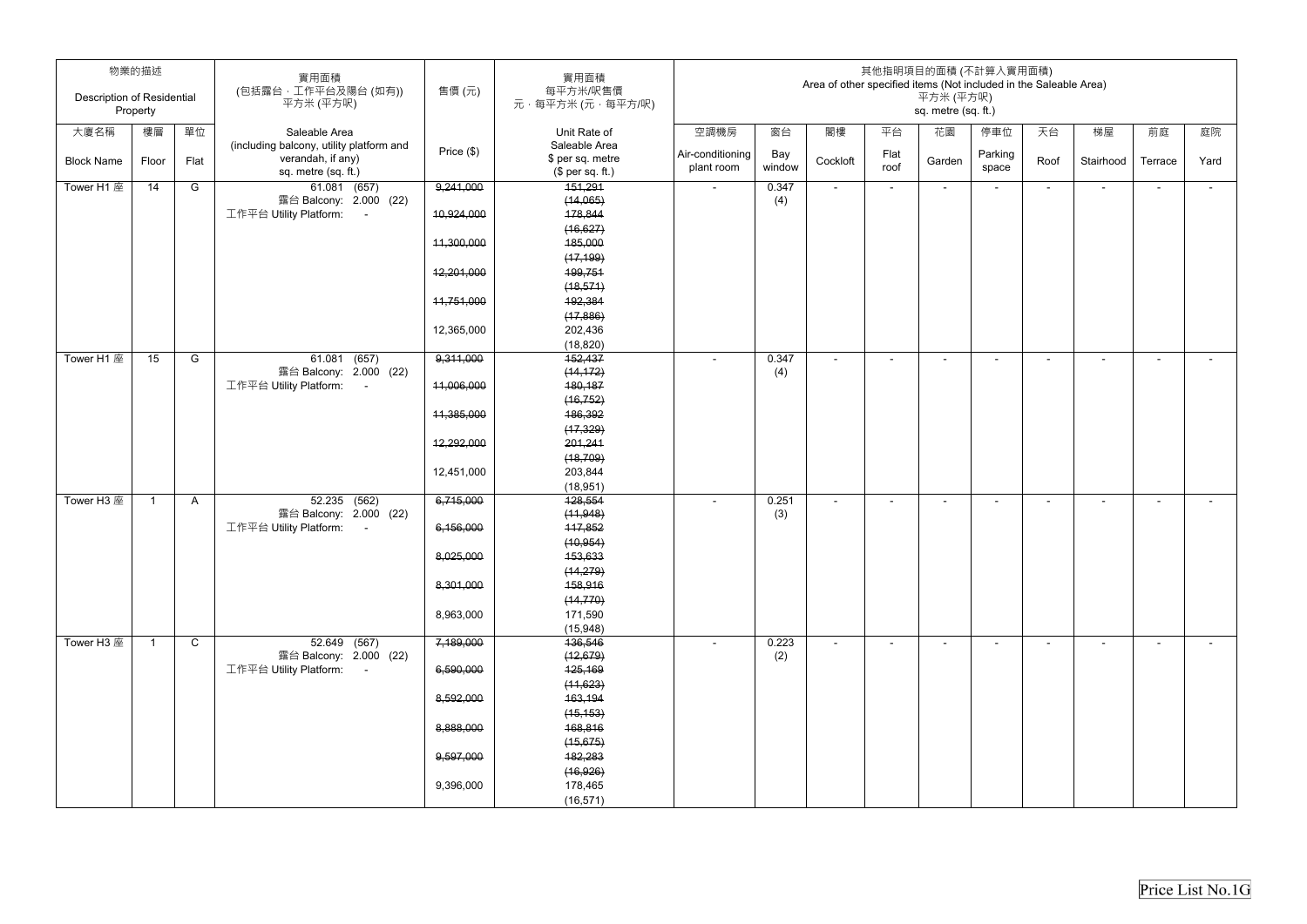| <b>Description of Residential</b> | 物業的描述<br>Property |              | 實用面積<br>(包括露台,工作平台及陽台(如有))<br>平方米 (平方呎)  | 售價(元)      | 實用面積<br>每平方米/呎售價<br>元·每平方米(元·每平方/呎) |                  |        | Area of other specified items (Not included in the Saleable Area) |                          | 平方米 (平方呎)<br>sq. metre (sq. ft.) | 其他指明項目的面積 (不計算入實用面積)     |                          |                          |                          |        |
|-----------------------------------|-------------------|--------------|------------------------------------------|------------|-------------------------------------|------------------|--------|-------------------------------------------------------------------|--------------------------|----------------------------------|--------------------------|--------------------------|--------------------------|--------------------------|--------|
| 大廈名稱                              | 樓層                | 單位           | Saleable Area                            |            | Unit Rate of                        | 空調機房             | 窗台     | 閣樓                                                                | 平台                       | 花園                               | 停車位                      | 天台                       | 梯屋                       | 前庭                       | 庭院     |
|                                   |                   |              | (including balcony, utility platform and |            | Saleable Area                       |                  |        |                                                                   |                          |                                  |                          |                          |                          |                          |        |
| <b>Block Name</b>                 | Floor             | Flat         | verandah, if any)                        | Price (\$) | \$ per sq. metre                    | Air-conditioning | Bay    | Cockloft                                                          | Flat                     | Garden                           | Parking                  | Roof                     | Stairhood                | Terrace                  | Yard   |
|                                   |                   |              | sq. metre (sq. ft.)                      |            | \$per sq. ft.)                      | plant room       | window |                                                                   | roof                     |                                  | space                    |                          |                          |                          |        |
| Tower H3 座                        |                   | Е            | $\overline{62.694}$ (675)                | 8,351,000  | 133,203                             | $\sim$           | 0.347  | $\blacksquare$                                                    | $\sim$                   | $\sim$                           | $\blacksquare$           | $\sim$                   | $\blacksquare$           | $\sim$                   | $\sim$ |
|                                   |                   |              | 露台 Balcony: 2.000 (22)                   |            | (12, 372)                           |                  | (4)    |                                                                   |                          |                                  |                          |                          |                          |                          |        |
|                                   |                   |              | 工作平台 Utility Platform:<br>$\sim 100$     | 7,656,000  | 122,117                             |                  |        |                                                                   |                          |                                  |                          |                          |                          |                          |        |
|                                   |                   |              |                                          |            | (11, 342)                           |                  |        |                                                                   |                          |                                  |                          |                          |                          |                          |        |
|                                   |                   |              |                                          | 9,975,000  | 159,106                             |                  |        |                                                                   |                          |                                  |                          |                          |                          |                          |        |
|                                   |                   |              |                                          |            | (14, 778)                           |                  |        |                                                                   |                          |                                  |                          |                          |                          |                          |        |
|                                   |                   |              |                                          | 10,318,000 | 164,577                             |                  |        |                                                                   |                          |                                  |                          |                          |                          |                          |        |
|                                   |                   |              |                                          |            | (15,286)                            |                  |        |                                                                   |                          |                                  |                          |                          |                          |                          |        |
|                                   |                   |              |                                          | 11,141,000 | 177,704                             |                  |        |                                                                   |                          |                                  |                          |                          |                          |                          |        |
|                                   |                   |              |                                          |            | (16, 505)                           |                  |        |                                                                   |                          |                                  |                          |                          |                          |                          |        |
|                                   |                   |              |                                          | 11,481,000 | 183,128                             |                  |        |                                                                   |                          |                                  |                          |                          |                          |                          |        |
|                                   |                   |              |                                          |            | (17,009)                            |                  |        |                                                                   |                          |                                  |                          |                          |                          |                          |        |
| Tower H3 座                        |                   | G            | 61.326 (660)<br>露台 Balcony: 2.000 (22)   | 7,695,000  | 125,477<br>(11,659)                 |                  | 0.347  | $\blacksquare$                                                    | $\overline{\phantom{a}}$ | $\blacksquare$                   |                          | $\overline{\phantom{a}}$ | $\blacksquare$           | $\overline{\phantom{a}}$ | $\sim$ |
|                                   |                   |              | 工作平台 Utility Platform:<br>$\sim$         | 7,055,000  | 115,041                             |                  | (4)    |                                                                   |                          |                                  |                          |                          |                          |                          |        |
|                                   |                   |              |                                          |            | (10,689)                            |                  |        |                                                                   |                          |                                  |                          |                          |                          |                          |        |
|                                   |                   |              |                                          | 9,288,000  | 151,453                             |                  |        |                                                                   |                          |                                  |                          |                          |                          |                          |        |
|                                   |                   |              |                                          |            | (14, 073)                           |                  |        |                                                                   |                          |                                  |                          |                          |                          |                          |        |
|                                   |                   |              |                                          | 9,607,000  | 156,655                             |                  |        |                                                                   |                          |                                  |                          |                          |                          |                          |        |
|                                   |                   |              |                                          |            | (14, 556)                           |                  |        |                                                                   |                          |                                  |                          |                          |                          |                          |        |
|                                   |                   |              |                                          | 10,373,000 | 169,145                             |                  |        |                                                                   |                          |                                  |                          |                          |                          |                          |        |
|                                   |                   |              |                                          |            | (15, 717)                           |                  |        |                                                                   |                          |                                  |                          |                          |                          |                          |        |
|                                   |                   |              |                                          | 9,851,000  | 160,633                             |                  |        |                                                                   |                          |                                  |                          |                          |                          |                          |        |
|                                   |                   |              |                                          |            | (14, 926)                           |                  |        |                                                                   |                          |                                  |                          |                          |                          |                          |        |
| Tower H3 座                        | $\overline{2}$    | A            | 52.235 (562)                             | 6,783,000  | 129,855                             | $\sim$           | 0.251  | $\blacksquare$                                                    | $\overline{\phantom{a}}$ | $\overline{\phantom{a}}$         | $\overline{\phantom{a}}$ | ۰                        | $\overline{\phantom{a}}$ | $\overline{\phantom{a}}$ | $\sim$ |
|                                   |                   |              | 露台 Balcony: 2.000 (22)                   |            | (12,069)                            |                  | (3)    |                                                                   |                          |                                  |                          |                          |                          |                          |        |
|                                   |                   |              | 工作平台 Utility Platform: -                 | 6,218,000  | 119,039                             |                  |        |                                                                   |                          |                                  |                          |                          |                          |                          |        |
|                                   |                   |              |                                          |            | (11,064)                            |                  |        |                                                                   |                          |                                  |                          |                          |                          |                          |        |
|                                   |                   |              |                                          | 8,106,000  | 155,183                             |                  |        |                                                                   |                          |                                  |                          |                          |                          |                          |        |
|                                   |                   |              |                                          |            | (14, 423)                           |                  |        |                                                                   |                          |                                  |                          |                          |                          |                          |        |
| Tower H3 座                        | $\overline{2}$    | $\mathsf{C}$ | $\overline{52.649}$ (567)                | 7,261,000  | 137,913                             |                  | 0.223  |                                                                   | $\sim$                   |                                  |                          |                          | $\overline{\phantom{a}}$ | ٠                        | $\sim$ |
|                                   |                   |              | 露台 Balcony: 2.000 (22)                   |            | (12,806)                            |                  | (2)    |                                                                   |                          |                                  |                          |                          |                          |                          |        |
|                                   |                   |              | 工作平台 Utility Platform: -                 |            |                                     |                  |        |                                                                   |                          |                                  |                          |                          |                          |                          |        |
| Tower H3 座                        | $2^{\circ}$       | Е            | 62.694 (675)                             | 8,435,000  | 134,542                             |                  | 0.347  |                                                                   |                          | $\sim$                           |                          | $\blacksquare$           | $\blacksquare$           | $\sim$                   | $\sim$ |
|                                   |                   |              | 露台 Balcony: 2.000 (22)                   |            | (12, 496)                           |                  | (4)    |                                                                   |                          |                                  |                          |                          |                          |                          |        |
|                                   |                   |              | 工作平台 Utility Platform: -                 | 7,733,000  | 123,345                             |                  |        |                                                                   |                          |                                  |                          |                          |                          |                          |        |
|                                   |                   |              |                                          |            | (11, 456)                           |                  |        |                                                                   |                          |                                  |                          |                          |                          |                          |        |
|                                   |                   |              |                                          | 10,076,000 | 160,717                             |                  |        |                                                                   |                          |                                  |                          |                          |                          |                          |        |
|                                   |                   |              |                                          |            | (14, 927)                           |                  |        |                                                                   |                          |                                  |                          |                          |                          |                          |        |
|                                   |                   |              |                                          | 10,423,000 | 166,252                             |                  |        |                                                                   |                          |                                  |                          |                          |                          |                          |        |
|                                   |                   |              |                                          |            | (15, 441)                           |                  |        |                                                                   |                          |                                  |                          |                          |                          |                          |        |
|                                   |                   |              |                                          | 11,253,000 | 179,491                             |                  |        |                                                                   |                          |                                  |                          |                          |                          |                          |        |
|                                   |                   |              |                                          |            | (16, 671)                           |                  |        |                                                                   |                          |                                  |                          |                          |                          |                          |        |
|                                   |                   |              |                                          | 11,591,000 | 184,882                             |                  |        |                                                                   |                          |                                  |                          |                          |                          |                          |        |
|                                   |                   |              |                                          |            | (17, 172)                           |                  |        |                                                                   |                          |                                  |                          |                          |                          |                          |        |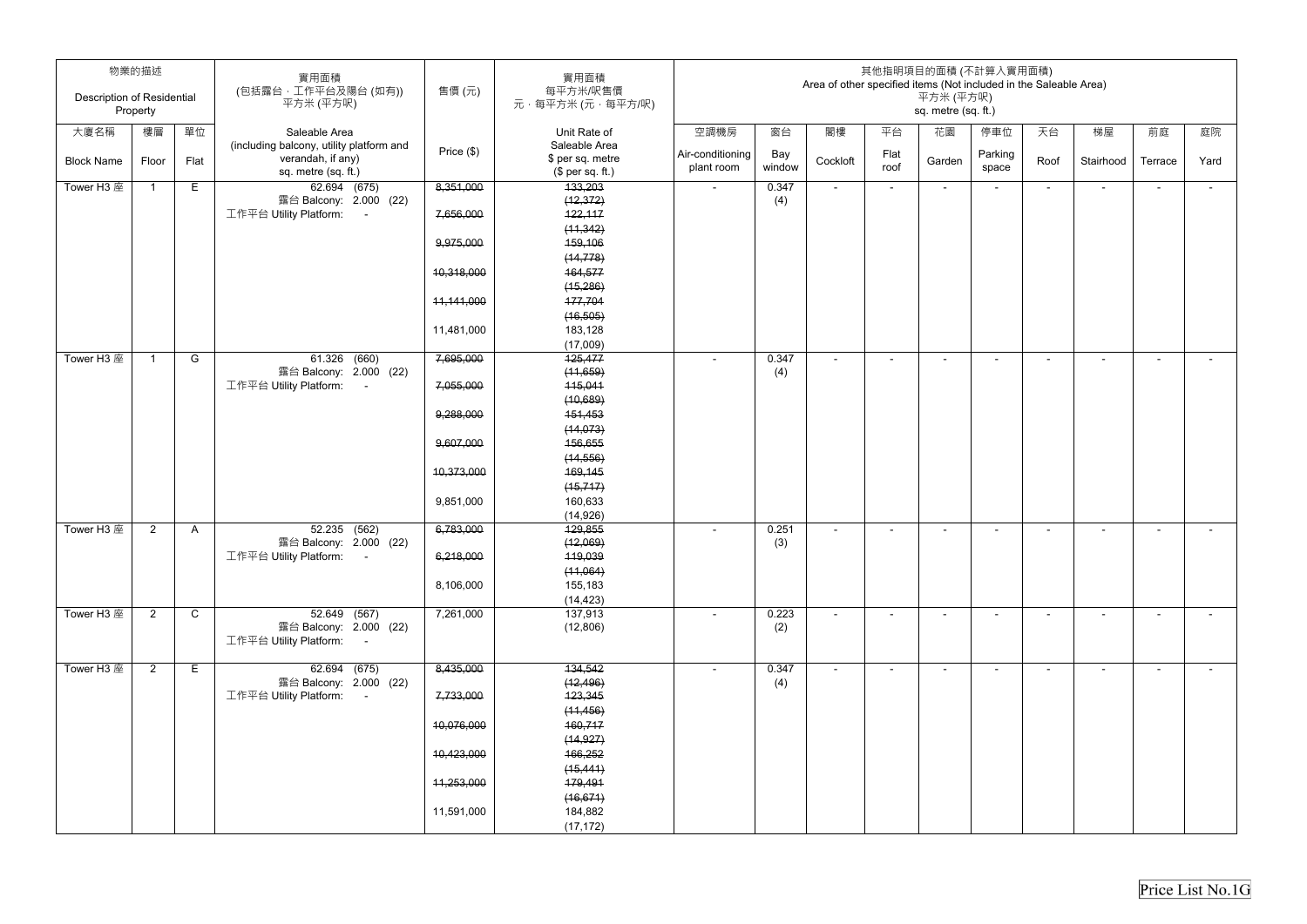| Description of Residential | 物業的描述<br>Property |      | 實用面積<br>(包括露台,工作平台及陽台(如有))<br>平方米 (平方呎)                       | 售價(元)        | 實用面積<br>每平方米/呎售價<br>元·每平方米(元·每平方/呎) |                  |        | Area of other specified items (Not included in the Saleable Area) |        | 平方米 (平方呎)<br>sq. metre (sq. ft.) | 其他指明項目的面積 (不計算入實用面積)     |                |                          |                |                 |
|----------------------------|-------------------|------|---------------------------------------------------------------|--------------|-------------------------------------|------------------|--------|-------------------------------------------------------------------|--------|----------------------------------|--------------------------|----------------|--------------------------|----------------|-----------------|
|                            |                   |      |                                                               |              |                                     |                  |        |                                                                   |        |                                  |                          |                |                          |                |                 |
| 大廈名稱                       | 樓層                | 單位   | Saleable Area                                                 |              | Unit Rate of                        | 空調機房             | 窗台     | 閣樓                                                                | 平台     | 花園                               | 停車位                      | 天台             | 梯屋                       | 前庭             | 庭院              |
|                            |                   |      | (including balcony, utility platform and<br>verandah, if any) | Price $(\$)$ | Saleable Area<br>\$ per sq. metre   | Air-conditioning | Bay    |                                                                   | Flat   |                                  | Parking                  |                |                          |                |                 |
| <b>Block Name</b>          | Floor             | Flat | sq. metre (sq. ft.)                                           |              | $$$ per sq. ft.)                    | plant room       | window | Cockloft                                                          | roof   | Garden                           | space                    | Roof           | Stairhood                | Terrace        | Yard            |
| Tower H3 座                 | $\overline{2}$    | G    | 61.326 (660)                                                  | 7,773,000    | 126,749                             | $\sim$           | 0.347  | $\blacksquare$                                                    | $\sim$ | $\sim$                           | $\blacksquare$           | $\blacksquare$ | $\overline{\phantom{a}}$ | $\blacksquare$ | $\sim$          |
|                            |                   |      | 露台 Balcony: 2.000 (22)                                        |              | (11, 777)                           |                  | (4)    |                                                                   |        |                                  |                          |                |                          |                |                 |
|                            |                   |      | 工作平台 Utility Platform:<br>$\sim 10$                           | 7,126,000    | 116,199                             |                  |        |                                                                   |        |                                  |                          |                |                          |                |                 |
|                            |                   |      |                                                               |              | (10, 797)                           |                  |        |                                                                   |        |                                  |                          |                |                          |                |                 |
|                            |                   |      |                                                               | 9,381,000    | 152,969                             |                  |        |                                                                   |        |                                  |                          |                |                          |                |                 |
|                            |                   |      |                                                               |              | (14, 214)                           |                  |        |                                                                   |        |                                  |                          |                |                          |                |                 |
|                            |                   |      |                                                               | 9,704,000    | (158, 236)                          |                  |        |                                                                   |        |                                  |                          |                |                          |                |                 |
|                            |                   |      |                                                               |              | (14, 703)                           |                  |        |                                                                   |        |                                  |                          |                |                          |                |                 |
| Tower H3 座                 | $\mathbf{3}$      | E    | 62.694 (675)                                                  | 8,520,000    | 135,898                             |                  | 0.347  | $\blacksquare$                                                    | $\sim$ | $\sim$                           | $\overline{\phantom{a}}$ | ٠              | $\overline{\phantom{a}}$ | $\blacksquare$ | $\sim$          |
|                            |                   |      | 露台 Balcony: 2.000 (22)                                        |              | (12, 622)                           |                  | (4)    |                                                                   |        |                                  |                          |                |                          |                |                 |
|                            |                   |      | 工作平台 Utility Platform:<br>$\sim 100$                          | 10,178,000   | 162,344                             |                  |        |                                                                   |        |                                  |                          |                |                          |                |                 |
|                            |                   |      |                                                               | 10,528,000   | (15,079)<br>167,927                 |                  |        |                                                                   |        |                                  |                          |                |                          |                |                 |
|                            |                   |      |                                                               |              | (15, 597)                           |                  |        |                                                                   |        |                                  |                          |                |                          |                |                 |
|                            |                   |      |                                                               | 11,367,000   | 181,309                             |                  |        |                                                                   |        |                                  |                          |                |                          |                |                 |
|                            |                   |      |                                                               |              | (16, 840)                           |                  |        |                                                                   |        |                                  |                          |                |                          |                |                 |
|                            |                   |      |                                                               | 11,702,000   | 186,653                             |                  |        |                                                                   |        |                                  |                          |                |                          |                |                 |
|                            |                   |      |                                                               |              | (17, 336)                           |                  |        |                                                                   |        |                                  |                          |                |                          |                |                 |
| Tower H3 座                 | $\mathbf{3}$      | G    | 61.326 (660)                                                  | 8,449,000    | 137,772                             |                  | 0.347  | $\sim$                                                            | $\sim$ | $\sim$                           | $\blacksquare$           | $\sim$         | $\blacksquare$           | $\blacksquare$ | $\sim$ 10 $\pm$ |
|                            |                   |      | 露台 Balcony: 2.000 (22)                                        |              | (12, 802)                           |                  | (4)    |                                                                   |        |                                  |                          |                |                          |                |                 |
|                            |                   |      | 工作平台 Utility Platform:<br>$\sim 100$                          | 10,197,000   | 166,275                             |                  |        |                                                                   |        |                                  |                          |                |                          |                |                 |
|                            |                   |      |                                                               |              | (15, 450)                           |                  |        |                                                                   |        |                                  |                          |                |                          |                |                 |
|                            |                   |      |                                                               | 10,548,000   | 171,999                             |                  |        |                                                                   |        |                                  |                          |                |                          |                |                 |
|                            |                   |      |                                                               |              | (15, 982)                           |                  |        |                                                                   |        |                                  |                          |                |                          |                |                 |
|                            |                   |      |                                                               | 11,389,000   | 185,712                             |                  |        |                                                                   |        |                                  |                          |                |                          |                |                 |
|                            |                   |      |                                                               |              | (17,256)                            |                  |        |                                                                   |        |                                  |                          |                |                          |                |                 |
|                            |                   |      |                                                               | 11,369,000   | 185,386                             |                  |        |                                                                   |        |                                  |                          |                |                          |                |                 |
| Tower H3 座                 | $\overline{4}$    | E.   | 62.694 (675)                                                  | 8,585,000    | (17, 226)<br>136,935                |                  | 0.347  |                                                                   |        |                                  |                          |                |                          |                |                 |
|                            |                   |      | 露台 Balcony: 2.000 (22)                                        |              | (12, 719)                           |                  | (4)    |                                                                   |        | $\overline{\phantom{a}}$         |                          |                | $\blacksquare$           |                | $\sim$          |
|                            |                   |      | 工作平台 Utility Platform: -                                      | 10,254,000   | 163,556                             |                  |        |                                                                   |        |                                  |                          |                |                          |                |                 |
|                            |                   |      |                                                               |              | (15, 191)                           |                  |        |                                                                   |        |                                  |                          |                |                          |                |                 |
|                            |                   |      |                                                               | 10,607,000   | 169,187                             |                  |        |                                                                   |        |                                  |                          |                |                          |                |                 |
|                            |                   |      |                                                               |              | (15, 714)                           |                  |        |                                                                   |        |                                  |                          |                |                          |                |                 |
|                            |                   |      |                                                               | 11,453,000   | 182,681                             |                  |        |                                                                   |        |                                  |                          |                |                          |                |                 |
|                            |                   |      |                                                               |              | (16, 967)                           |                  |        |                                                                   |        |                                  |                          |                |                          |                |                 |
|                            |                   |      |                                                               | 11,784,000   | 187,961                             |                  |        |                                                                   |        |                                  |                          |                |                          |                |                 |
|                            |                   |      |                                                               |              | (17, 458)                           |                  |        |                                                                   |        |                                  |                          |                |                          |                |                 |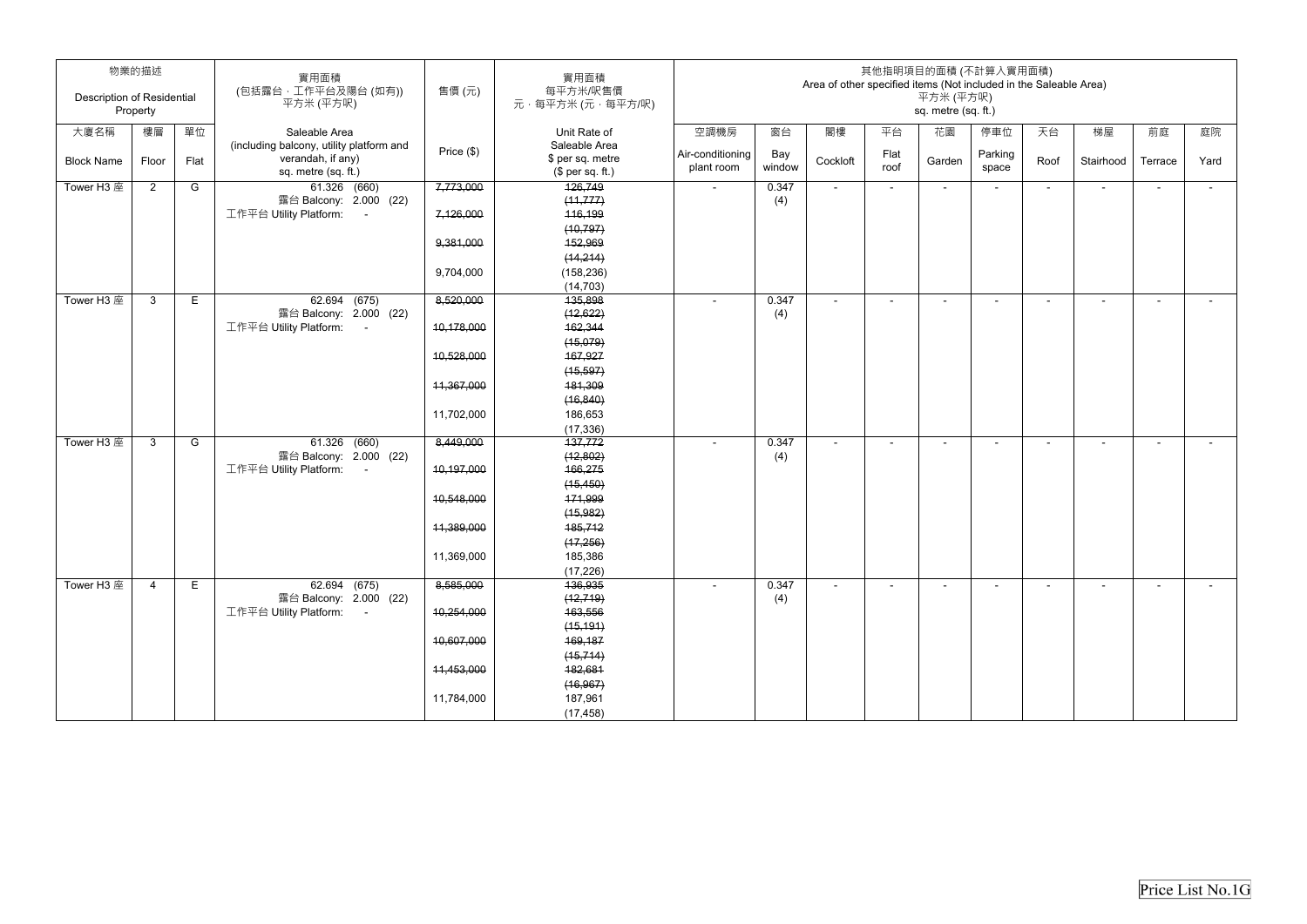| Description of Residential | 物業的描述<br>Property |      | 實用面積<br>(包括露台,工作平台及陽台(如有))<br>平方米 (平方呎)                                              | 售價(元)      | 實用面積<br>每平方米/呎售價<br>元,每平方米(元,每平方/呎)                   |                                |               | Area of other specified items (Not included in the Saleable Area) |              | 其他指明項目的面積 (不計算入實用面積)<br>平方米 (平方呎)<br>sq. metre (sq. ft.) |                  |                |                          |                |        |
|----------------------------|-------------------|------|--------------------------------------------------------------------------------------|------------|-------------------------------------------------------|--------------------------------|---------------|-------------------------------------------------------------------|--------------|----------------------------------------------------------|------------------|----------------|--------------------------|----------------|--------|
| 大廈名稱                       | 樓層                | 單位   | Saleable Area                                                                        |            | Unit Rate of                                          | 空調機房                           | 窗台            | 閣樓                                                                | 平台           | 花園                                                       | 停車位              | 天台             | 梯屋                       | 前庭             | 庭院     |
| <b>Block Name</b>          | Floor             | Flat | (including balcony, utility platform and<br>verandah, if any)<br>sq. metre (sq. ft.) | Price (\$) | Saleable Area<br>\$ per sq. metre<br>$$$ per sq. ft.) | Air-conditioning<br>plant room | Bay<br>window | Cockloft                                                          | Flat<br>roof | Garden                                                   | Parking<br>space | Roof           | Stairhood                | Terrace        | Yard   |
| Tower H3 座                 | $\overline{4}$    | G    | 61.326 (660)                                                                         | 8,778,000  | 143,137                                               | $\sim$                         | 0.347         | $\blacksquare$                                                    | $\sim$       | $\sim$                                                   | $\sim$           | $\sim$         | $\sim$                   | $\sim$         | $\sim$ |
|                            |                   |      | 露台 Balcony: 2.000 (22)                                                               |            | (13,300)                                              |                                | (4)           |                                                                   |              |                                                          |                  |                |                          |                |        |
|                            |                   |      | 工作平台 Utility Platform:<br>$\sim 100$                                                 | 10,594,000 | 172,749                                               |                                |               |                                                                   |              |                                                          |                  |                |                          |                |        |
|                            |                   |      |                                                                                      |            | (16, 052)                                             |                                |               |                                                                   |              |                                                          |                  |                |                          |                |        |
|                            |                   |      |                                                                                      | 10,959,000 | 178,701                                               |                                |               |                                                                   |              |                                                          |                  |                |                          |                |        |
|                            |                   |      |                                                                                      |            | (16, 605)                                             |                                |               |                                                                   |              |                                                          |                  |                |                          |                |        |
|                            |                   |      |                                                                                      | 11,833,000 | 192,952                                               |                                |               |                                                                   |              |                                                          |                  |                |                          |                |        |
|                            |                   |      |                                                                                      | 11,806,000 | (17, 929)<br>192,512                                  |                                |               |                                                                   |              |                                                          |                  |                |                          |                |        |
|                            |                   |      |                                                                                      |            | (17, 888)                                             |                                |               |                                                                   |              |                                                          |                  |                |                          |                |        |
| Tower H3 座                 | $5\overline{)}$   | Е    | 62.694 (675)                                                                         | 8,650,000  | 137,972                                               |                                | 0.347         | $\blacksquare$                                                    |              |                                                          |                  |                |                          |                |        |
|                            |                   |      | 露台 Balcony: 2.000 (22)                                                               |            | (12, 815)                                             |                                | (4)           |                                                                   |              |                                                          |                  |                |                          |                |        |
|                            |                   |      | 工作平台 Utility Platform:<br>$\sim 100$                                                 | 10,332,000 | 164,800                                               |                                |               |                                                                   |              |                                                          |                  |                |                          |                |        |
|                            |                   |      |                                                                                      |            | (15, 307)                                             |                                |               |                                                                   |              |                                                          |                  |                |                          |                |        |
|                            |                   |      |                                                                                      | 10,687,000 | 170,463                                               |                                |               |                                                                   |              |                                                          |                  |                |                          |                |        |
|                            |                   |      |                                                                                      |            | (15, 833)                                             |                                |               |                                                                   |              |                                                          |                  |                |                          |                |        |
|                            |                   |      |                                                                                      | 11,539,000 | 184,053                                               |                                |               |                                                                   |              |                                                          |                  |                |                          |                |        |
|                            |                   |      |                                                                                      |            | (17,095)                                              |                                |               |                                                                   |              |                                                          |                  |                |                          |                |        |
|                            |                   |      |                                                                                      | 11,868,000 | 189,300<br>(17, 582)                                  |                                |               |                                                                   |              |                                                          |                  |                |                          |                |        |
| Tower H3 座                 | $5\overline{)}$   | G    | 61.326 (660)                                                                         | 8,845,000  | 144,229                                               | $\overline{\phantom{a}}$       | 0.347         | $\overline{\phantom{a}}$                                          | $\sim$       |                                                          |                  | $\blacksquare$ | $\blacksquare$           | $\blacksquare$ | $\sim$ |
|                            |                   |      | 露台 Balcony: 2.000 (22)                                                               |            | (13, 402)                                             |                                | (4)           |                                                                   |              |                                                          |                  |                |                          |                |        |
|                            |                   |      | 工作平台 Utility Platform:<br>$\sim 100$                                                 | 10,674,000 | 174,053                                               |                                |               |                                                                   |              |                                                          |                  |                |                          |                |        |
|                            |                   |      |                                                                                      |            | (16, 173)                                             |                                |               |                                                                   |              |                                                          |                  |                |                          |                |        |
|                            |                   |      |                                                                                      | 11,042,000 | 180,054                                               |                                |               |                                                                   |              |                                                          |                  |                |                          |                |        |
|                            |                   |      |                                                                                      |            | (16, 730)                                             |                                |               |                                                                   |              |                                                          |                  |                |                          |                |        |
|                            |                   |      |                                                                                      | 11,922,000 | 194,404                                               |                                |               |                                                                   |              |                                                          |                  |                |                          |                |        |
|                            |                   |      |                                                                                      |            | (18,064)                                              |                                |               |                                                                   |              |                                                          |                  |                |                          |                |        |
|                            |                   |      |                                                                                      | 11,889,000 | 193,866                                               |                                |               |                                                                   |              |                                                          |                  |                |                          |                |        |
| Tower H3 座                 | 6                 | E    | 62.694 (675)                                                                         | 8,715,000  | (18, 014)<br>139,009                                  |                                | 0.347         |                                                                   |              |                                                          |                  |                |                          |                |        |
|                            |                   |      | 露台 Balcony: 2.000 (22)                                                               |            | (12, 911)                                             |                                | (4)           | $\blacksquare$                                                    | $\sim$       | $\overline{\phantom{a}}$                                 |                  | $\blacksquare$ | $\sim$                   | ۰.             | $\sim$ |
|                            |                   |      | 工作平台 Utility Platform: -                                                             | 10,410,000 | 166,045                                               |                                |               |                                                                   |              |                                                          |                  |                |                          |                |        |
|                            |                   |      |                                                                                      |            | (15, 422)                                             |                                |               |                                                                   |              |                                                          |                  |                |                          |                |        |
| Tower H3 座                 | $6\phantom{.}6$   | G    | 61.326 (660)                                                                         | 8,911,000  | 145,305                                               | $\overline{\phantom{a}}$       | 0.347         | $\blacksquare$                                                    |              |                                                          |                  | $\blacksquare$ | $\overline{\phantom{a}}$ | $\blacksquare$ | $\sim$ |
|                            |                   |      | 露台 Balcony: 2.000 (22)                                                               |            | (13, 502)                                             |                                | (4)           |                                                                   |              |                                                          |                  |                |                          |                |        |
|                            |                   |      | 工作平台 Utility Platform: -                                                             | 10,755,000 | 175,374                                               |                                |               |                                                                   |              |                                                          |                  |                |                          |                |        |
|                            |                   |      |                                                                                      |            | (16, 295)                                             |                                |               |                                                                   |              |                                                          |                  |                |                          |                |        |
|                            |                   |      |                                                                                      | 11,125,000 | 181,408                                               |                                |               |                                                                   |              |                                                          |                  |                |                          |                |        |
|                            |                   |      |                                                                                      | 12,012,000 | (16, 856)<br>195,871                                  |                                |               |                                                                   |              |                                                          |                  |                |                          |                |        |
|                            |                   |      |                                                                                      |            | (18, 200)                                             |                                |               |                                                                   |              |                                                          |                  |                |                          |                |        |
|                            |                   |      |                                                                                      | 11,973,000 | 195,235                                               |                                |               |                                                                   |              |                                                          |                  |                |                          |                |        |
|                            |                   |      |                                                                                      |            | (18, 141)                                             |                                |               |                                                                   |              |                                                          |                  |                |                          |                |        |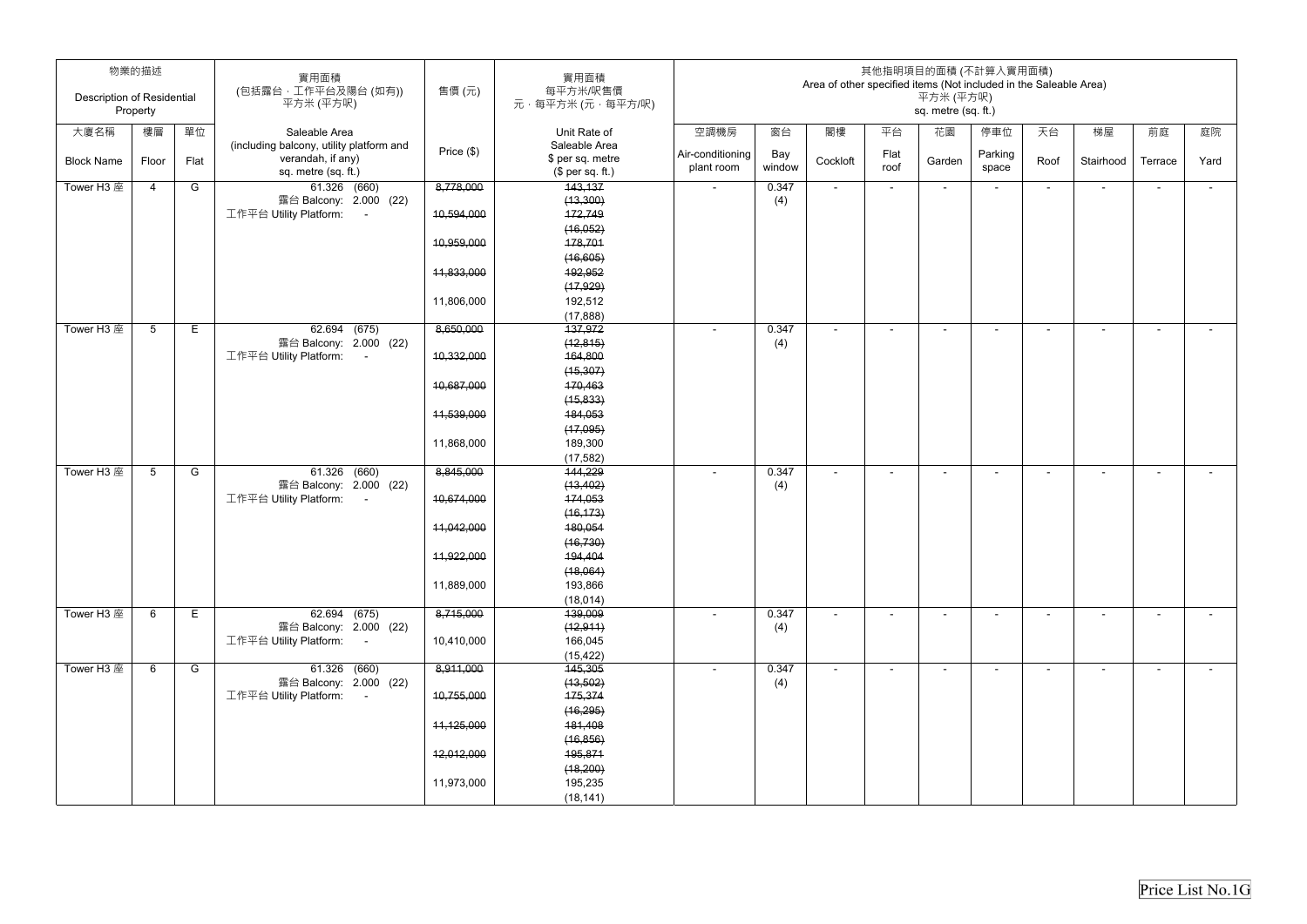| 物業的描述<br><b>Description of Residential</b><br>Property |                |      | 實用面積<br>(包括露台,工作平台及陽台(如有))<br>平方米 (平方呎)          | 售價(元)        | 實用面積<br>每平方米/呎售價<br>元·每平方米(元·每平方/呎) |                                |               | Area of other specified items (Not included in the Saleable Area) |              | 平方米 (平方呎)           | 其他指明項目的面積 (不計算入實用面積)     |                          |                |                          |        |
|--------------------------------------------------------|----------------|------|--------------------------------------------------|--------------|-------------------------------------|--------------------------------|---------------|-------------------------------------------------------------------|--------------|---------------------|--------------------------|--------------------------|----------------|--------------------------|--------|
|                                                        |                |      |                                                  |              |                                     |                                |               |                                                                   |              | sq. metre (sq. ft.) |                          |                          |                |                          |        |
| 大廈名稱                                                   | 樓層             | 單位   | Saleable Area                                    |              | Unit Rate of                        | 空調機房                           | 窗台            | 閣樓                                                                | 平台           | 花園                  | 停車位                      | 天台                       | 梯屋             | 前庭                       | 庭院     |
|                                                        |                |      | (including balcony, utility platform and         | Price $(\$)$ | Saleable Area                       |                                |               |                                                                   |              |                     |                          |                          |                |                          |        |
| <b>Block Name</b>                                      | Floor          | Flat | verandah, if any)                                |              | \$ per sq. metre                    | Air-conditioning<br>plant room | Bay<br>window | Cockloft                                                          | Flat<br>roof | Garden              | Parking<br>space         | Roof                     | Stairhood      | Terrace                  | Yard   |
|                                                        |                |      | sq. metre (sq. ft.)                              |              | $$$ per sq. ft.)                    |                                |               |                                                                   |              |                     |                          |                          |                |                          |        |
| Tower H3 座                                             | $\overline{7}$ | E.   | 62.694 (675)                                     | 8,961,000    | 142,932                             |                                | 0.347         | $\blacksquare$                                                    | $\sim$       | $\sim$              | $\overline{\phantom{a}}$ | $\overline{\phantom{a}}$ | $\sim$         | $\sim$                   | $\sim$ |
|                                                        |                |      | 露台 Balcony: 2.000 (22)<br>工作平台 Utility Platform: |              | (13, 276)                           |                                | (4)           |                                                                   |              |                     |                          |                          |                |                          |        |
|                                                        |                |      | $\sim$ $-$                                       | 10,704,000   | 170,734                             |                                |               |                                                                   |              |                     |                          |                          |                |                          |        |
|                                                        |                |      |                                                  | 11,073,000   | (15, 858)                           |                                |               |                                                                   |              |                     |                          |                          |                |                          |        |
|                                                        |                |      |                                                  |              | 176,620                             |                                |               |                                                                   |              |                     |                          |                          |                |                          |        |
| Tower H3 座                                             | $\overline{7}$ | G    | 61.326 (660)                                     | 8,979,000    | (16, 404)<br>146,414                |                                | 0.347         | $\blacksquare$                                                    | $\sim$       | $\sim$              | $\overline{a}$           | $\sim$                   | $\sim$         | $\sim$                   | $\sim$ |
|                                                        |                |      | 露台 Balcony: 2.000 (22)                           |              | (13,605)                            |                                | (4)           |                                                                   |              |                     |                          |                          |                |                          |        |
|                                                        |                |      | 工作平台 Utility Platform:<br>$\sim 100$             | 10,836,000   | 176,695                             |                                |               |                                                                   |              |                     |                          |                          |                |                          |        |
|                                                        |                |      |                                                  |              | (16, 418)                           |                                |               |                                                                   |              |                     |                          |                          |                |                          |        |
|                                                        |                |      |                                                  | 11,209,000   | 182,777                             |                                |               |                                                                   |              |                     |                          |                          |                |                          |        |
|                                                        |                |      |                                                  |              | (16, 983)                           |                                |               |                                                                   |              |                     |                          |                          |                |                          |        |
|                                                        |                |      |                                                  | 12,103,000   | 197,355                             |                                |               |                                                                   |              |                     |                          |                          |                |                          |        |
|                                                        |                |      |                                                  |              | (18, 338)                           |                                |               |                                                                   |              |                     |                          |                          |                |                          |        |
|                                                        |                |      |                                                  | 12,057,000   | 196,605                             |                                |               |                                                                   |              |                     |                          |                          |                |                          |        |
|                                                        |                |      |                                                  |              | (18, 268)                           |                                |               |                                                                   |              |                     |                          |                          |                |                          |        |
| Tower H3 座                                             | 8              | E    | 62.694 (675)                                     | 9,098,000    | 145,118                             |                                | 0.347         | $\blacksquare$                                                    | $\sim$       | $\blacksquare$      | $\blacksquare$           | $\overline{\phantom{a}}$ | $\blacksquare$ | $\overline{\phantom{a}}$ | $\sim$ |
|                                                        |                |      | 露台 Balcony: 2.000 (22)                           |              | (13, 479)                           |                                | (4)           |                                                                   |              |                     |                          |                          |                |                          |        |
|                                                        |                |      | 工作平台 Utility Platform:                           | 10,867,000   | 173,334                             |                                |               |                                                                   |              |                     |                          |                          |                |                          |        |
|                                                        |                |      |                                                  |              | (16,099)                            |                                |               |                                                                   |              |                     |                          |                          |                |                          |        |
|                                                        |                |      |                                                  | 11,241,000   | 179,299                             |                                |               |                                                                   |              |                     |                          |                          |                |                          |        |
|                                                        |                |      |                                                  |              | (16, 653)                           |                                |               |                                                                   |              |                     |                          |                          |                |                          |        |
|                                                        |                |      |                                                  | 12,138,000   | 193,607                             |                                |               |                                                                   |              |                     |                          |                          |                |                          |        |
|                                                        |                |      |                                                  |              | (17, 982)                           |                                |               |                                                                   |              |                     |                          |                          |                |                          |        |
|                                                        |                |      |                                                  | 12,331,000   | 196,685                             |                                |               |                                                                   |              |                     |                          |                          |                |                          |        |
|                                                        |                |      |                                                  |              | (18, 268)                           |                                |               |                                                                   |              |                     |                          |                          |                |                          |        |
| Tower H3 座                                             | 8              | G    | 61.326 (660)                                     | 9,115,000    | 148,632                             |                                | 0.347         |                                                                   |              |                     |                          |                          |                |                          |        |
|                                                        |                |      | 露台 Balcony: 2.000 (22)<br>工作平台 Utility Platform: |              | (13, 811)                           |                                | (4)           |                                                                   |              |                     |                          |                          |                |                          |        |
|                                                        |                |      | $\sim 100$                                       | 11,001,000   | 179,386                             |                                |               |                                                                   |              |                     |                          |                          |                |                          |        |
| Tower H3 座                                             | 9              | E.   | 62.694 (675)                                     | 9,098,000    | (16, 668)<br>145,118                |                                | 0.347         |                                                                   |              |                     |                          |                          | $\blacksquare$ |                          |        |
|                                                        |                |      | 露台 Balcony: 2.000 (22)                           |              | (13, 479)                           |                                | (4)           |                                                                   |              |                     |                          |                          |                |                          |        |
|                                                        |                |      | 工作平台 Utility Platform:<br>$\sim 100$             | 10,867,000   | 173,334                             |                                |               |                                                                   |              |                     |                          |                          |                |                          |        |
|                                                        |                |      |                                                  |              | (16,099)                            |                                |               |                                                                   |              |                     |                          |                          |                |                          |        |
|                                                        |                |      |                                                  | 11,241,000   | 179,299                             |                                |               |                                                                   |              |                     |                          |                          |                |                          |        |
|                                                        |                |      |                                                  |              | (16, 653)                           |                                |               |                                                                   |              |                     |                          |                          |                |                          |        |
|                                                        |                |      |                                                  |              |                                     |                                |               |                                                                   |              |                     |                          |                          |                |                          |        |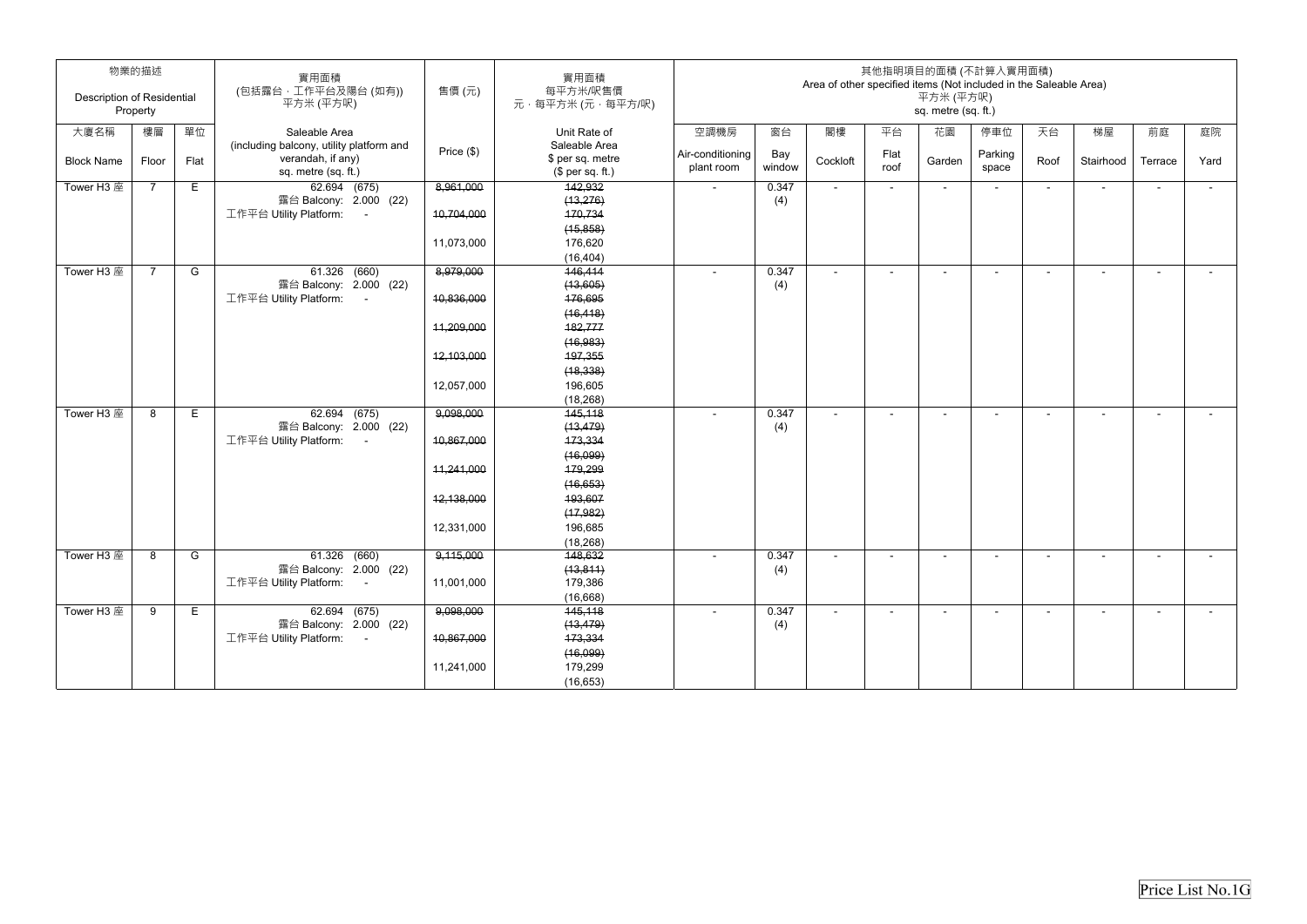|                                   | 物業的描述    |      | 實用面積                                     |              | 實用面積             | 其他指明項目的面積 (不計算入實用面積)                                              |        |                |        |                     |         |                |                          |         |        |
|-----------------------------------|----------|------|------------------------------------------|--------------|------------------|-------------------------------------------------------------------|--------|----------------|--------|---------------------|---------|----------------|--------------------------|---------|--------|
|                                   |          |      | (包括露台,工作平台及陽台(如有))                       | 售價(元)        | 每平方米/呎售價         | Area of other specified items (Not included in the Saleable Area) |        |                |        |                     |         |                |                          |         |        |
| <b>Description of Residential</b> |          |      | 平方米 (平方呎)                                |              | 元·每平方米(元·每平方/呎)  |                                                                   |        |                |        | 平方米 (平方呎)           |         |                |                          |         |        |
|                                   | Property |      |                                          |              |                  |                                                                   |        |                |        | sq. metre (sq. ft.) |         |                |                          |         |        |
| 大廈名稱                              | 樓層       | 單位   | Saleable Area                            |              | Unit Rate of     | 空調機房                                                              | 窗台     | 閣樓             | 平台     | 花園                  | 停車位     | 天台             | 梯屋                       | 前庭      | 庭院     |
|                                   |          |      | (including balcony, utility platform and |              | Saleable Area    |                                                                   |        |                |        |                     |         |                |                          |         |        |
| <b>Block Name</b>                 | Floor    | Flat | verandah, if any)                        | Price $(\$)$ | \$ per sq. metre | Air-conditioning                                                  | Bay    | Cockloft       | Flat   | Garden              | Parking | Roof           | Stairhood                | Terrace | Yard   |
|                                   |          |      | sq. metre (sq. ft.)                      |              | $$$ per sq. ft.) | plant room                                                        | window |                | roof   |                     | space   |                |                          |         |        |
| Tower H3 座                        | 9        | G    | 61.326 (660)                             | 9,115,000    | 148,632          | $\sim$                                                            | 0.347  | $\sim$         | $\sim$ | $\sim$              | $\sim$  | $\blacksquare$ | $\sim$                   | $\sim$  | $\sim$ |
|                                   |          |      | 露台 Balcony: 2.000 (22)                   |              | (13, 811)        |                                                                   | (4)    |                |        |                     |         |                |                          |         |        |
|                                   |          |      | 工作平台 Utility Platform:<br>$\sim 100$     | 11,001,000   | 179,386          |                                                                   |        |                |        |                     |         |                |                          |         |        |
|                                   |          |      |                                          |              | (16,668)         |                                                                   |        |                |        |                     |         |                |                          |         |        |
|                                   |          |      |                                          | 11,380,000   | 185,566          |                                                                   |        |                |        |                     |         |                |                          |         |        |
|                                   |          |      |                                          |              | (17, 242)        |                                                                   |        |                |        |                     |         |                |                          |         |        |
|                                   |          |      |                                          | 12,287,000   | (200, 355)       |                                                                   |        |                |        |                     |         |                |                          |         |        |
|                                   |          |      |                                          |              | (18, 617)        |                                                                   |        |                |        |                     |         |                |                          |         |        |
|                                   |          |      |                                          | 12,354,000   | 201,448          |                                                                   |        |                |        |                     |         |                |                          |         |        |
|                                   |          |      |                                          |              | (18, 718)        |                                                                   |        |                |        |                     |         |                |                          |         |        |
| Tower H3 座                        | 10       | E    | 62.694 (675)                             | 9,167,000    | 146,218          |                                                                   | 0.347  | $\blacksquare$ |        |                     |         |                | $\blacksquare$           |         | $\sim$ |
|                                   |          |      | 露台 Balcony: 2.000 (22)                   |              | (13, 581)        |                                                                   | (4)    |                |        |                     |         |                |                          |         |        |
|                                   |          |      | 工作平台 Utility Platform:<br>$\sim$         | 10,950,000   | 174,658          |                                                                   |        |                |        |                     |         |                |                          |         |        |
|                                   |          |      |                                          |              | (16, 222)        |                                                                   |        |                |        |                     |         |                |                          |         |        |
|                                   |          |      |                                          | 11,326,000   | 180,655          |                                                                   |        |                |        |                     |         |                |                          |         |        |
|                                   |          |      |                                          |              | (16, 779)        |                                                                   |        |                |        |                     |         |                |                          |         |        |
| Tower H3 座                        | 10       | G    | $61.326$ $(660)$                         | 9,184,000    | 149,757          |                                                                   | 0.347  |                |        |                     |         |                | $\overline{\phantom{a}}$ |         |        |
|                                   |          |      | 露台 Balcony: 2.000 (22)                   |              | (13, 915)        |                                                                   | (4)    |                |        |                     |         |                |                          |         |        |
|                                   |          |      | 工作平台 Utility Platform:                   | 11,085,000   | 180,755          |                                                                   |        |                |        |                     |         |                |                          |         |        |
|                                   |          |      |                                          |              | (16, 795)        |                                                                   |        |                |        |                     |         |                |                          |         |        |
|                                   |          |      |                                          | 11,466,000   | 186,968          |                                                                   |        |                |        |                     |         |                |                          |         |        |
|                                   |          |      |                                          |              | (17, 373)        |                                                                   |        |                |        |                     |         |                |                          |         |        |
|                                   |          |      |                                          | 12,380,000   | 201,872          |                                                                   |        |                |        |                     |         |                |                          |         |        |
|                                   |          |      |                                          |              | (18, 758)        |                                                                   |        |                |        |                     |         |                |                          |         |        |
|                                   |          |      |                                          | 12,441,000   | 202,867          |                                                                   |        |                |        |                     |         |                |                          |         |        |
|                                   |          |      |                                          |              | (18, 850)        |                                                                   |        |                |        |                     |         |                |                          |         |        |
| Tower H3 座                        | 11       | E    | 62.694 (675)                             | 9,236,000    | 147,319          |                                                                   | 0.347  |                |        |                     |         |                |                          |         |        |
|                                   |          |      | 露台 Balcony: 2.000 (22)                   |              | (13,683)         |                                                                   | (4)    |                |        |                     |         |                |                          |         |        |
|                                   |          |      | 工作平台 Utility Platform:<br>$\sim$ $-$     | 8,467,000    | 135,053          |                                                                   |        |                |        |                     |         |                |                          |         |        |
|                                   |          |      |                                          |              | (12, 544)        |                                                                   |        |                |        |                     |         |                |                          |         |        |
|                                   |          |      |                                          | 11,032,000   | 175,966          |                                                                   |        |                |        |                     |         |                |                          |         |        |
|                                   |          |      |                                          |              | (16, 344)        |                                                                   |        |                |        |                     |         |                |                          |         |        |
|                                   |          |      |                                          | 11,412,000   | 182,027          |                                                                   |        |                |        |                     |         |                |                          |         |        |
|                                   |          |      |                                          |              | (16, 907)        |                                                                   |        |                |        |                     |         |                |                          |         |        |
|                                   |          |      |                                          | 12,322,000   | 196,542          |                                                                   |        |                |        |                     |         |                |                          |         |        |
|                                   |          |      |                                          |              | (18, 255)        |                                                                   |        |                |        |                     |         |                |                          |         |        |
|                                   |          |      |                                          | 12,505,000   | 199,461          |                                                                   |        |                |        |                     |         |                |                          |         |        |
|                                   |          |      |                                          |              | (18, 526)        |                                                                   |        |                |        |                     |         |                |                          |         |        |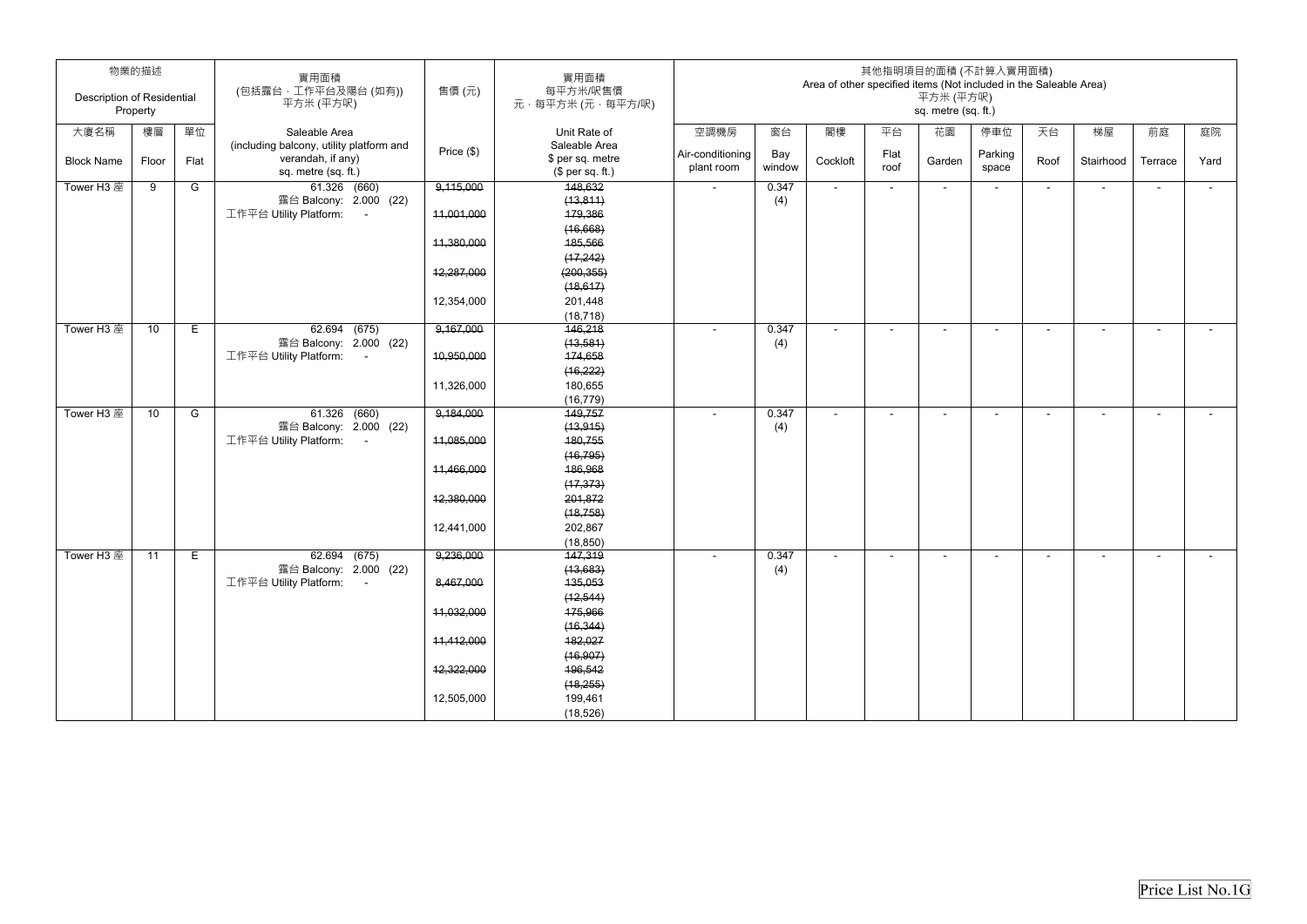|                                   | 物業的描述    |      | 實用面積                                                                                 |            | 實用面積                                                  |                                |               | Area of other specified items (Not included in the Saleable Area) |              |                                  | 其他指明項目的面積 (不計算入實用面積) |                          |                |                |        |
|-----------------------------------|----------|------|--------------------------------------------------------------------------------------|------------|-------------------------------------------------------|--------------------------------|---------------|-------------------------------------------------------------------|--------------|----------------------------------|----------------------|--------------------------|----------------|----------------|--------|
| <b>Description of Residential</b> | Property |      | (包括露台,工作平台及陽台(如有))<br>平方米 (平方呎)                                                      | 售價 (元)     | 每平方米/呎售價<br>元,每平方米(元,每平方/呎)                           |                                |               |                                                                   |              | 平方米 (平方呎)<br>sq. metre (sq. ft.) |                      |                          |                |                |        |
| 大廈名稱                              | 樓層       | 單位   | Saleable Area                                                                        |            | Unit Rate of                                          | 空調機房                           | 窗台            | 閣樓                                                                | 平台           | 花園                               | 停車位                  | 天台                       | 梯屋             | 前庭             | 庭院     |
| <b>Block Name</b>                 | Floor    | Flat | (including balcony, utility platform and<br>verandah, if any)<br>sq. metre (sq. ft.) | Price (\$) | Saleable Area<br>\$ per sq. metre<br>$$$ per sq. ft.) | Air-conditioning<br>plant room | Bay<br>window | Cockloft                                                          | Flat<br>roof | Garden                           | Parking<br>space     | Roof                     | Stairhood      | Terrace        | Yard   |
| Tower H3 座                        | 11       | G    | 61.326 (660)                                                                         | 9,254,000  | 150,898                                               | $\sim$                         | 0.347         | $\blacksquare$                                                    | $\sim$       | $\sim$                           | $\blacksquare$       | $\overline{\phantom{0}}$ | $\blacksquare$ | $\sim$         | $\sim$ |
|                                   |          |      | 露台 Balcony: 2.000 (22)<br>工作平台 Utility Platform:<br>$\sim 100$                       | 8,484,000  | (14, 021)<br>138,343                                  |                                | (4)           |                                                                   |              |                                  |                      |                          |                |                |        |
|                                   |          |      |                                                                                      |            | (12, 855)                                             |                                |               |                                                                   |              |                                  |                      |                          |                |                |        |
|                                   |          |      |                                                                                      | 11,168,000 | 182,109                                               |                                |               |                                                                   |              |                                  |                      |                          |                |                |        |
|                                   |          |      |                                                                                      |            | (16, 921)                                             |                                |               |                                                                   |              |                                  |                      |                          |                |                |        |
|                                   |          |      |                                                                                      | 11,553,000 | 188,387                                               |                                |               |                                                                   |              |                                  |                      |                          |                |                |        |
|                                   |          |      |                                                                                      |            | (17, 505)                                             |                                |               |                                                                   |              |                                  |                      |                          |                |                |        |
|                                   |          |      |                                                                                      | 12,474,000 | 203,405                                               |                                |               |                                                                   |              |                                  |                      |                          |                |                |        |
|                                   |          |      |                                                                                      |            | (18,900)                                              |                                |               |                                                                   |              |                                  |                      |                          |                |                |        |
|                                   |          |      |                                                                                      | 12,529,000 | 204,302<br>(18, 983)                                  |                                |               |                                                                   |              |                                  |                      |                          |                |                |        |
| Tower H3 座                        | 12       | E    | 62.694 (675)                                                                         | 9,305,000  | 148,419                                               |                                | 0.347         | ÷                                                                 | $\sim$       | $\blacksquare$                   |                      | $\blacksquare$           | $\blacksquare$ | $\blacksquare$ | $\sim$ |
|                                   |          |      | 露台 Balcony: 2.000 (22)                                                               |            | (13, 785)                                             |                                | (4)           |                                                                   |              |                                  |                      |                          |                |                |        |
|                                   |          |      | 工作平台 Utility Platform:<br>$\sim$ $-$                                                 | 8,531,000  | 136,074                                               |                                |               |                                                                   |              |                                  |                      |                          |                |                |        |
|                                   |          |      |                                                                                      |            | (12, 639)                                             |                                |               |                                                                   |              |                                  |                      |                          |                |                |        |
|                                   |          |      |                                                                                      | 11,115,000 | 177,290                                               |                                |               |                                                                   |              |                                  |                      |                          |                |                |        |
|                                   |          |      |                                                                                      |            | (16, 467)                                             |                                |               |                                                                   |              |                                  |                      |                          |                |                |        |
|                                   |          |      |                                                                                      | 11,497,000 | 183,383                                               |                                |               |                                                                   |              |                                  |                      |                          |                |                |        |
|                                   |          |      |                                                                                      |            | (17,033)                                              |                                |               |                                                                   |              |                                  |                      |                          |                |                |        |
|                                   |          |      |                                                                                      | 12,414,000 | 198,009                                               |                                |               |                                                                   |              |                                  |                      |                          |                |                |        |
|                                   |          |      |                                                                                      |            | (18, 391)                                             |                                |               |                                                                   |              |                                  |                      |                          |                |                |        |
|                                   |          |      |                                                                                      | 12,593,000 | 200,865<br>(18, 656)                                  |                                |               |                                                                   |              |                                  |                      |                          |                |                |        |
| Tower H3 座                        | 12       | G    | 61.326 (660)                                                                         | 9,323,000  | 152,024                                               | $\sim$                         | 0.347         | $\blacksquare$                                                    |              | $\blacksquare$                   |                      |                          | $\blacksquare$ | $\blacksquare$ | $\sim$ |
|                                   |          |      | 露台 Balcony: 2.000 (22)                                                               |            | (14, 126)                                             |                                | (4)           |                                                                   |              |                                  |                      |                          |                |                |        |
|                                   |          |      | 工作平台 Utility Platform: -                                                             | 8,547,000  | 139,370                                               |                                |               |                                                                   |              |                                  |                      |                          |                |                |        |
|                                   |          |      |                                                                                      |            | (12, 950)                                             |                                |               |                                                                   |              |                                  |                      |                          |                |                |        |
|                                   |          |      |                                                                                      | 11,252,000 | 183,478                                               |                                |               |                                                                   |              |                                  |                      |                          |                |                |        |
|                                   |          |      |                                                                                      |            | (17,048)                                              |                                |               |                                                                   |              |                                  |                      |                          |                |                |        |
|                                   |          |      |                                                                                      | 11,639,000 | 189,789                                               |                                |               |                                                                   |              |                                  |                      |                          |                |                |        |
|                                   |          |      |                                                                                      |            | (17, 635)                                             |                                |               |                                                                   |              |                                  |                      |                          |                |                |        |
|                                   |          |      |                                                                                      | 12,567,000 | 204,921                                               |                                |               |                                                                   |              |                                  |                      |                          |                |                |        |
|                                   |          |      |                                                                                      |            | (19,041)                                              |                                |               |                                                                   |              |                                  |                      |                          |                |                |        |
|                                   |          |      |                                                                                      | 12,616,000 | 205,720                                               |                                |               |                                                                   |              |                                  |                      |                          |                |                |        |
|                                   |          |      |                                                                                      |            | (19, 115)                                             |                                |               |                                                                   |              |                                  |                      |                          |                |                |        |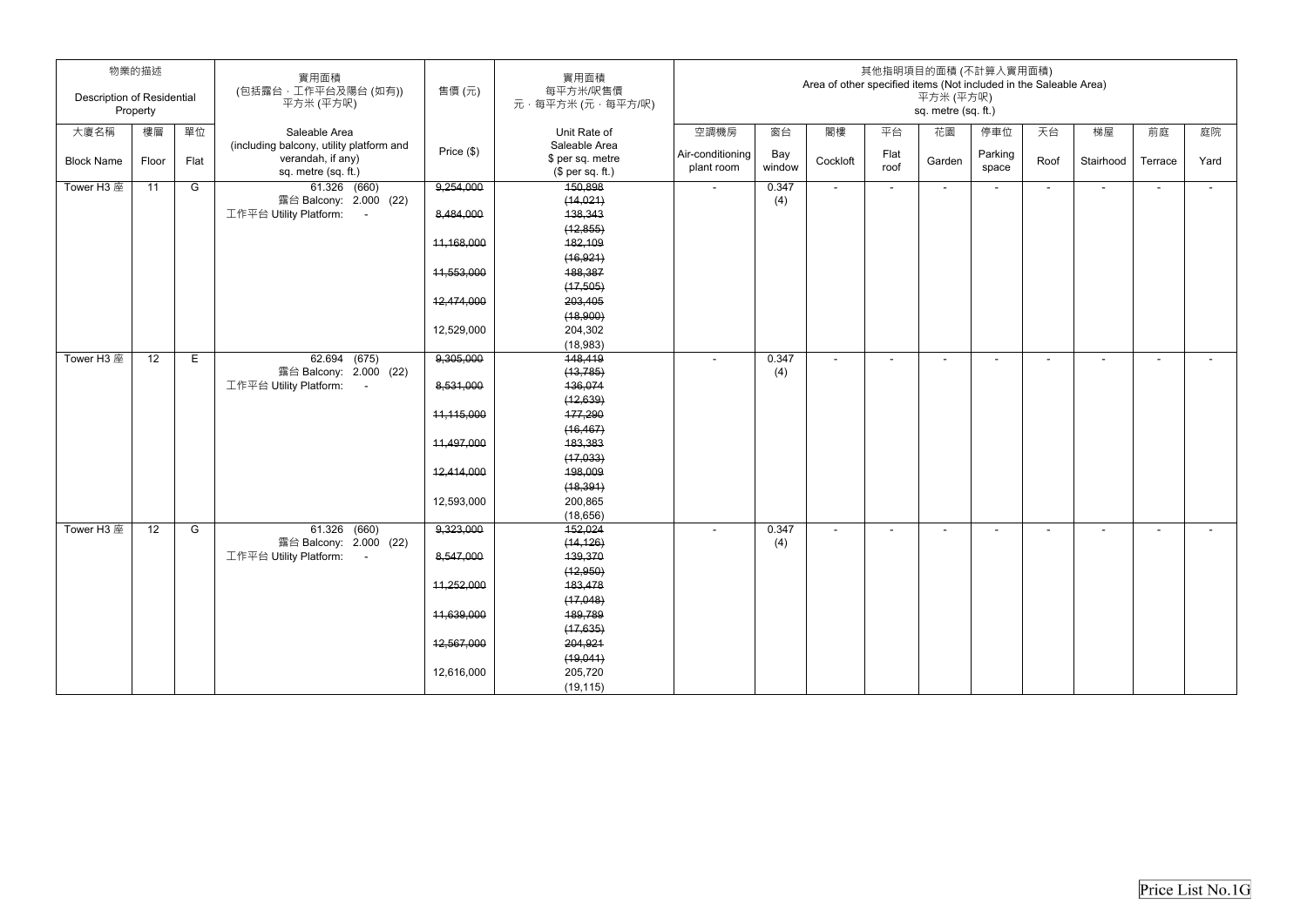| <b>Description of Residential</b> | 物業的描述           |      | 實用面積<br>(包括露台,工作平台及陽台(如有))                          | 售價(元)      | 實用面積<br>每平方米/呎售價     |                                |               | Area of other specified items (Not included in the Saleable Area) |              | 其他指明項目的面積 (不計算入實用面積)<br>平方米 (平方呎) |                          |                          |                          |                          |        |
|-----------------------------------|-----------------|------|-----------------------------------------------------|------------|----------------------|--------------------------------|---------------|-------------------------------------------------------------------|--------------|-----------------------------------|--------------------------|--------------------------|--------------------------|--------------------------|--------|
|                                   | Property        |      | 平方米 (平方呎)                                           |            | 元·每平方米(元·每平方/呎)      |                                |               |                                                                   |              | sq. metre (sq. ft.)               |                          |                          |                          |                          |        |
| 大廈名稱                              | 樓層              | 單位   | Saleable Area                                       |            | Unit Rate of         | 空調機房                           | 窗台            | 閣樓                                                                | 平台           | 花園                                | 停車位                      | 天台                       | 梯屋                       | 前庭                       | 庭院     |
|                                   |                 |      | (including balcony, utility platform and            | Price (\$) | Saleable Area        |                                |               |                                                                   |              |                                   |                          |                          |                          |                          |        |
| <b>Block Name</b>                 | Floor           | Flat | verandah, if any)                                   |            | \$ per sq. metre     | Air-conditioning<br>plant room | Bay<br>window | Cockloft                                                          | Flat<br>roof | Garden                            | Parking<br>space         | Roof                     | Stairhood                | Terrace                  | Yard   |
|                                   |                 |      | sq. metre (sq. ft.)                                 |            | (\$ per sq. ft.)     |                                |               |                                                                   |              |                                   |                          |                          |                          |                          |        |
| Tower H3 座                        | 13              | B    | 42.546 (458)<br>露台 Balcony: 2.000 (22)              | 6,679,000  | 156,983<br>(14, 583) | $\sim$                         | 0.095<br>(1)  | $\sim$                                                            | $\sim$       | $\sim$                            | $\overline{\phantom{a}}$ | $\sim$                   | $\overline{\phantom{a}}$ | $\sim$                   | $\sim$ |
|                                   |                 |      | 工作平台 Utility Platform:<br>$\sim 100$                | 8,068,000  | 189,630              |                                |               |                                                                   |              |                                   |                          |                          |                          |                          |        |
|                                   |                 |      |                                                     |            | (17,616)             |                                |               |                                                                   |              |                                   |                          |                          |                          |                          |        |
|                                   |                 |      |                                                     | 8,345,000  | 196,141              |                                |               |                                                                   |              |                                   |                          |                          |                          |                          |        |
|                                   |                 |      |                                                     |            | (18,221)             |                                |               |                                                                   |              |                                   |                          |                          |                          |                          |        |
|                                   |                 |      |                                                     | 9,011,000  | 211,794              |                                |               |                                                                   |              |                                   |                          |                          |                          |                          |        |
|                                   |                 |      |                                                     |            | (19, 675)            |                                |               |                                                                   |              |                                   |                          |                          |                          |                          |        |
|                                   |                 |      |                                                     | 8,592,000  | 201,946              |                                |               |                                                                   |              |                                   |                          |                          |                          |                          |        |
|                                   |                 |      |                                                     |            | (18, 760)            |                                |               |                                                                   |              |                                   |                          |                          |                          |                          |        |
|                                   |                 |      |                                                     | 9,041,000  | 212,499              |                                |               |                                                                   |              |                                   |                          |                          |                          |                          |        |
|                                   |                 |      |                                                     |            | (19, 740)            |                                |               |                                                                   |              |                                   |                          |                          |                          |                          |        |
| Tower H3 座                        | 13              | D    | $\overline{43.048}$ (463)<br>露台 Balcony: 2.000 (22) | 6,749,000  | 156,778              |                                | 0.093         | $\overline{\phantom{a}}$                                          | $\sim$       | $\overline{\phantom{a}}$          | ۰                        | $\overline{\phantom{a}}$ | $\overline{\phantom{a}}$ | $\overline{\phantom{a}}$ | $\sim$ |
|                                   |                 |      | 工作平台 Utility Platform:<br>$\sim$ $-$                | 6,187,000  | (14, 577)<br>143,723 |                                | (1)           |                                                                   |              |                                   |                          |                          |                          |                          |        |
|                                   |                 |      |                                                     |            | (13, 363)            |                                |               |                                                                   |              |                                   |                          |                          |                          |                          |        |
|                                   |                 |      |                                                     | 8,072,000  | 187,512              |                                |               |                                                                   |              |                                   |                          |                          |                          |                          |        |
|                                   |                 |      |                                                     |            | (17, 434)            |                                |               |                                                                   |              |                                   |                          |                          |                          |                          |        |
|                                   |                 |      |                                                     | 8,350,000  | 193,970              |                                |               |                                                                   |              |                                   |                          |                          |                          |                          |        |
|                                   |                 |      |                                                     |            | (18,035)             |                                |               |                                                                   |              |                                   |                          |                          |                          |                          |        |
|                                   |                 |      |                                                     | 9,015,000  | 209,417              |                                |               |                                                                   |              |                                   |                          |                          |                          |                          |        |
|                                   |                 |      |                                                     |            | (19, 471)            |                                |               |                                                                   |              |                                   |                          |                          |                          |                          |        |
|                                   |                 |      |                                                     | 8,682,000  | 201,682              |                                |               |                                                                   |              |                                   |                          |                          |                          |                          |        |
|                                   |                 |      |                                                     |            | (18, 752)            |                                |               |                                                                   |              |                                   |                          |                          |                          |                          |        |
|                                   |                 |      |                                                     | 9,136,000  | 212,228              |                                |               |                                                                   |              |                                   |                          |                          |                          |                          |        |
|                                   |                 |      |                                                     |            | (19, 732)            |                                |               |                                                                   |              |                                   |                          |                          |                          |                          |        |
| Tower H3 座                        | 13              | E    | 62.694 (675)<br>露台 Balcony: 2.000 (22)              | 9,393,000  | 149,823<br>(13, 916) | $\sim$                         | 0.347<br>(4)  | $\sim$                                                            |              | $\overline{\phantom{a}}$          | $\sim$                   | $\blacksquare$           | $\blacksquare$           | $\sim$                   | $\sim$ |
|                                   |                 |      | 工作平台 Utility Platform:<br>$\sim 100$ m $^{-1}$      | 8,611,000  | 137,350              |                                |               |                                                                   |              |                                   |                          |                          |                          |                          |        |
|                                   |                 |      |                                                     |            | (12, 757)            |                                |               |                                                                   |              |                                   |                          |                          |                          |                          |        |
|                                   |                 |      |                                                     | 11,198,000 | 178,614              |                                |               |                                                                   |              |                                   |                          |                          |                          |                          |        |
|                                   |                 |      |                                                     |            | (16, 590)            |                                |               |                                                                   |              |                                   |                          |                          |                          |                          |        |
| Tower H3 座                        | $\overline{13}$ | F    | 41.054 (442)                                        | 6,597,000  | 160,691              | $\sim$                         | 0.121         | $\sim$                                                            | $\sim$       | $\sim$                            | $\overline{\phantom{a}}$ | $\sim$                   | $\blacksquare$           | $\sim$                   | $\sim$ |
|                                   |                 |      | 露台 Balcony: 2.000 (22)                              |            | (14, 925)            |                                | (1)           |                                                                   |              |                                   |                          |                          |                          |                          |        |
|                                   |                 |      | 工作平台 Utility Platform: -                            | 6,048,000  | 147,318              |                                |               |                                                                   |              |                                   |                          |                          |                          |                          |        |
|                                   |                 |      |                                                     |            | (13,683)             |                                |               |                                                                   |              |                                   |                          |                          |                          |                          |        |
|                                   |                 |      |                                                     | 7,969,000  | 194,110              |                                |               |                                                                   |              |                                   |                          |                          |                          |                          |        |
|                                   |                 |      |                                                     | 8,243,000  | (18,029)<br>200,784  |                                |               |                                                                   |              |                                   |                          |                          |                          |                          |        |
|                                   |                 |      |                                                     |            | (18, 649)            |                                |               |                                                                   |              |                                   |                          |                          |                          |                          |        |
|                                   |                 |      |                                                     | 8,900,000  | 216,788              |                                |               |                                                                   |              |                                   |                          |                          |                          |                          |        |
|                                   |                 |      |                                                     |            | (20, 136)            |                                |               |                                                                   |              |                                   |                          |                          |                          |                          |        |
|                                   |                 |      |                                                     | 8,487,000  | 206,728              |                                |               |                                                                   |              |                                   |                          |                          |                          |                          |        |
|                                   |                 |      |                                                     |            | (19, 201)            |                                |               |                                                                   |              |                                   |                          |                          |                          |                          |        |
|                                   |                 |      |                                                     | 8,930,000  | 217,518              |                                |               |                                                                   |              |                                   |                          |                          |                          |                          |        |
|                                   |                 |      |                                                     |            | (20, 204)            |                                |               |                                                                   |              |                                   |                          |                          |                          |                          |        |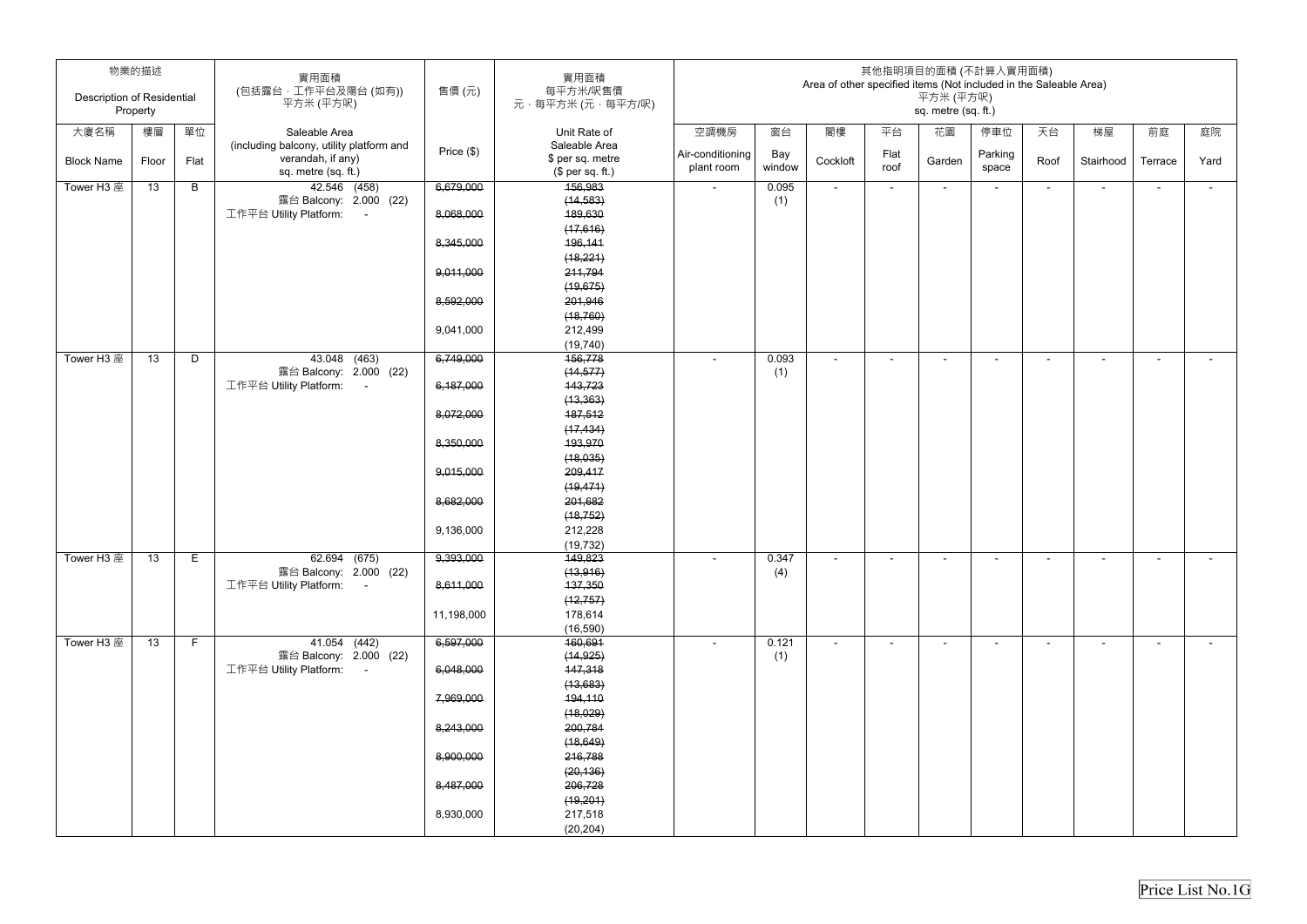| <b>Description of Residential</b> | 物業的描述<br>Property |      | 實用面積<br>(包括露台,工作平台及陽台(如有))<br>平方米 (平方呎)                                              | 售價 (元)     | 實用面積<br>每平方米/呎售價<br>元·每平方米(元·每平方/呎)                   |                                |               | Area of other specified items (Not included in the Saleable Area) |              | 平方米 (平方呎)<br>sq. metre (sq. ft.) | 其他指明項目的面積 (不計算入實用面積)     |                          |                          |                          |        |
|-----------------------------------|-------------------|------|--------------------------------------------------------------------------------------|------------|-------------------------------------------------------|--------------------------------|---------------|-------------------------------------------------------------------|--------------|----------------------------------|--------------------------|--------------------------|--------------------------|--------------------------|--------|
| 大廈名稱                              | 樓層                | 單位   | Saleable Area                                                                        |            | Unit Rate of                                          | 空調機房                           | 窗台            | 閣樓                                                                | 平台           | 花園                               | 停車位                      | 天台                       | 梯屋                       | 前庭                       | 庭院     |
| <b>Block Name</b>                 | Floor             | Flat | (including balcony, utility platform and<br>verandah, if any)<br>sq. metre (sq. ft.) | Price (\$) | Saleable Area<br>\$ per sq. metre<br>(\$ per sq. ft.) | Air-conditioning<br>plant room | Bay<br>window | Cockloft                                                          | Flat<br>roof | Garden                           | Parking<br>space         | Roof                     | Stairhood                | Terrace                  | Yard   |
| Tower H3 座                        | 13                | G    | 61.326 (660)                                                                         | 9,393,000  | 153,165                                               | $\sim$                         | 0.347         | $\blacksquare$                                                    | $\sim$       | $\sim$                           | $\overline{\phantom{a}}$ | ٠                        | $\overline{\phantom{a}}$ | $\sim$                   | $\sim$ |
|                                   |                   |      | 露台 Balcony: 2.000 (22)                                                               |            | (14, 232)                                             |                                | (4)           |                                                                   |              |                                  |                          |                          |                          |                          |        |
|                                   |                   |      | 工作平台 Utility Platform:<br>$\sim 100$                                                 | 8,611,000  | 140,414<br>(13,047)                                   |                                |               |                                                                   |              |                                  |                          |                          |                          |                          |        |
|                                   |                   |      |                                                                                      | 11,336,000 | 184,848                                               |                                |               |                                                                   |              |                                  |                          |                          |                          |                          |        |
|                                   |                   |      |                                                                                      |            | (17, 176)                                             |                                |               |                                                                   |              |                                  |                          |                          |                          |                          |        |
|                                   |                   |      |                                                                                      | 11,727,000 | 191,224                                               |                                |               |                                                                   |              |                                  |                          |                          |                          |                          |        |
|                                   |                   |      |                                                                                      |            | (17, 768)                                             |                                |               |                                                                   |              |                                  |                          |                          |                          |                          |        |
|                                   |                   |      |                                                                                      | 12,661,000 | 206,454                                               |                                |               |                                                                   |              |                                  |                          |                          |                          |                          |        |
|                                   |                   |      |                                                                                      |            | (19, 183)                                             |                                |               |                                                                   |              |                                  |                          |                          |                          |                          |        |
|                                   |                   |      |                                                                                      | 12,705,000 | 207,172                                               |                                |               |                                                                   |              |                                  |                          |                          |                          |                          |        |
|                                   |                   |      |                                                                                      |            | (19,250)                                              |                                |               |                                                                   |              |                                  |                          |                          |                          |                          |        |
| Tower H3 座                        | 14                | D    | 43.048 (463)                                                                         | 6,799,000  | 157,940                                               |                                | 0.093         | $\blacksquare$                                                    | $\sim$       | $\overline{\phantom{a}}$         | ۰                        | $\overline{\phantom{a}}$ | $\overline{\phantom{a}}$ | $\overline{\phantom{a}}$ | $\sim$ |
|                                   |                   |      | 露台 Balcony: 2.000 (22)                                                               |            | (14, 685)                                             |                                | (1)           |                                                                   |              |                                  |                          |                          |                          |                          |        |
|                                   |                   |      | 工作平台 Utility Platform:<br>$\sim$ $-$                                                 | 8,133,000  | 188,929                                               |                                |               |                                                                   |              |                                  |                          |                          |                          |                          |        |
|                                   |                   |      |                                                                                      | 8,412,000  | (17, 566)<br>195,410                                  |                                |               |                                                                   |              |                                  |                          |                          |                          |                          |        |
|                                   |                   |      |                                                                                      |            | (18, 168)                                             |                                |               |                                                                   |              |                                  |                          |                          |                          |                          |        |
|                                   |                   |      |                                                                                      | 9,083,000  | 210,997                                               |                                |               |                                                                   |              |                                  |                          |                          |                          |                          |        |
|                                   |                   |      |                                                                                      |            | (19,618)                                              |                                |               |                                                                   |              |                                  |                          |                          |                          |                          |        |
|                                   |                   |      |                                                                                      | 9,200,000  | 213,715                                               |                                |               |                                                                   |              |                                  |                          |                          |                          |                          |        |
|                                   |                   |      |                                                                                      |            | (19, 870)                                             |                                |               |                                                                   |              |                                  |                          |                          |                          |                          |        |
| Tower H3 座                        | 14                | E.   | 62.694 (675)                                                                         | 9,445,000  | 150,652                                               |                                | 0.347         |                                                                   |              | $\overline{\phantom{0}}$         |                          | ۰                        | $\overline{\phantom{a}}$ | $\overline{\phantom{0}}$ | $\sim$ |
|                                   |                   |      | 露台 Balcony: 2.000 (22)                                                               |            | (13,993)                                              |                                | (4)           |                                                                   |              |                                  |                          |                          |                          |                          |        |
|                                   |                   |      | 工作平台 Utility Platform:                                                               | 11,282,000 | 179,953                                               |                                |               |                                                                   |              |                                  |                          |                          |                          |                          |        |
|                                   |                   |      |                                                                                      |            | (16, 714)                                             |                                |               |                                                                   |              |                                  |                          |                          |                          |                          |        |
|                                   |                   |      |                                                                                      | 11,671,000 | 186,158                                               |                                |               |                                                                   |              |                                  |                          |                          |                          |                          |        |
|                                   |                   |      |                                                                                      |            | (17, 290)                                             |                                |               |                                                                   |              |                                  |                          |                          |                          |                          |        |
|                                   |                   |      |                                                                                      | 12,601,000 | 200,992<br>(18,668)                                   |                                |               |                                                                   |              |                                  |                          |                          |                          |                          |        |
|                                   |                   |      |                                                                                      | 12,769,000 | 203,672                                               |                                |               |                                                                   |              |                                  |                          |                          |                          |                          |        |
|                                   |                   |      |                                                                                      |            | (18, 917)                                             |                                |               |                                                                   |              |                                  |                          |                          |                          |                          |        |
| Tower H3 座                        | 14                | F.   | 41.054 (442)                                                                         | 6,646,000  | 161,884                                               | $\sim$                         | 0.121         | $\sim$                                                            | $\sim$       | $\sim$                           | $\blacksquare$           | $\blacksquare$           | $\blacksquare$           | $\sim$                   | $\sim$ |
|                                   |                   |      | 露台 Balcony: 2.000 (22)                                                               |            | (15,036)                                              |                                | (1)           |                                                                   |              |                                  |                          |                          |                          |                          |        |
|                                   |                   |      | 工作平台 Utility Platform:<br>$\sim 100$                                                 | 8,028,000  | 195,547                                               |                                |               |                                                                   |              |                                  |                          |                          |                          |                          |        |
|                                   |                   |      |                                                                                      |            | (18, 163)                                             |                                |               |                                                                   |              |                                  |                          |                          |                          |                          |        |
|                                   |                   |      |                                                                                      | 8,305,000  | 202,295                                               |                                |               |                                                                   |              |                                  |                          |                          |                          |                          |        |
|                                   |                   |      |                                                                                      |            | (18, 790)                                             |                                |               |                                                                   |              |                                  |                          |                          |                          |                          |        |
|                                   |                   |      |                                                                                      | 8,967,000  | 218,420                                               |                                |               |                                                                   |              |                                  |                          |                          |                          |                          |        |
|                                   |                   |      |                                                                                      |            | (20, 287)                                             |                                |               |                                                                   |              |                                  |                          |                          |                          |                          |        |
|                                   |                   |      |                                                                                      | 8,993,000  | 219,053<br>(20, 346)                                  |                                |               |                                                                   |              |                                  |                          |                          |                          |                          |        |
|                                   |                   |      |                                                                                      |            |                                                       |                                |               |                                                                   |              |                                  |                          |                          |                          |                          |        |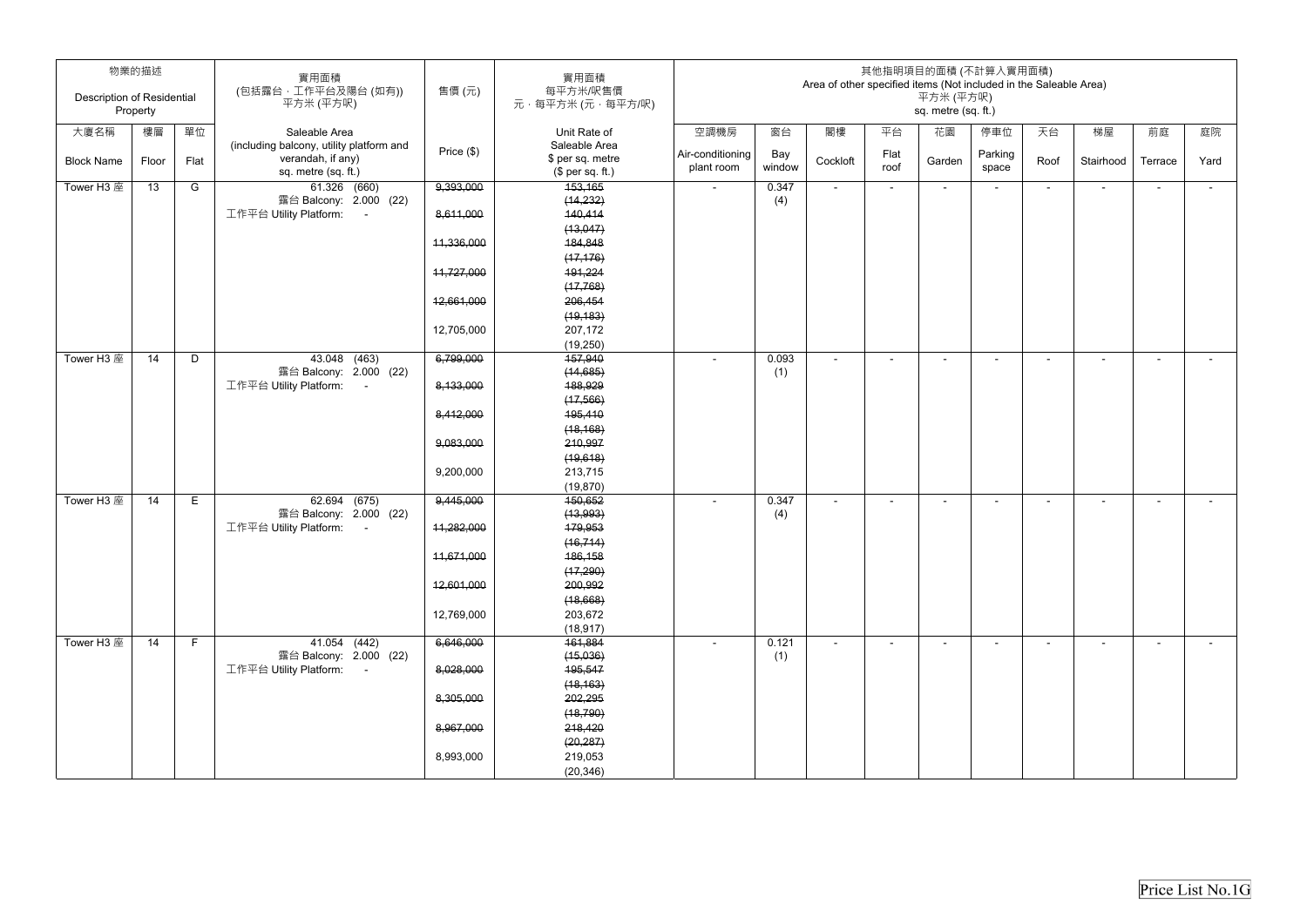| <b>Description of Residential</b> | 物業的描述    |      | 實用面積<br>(包括露台,工作平台及陽台(如有))                                     | 售價(元)        | 實用面積<br>每平方米/呎售價                     | 其他指明項目的面積 (不計算入實用面積)<br>Area of other specified items (Not included in the Saleable Area)<br>平方米 (平方呎) |               |                |              |                     |                          |                          |                          |                |        |
|-----------------------------------|----------|------|----------------------------------------------------------------|--------------|--------------------------------------|--------------------------------------------------------------------------------------------------------|---------------|----------------|--------------|---------------------|--------------------------|--------------------------|--------------------------|----------------|--------|
|                                   | Property |      | 平方米 (平方呎)                                                      |              | 元·每平方米(元·每平方/呎)                      |                                                                                                        |               |                |              | sq. metre (sq. ft.) |                          |                          |                          |                |        |
| 大廈名稱                              | 樓層       | 單位   | Saleable Area<br>(including balcony, utility platform and      |              | Unit Rate of<br>Saleable Area        | 空調機房                                                                                                   | 窗台            | 閣樓             | 平台           | 花園                  | 停車位                      | 天台                       | 梯屋                       | 前庭             | 庭院     |
| <b>Block Name</b>                 | Floor    | Flat | verandah, if any)<br>sq. metre (sq. ft.)                       | Price $(\$)$ | \$ per sq. metre<br>$$$ per sq. ft.) | Air-conditioning<br>plant room                                                                         | Bay<br>window | Cockloft       | Flat<br>roof | Garden              | Parking<br>space         | Roof                     | Stairhood                | Terrace        | Yard   |
| Tower H3 座                        | 14       | G    | 61.326 (660)                                                   | 9,464,000    | 154,323                              | $\sim$                                                                                                 | 0.347         | $\sim$         | $\sim$       | $\sim$              | $\sim$                   | $\overline{\phantom{0}}$ | $\blacksquare$           | $\sim$         | $\sim$ |
|                                   |          |      | 露台 Balcony: 2.000 (22)<br>工作平台 Utility Platform:<br>$\sim$ $-$ | 11,421,000   | (14, 339)<br>186,234                 |                                                                                                        | (4)           |                |              |                     |                          |                          |                          |                |        |
|                                   |          |      |                                                                |              | (17, 305)                            |                                                                                                        |               |                |              |                     |                          |                          |                          |                |        |
|                                   |          |      |                                                                | 11,814,000   | 192,643                              |                                                                                                        |               |                |              |                     |                          |                          |                          |                |        |
|                                   |          |      |                                                                |              | (17,900)                             |                                                                                                        |               |                |              |                     |                          |                          |                          |                |        |
|                                   |          |      |                                                                | 12,756,000   | 208,003                              |                                                                                                        |               |                |              |                     |                          |                          |                          |                |        |
|                                   |          |      |                                                                |              | (19, 327)                            |                                                                                                        |               |                |              |                     |                          |                          |                          |                |        |
|                                   |          |      |                                                                | 12,793,000   | 208,606                              |                                                                                                        |               |                |              |                     |                          |                          |                          |                |        |
|                                   |          |      |                                                                |              | (19, 383)                            |                                                                                                        |               |                |              |                     |                          |                          |                          |                |        |
| Tower H3 座                        | 15       | D    | $43.048$ $(463)$                                               | 6,850,000    | 159,125                              |                                                                                                        | 0.093         |                |              |                     |                          |                          | $\overline{\phantom{0}}$ |                | $\sim$ |
|                                   |          |      | 露台 Balcony: 2.000 (22)<br>工作平台 Utility Platform:<br>$\sim$ $-$ | 8,193,000    | (14, 795)<br>190,322                 |                                                                                                        | (1)           |                |              |                     |                          |                          |                          |                |        |
|                                   |          |      |                                                                |              | (17,695)                             |                                                                                                        |               |                |              |                     |                          |                          |                          |                |        |
|                                   |          |      |                                                                | 8,475,000    | 196,873                              |                                                                                                        |               |                |              |                     |                          |                          |                          |                |        |
|                                   |          |      |                                                                |              | (18, 305)                            |                                                                                                        |               |                |              |                     |                          |                          |                          |                |        |
|                                   |          |      |                                                                | 9,151,000    | 212,577                              |                                                                                                        |               |                |              |                     |                          |                          |                          |                |        |
|                                   |          |      |                                                                |              | (19, 765)                            |                                                                                                        |               |                |              |                     |                          |                          |                          |                |        |
|                                   |          |      |                                                                | 9,264,000    | 215,202                              |                                                                                                        |               |                |              |                     |                          |                          |                          |                |        |
|                                   |          |      |                                                                |              | (20,009)                             |                                                                                                        |               |                |              |                     |                          |                          |                          |                |        |
| Tower H3 座                        | 15       | E    | 62.694 (675)                                                   | 9,516,000    | 151,785                              |                                                                                                        | 0.347         | $\blacksquare$ | $\sim$       | $\blacksquare$      | $\overline{\phantom{a}}$ | ۰                        | $\sim$                   | $\blacksquare$ | $\sim$ |
|                                   |          |      | 露台 Balcony: 2.000 (22)                                         |              | (14,098)                             |                                                                                                        | (4)           |                |              |                     |                          |                          |                          |                |        |
|                                   |          |      | 工作平台 Utility Platform:<br>$\sim 100$                           | 11,367,000   | 181,309                              |                                                                                                        |               |                |              |                     |                          |                          |                          |                |        |
|                                   |          |      |                                                                |              | (16, 840)                            |                                                                                                        |               |                |              |                     |                          |                          |                          |                |        |
|                                   |          |      |                                                                | 11,758,000   | 187,546                              |                                                                                                        |               |                |              |                     |                          |                          |                          |                |        |
|                                   |          |      |                                                                | 12,696,000   | (17, 419)<br>202,507                 |                                                                                                        |               |                |              |                     |                          |                          |                          |                |        |
|                                   |          |      |                                                                |              | (18, 809)                            |                                                                                                        |               |                |              |                     |                          |                          |                          |                |        |
|                                   |          |      |                                                                | 12,859,000   | 205,107                              |                                                                                                        |               |                |              |                     |                          |                          |                          |                |        |
|                                   |          |      |                                                                |              | (19,050)                             |                                                                                                        |               |                |              |                     |                          |                          |                          |                |        |
| Tower H3 座                        | 15       | F    | 41.054 (442)                                                   | 6,696,000    | 163, 102                             |                                                                                                        | 0.121         | $\blacksquare$ | $\sim$       | $\sim$              | $\overline{\phantom{a}}$ | $\sim$                   | $\blacksquare$           | $\blacksquare$ | $\sim$ |
|                                   |          |      | 露台 Balcony: 2.000 (22)                                         |              | (15, 149)                            |                                                                                                        | (1)           |                |              |                     |                          |                          |                          |                |        |
|                                   |          |      | 工作平台 Utility Platform:<br>$\sim 100$                           | 8,089,000    | 197,033                              |                                                                                                        |               |                |              |                     |                          |                          |                          |                |        |
|                                   |          |      |                                                                |              | (18, 301)                            |                                                                                                        |               |                |              |                     |                          |                          |                          |                |        |
|                                   |          |      |                                                                | 8,367,000    | 203,805                              |                                                                                                        |               |                |              |                     |                          |                          |                          |                |        |
|                                   |          |      |                                                                |              | (18, 930)                            |                                                                                                        |               |                |              |                     |                          |                          |                          |                |        |
|                                   |          |      |                                                                | 9,034,000    | 220,052<br>(20, 439)                 |                                                                                                        |               |                |              |                     |                          |                          |                          |                |        |
|                                   |          |      |                                                                | 9,056,000    | 220,588                              |                                                                                                        |               |                |              |                     |                          |                          |                          |                |        |
|                                   |          |      |                                                                |              | (20, 489)                            |                                                                                                        |               |                |              |                     |                          |                          |                          |                |        |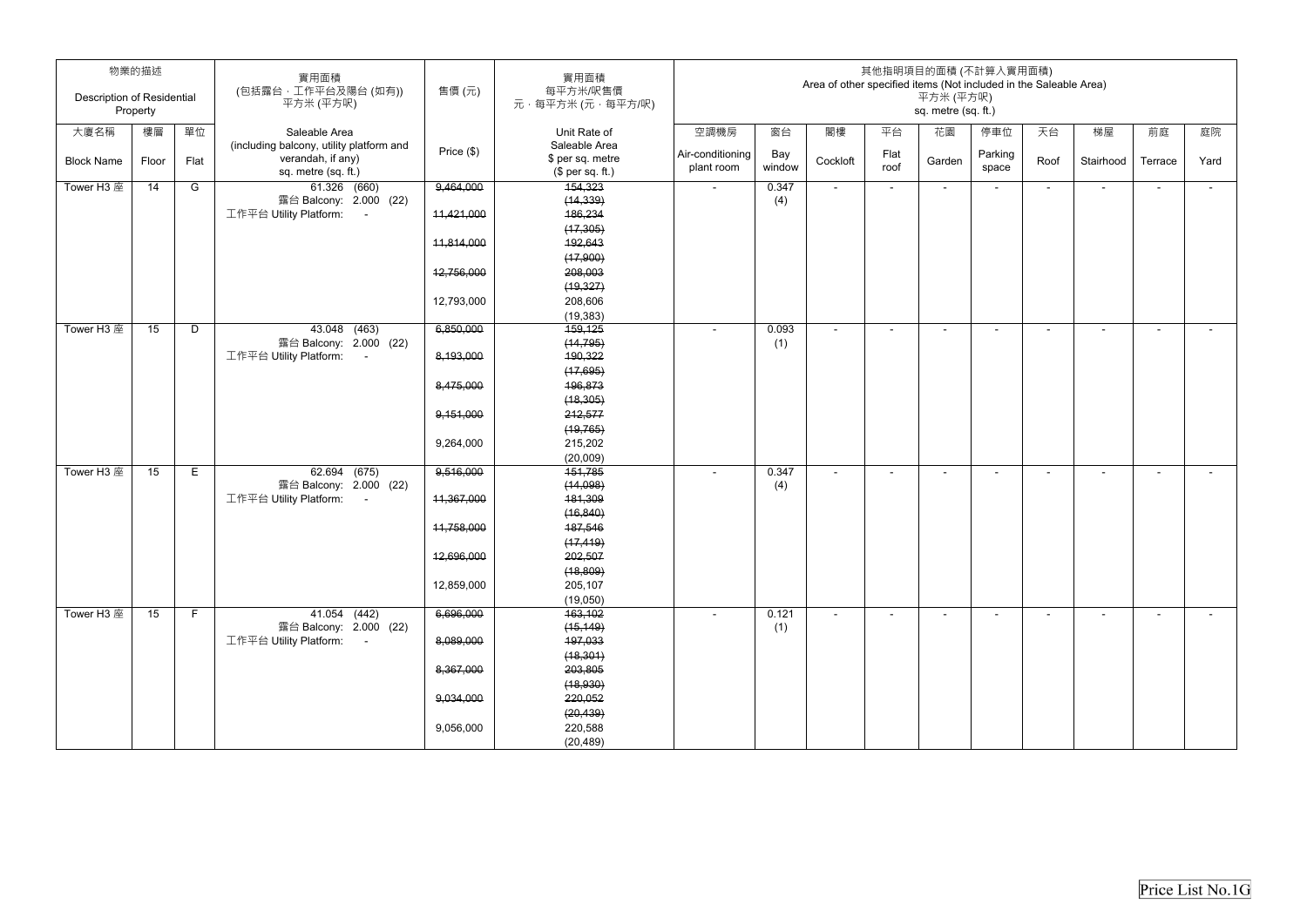| Description of Residential | 物業的描述<br>Property |      | 實用面積<br>(包括露台,工作平台及陽台(如有))<br>平方米 (平方呎)                        | 售價(元)      | 實用面積<br>每平方米/呎售價<br>元,每平方米(元,每平方/呎)  |                  |        | Area of other specified items (Not included in the Saleable Area) |        | 其他指明項目的面積 (不計算入實用面積)<br>平方米 (平方呎)<br>sq. metre (sq. ft.) |         |                |                          |                |        |
|----------------------------|-------------------|------|----------------------------------------------------------------|------------|--------------------------------------|------------------|--------|-------------------------------------------------------------------|--------|----------------------------------------------------------|---------|----------------|--------------------------|----------------|--------|
| 大廈名稱                       | 樓層                | 單位   | Saleable Area                                                  |            | Unit Rate of                         | 空調機房             | 窗台     | 閣樓                                                                | 平台     | 花園                                                       | 停車位     | 天台             | 梯屋                       | 前庭             | 庭院     |
|                            |                   |      | (including balcony, utility platform and                       | Price (\$) | Saleable Area                        | Air-conditioning | Bay    |                                                                   | Flat   |                                                          | Parking |                |                          |                |        |
| <b>Block Name</b>          | Floor             | Flat | verandah, if any)<br>sq. metre (sq. ft.)                       |            | \$ per sq. metre<br>$$$ per sq. ft.) | plant room       | window | Cockloft                                                          | roof   | Garden                                                   | space   | Roof           | Stairhood                | Terrace        | Yard   |
| Tower H3 座                 | 15                | G    | 61.326 (660)                                                   | 9,535,000  | 155,481                              | $\sim$           | 0.347  | $\sim$                                                            | $\sim$ | $\sim$                                                   | $\sim$  | $\sim$         | $\sim$                   | $\sim$         | $\sim$ |
|                            |                   |      | 露台 Balcony: 2.000 (22)                                         |            | (14, 447)                            |                  | (4)    |                                                                   |        |                                                          |         |                |                          |                |        |
|                            |                   |      | 工作平台 Utility Platform:<br>$\sim 100$                           | 11,507,000 | 187,637                              |                  |        |                                                                   |        |                                                          |         |                |                          |                |        |
|                            |                   |      |                                                                | 11,903,000 | (17, 435)<br>194,094                 |                  |        |                                                                   |        |                                                          |         |                |                          |                |        |
|                            |                   |      |                                                                |            | (18,035)                             |                  |        |                                                                   |        |                                                          |         |                |                          |                |        |
|                            |                   |      |                                                                | 12,852,000 | 209,569                              |                  |        |                                                                   |        |                                                          |         |                |                          |                |        |
|                            |                   |      |                                                                |            | (19, 473)                            |                  |        |                                                                   |        |                                                          |         |                |                          |                |        |
|                            |                   |      |                                                                | 12,883,000 | 210,074                              |                  |        |                                                                   |        |                                                          |         |                |                          |                |        |
|                            |                   |      |                                                                |            | (19, 520)                            |                  |        |                                                                   |        |                                                          |         |                |                          |                |        |
| Tower H3 座                 | 16                | D    | $43.048$ $(463)$                                               | 6,902,000  | 160,333                              |                  | 0.093  | $\blacksquare$                                                    |        |                                                          |         |                |                          |                |        |
|                            |                   |      | 露台 Balcony: 2.000 (22)                                         |            | (14, 907)                            |                  | (1)    |                                                                   |        |                                                          |         |                |                          |                |        |
|                            |                   |      | 工作平台 Utility Platform:<br>$\sim 100$                           | 8,255,000  | 191,763                              |                  |        |                                                                   |        |                                                          |         |                |                          |                |        |
|                            |                   |      |                                                                |            | (17, 829)                            |                  |        |                                                                   |        |                                                          |         |                |                          |                |        |
|                            |                   |      |                                                                | 8,539,000  | 198,360                              |                  |        |                                                                   |        |                                                          |         |                |                          |                |        |
|                            |                   |      |                                                                |            | (18, 443)                            |                  |        |                                                                   |        |                                                          |         |                |                          |                |        |
|                            |                   |      |                                                                | 9,220,000  | 214,180                              |                  |        |                                                                   |        |                                                          |         |                |                          |                |        |
|                            |                   |      |                                                                |            | (19, 914)                            |                  |        |                                                                   |        |                                                          |         |                |                          |                |        |
|                            |                   |      |                                                                | 9,329,000  | 216,712                              |                  |        |                                                                   |        |                                                          |         |                |                          |                |        |
|                            |                   |      |                                                                |            | (20, 149)                            |                  |        |                                                                   |        |                                                          |         |                |                          |                |        |
| Tower H3 座                 | 16                | E    | 62.694 (675)                                                   | 9,587,000  | 452,917                              |                  | 0.347  | $\overline{\phantom{a}}$                                          | $\sim$ |                                                          |         | $\blacksquare$ | $\blacksquare$           | $\blacksquare$ | $\sim$ |
|                            |                   |      | 露台 Balcony: 2.000 (22)<br>工作平台 Utility Platform:<br>$\sim 100$ | 11,452,000 | (14, 203)<br>182,665                 |                  | (4)    |                                                                   |        |                                                          |         |                |                          |                |        |
|                            |                   |      |                                                                |            | (16, 966)                            |                  |        |                                                                   |        |                                                          |         |                |                          |                |        |
|                            |                   |      |                                                                | 11,846,000 | 188,950                              |                  |        |                                                                   |        |                                                          |         |                |                          |                |        |
|                            |                   |      |                                                                |            | (17, 550)                            |                  |        |                                                                   |        |                                                          |         |                |                          |                |        |
|                            |                   |      |                                                                | 12,791,000 | 204,023                              |                  |        |                                                                   |        |                                                          |         |                |                          |                |        |
|                            |                   |      |                                                                |            | (18, 950)                            |                  |        |                                                                   |        |                                                          |         |                |                          |                |        |
|                            |                   |      |                                                                | 12,949,000 | 206,543                              |                  |        |                                                                   |        |                                                          |         |                |                          |                |        |
|                            |                   |      |                                                                |            | (19, 184)                            |                  |        |                                                                   |        |                                                          |         |                |                          |                |        |
| Tower H3 座                 | 16                | F.   | 41.054 (442)                                                   | 6,746,000  | 164,320                              |                  | 0.121  | $\blacksquare$                                                    | $\sim$ | $\sim$                                                   |         | $\blacksquare$ | $\sim$                   | ۰.             | $\sim$ |
|                            |                   |      | 露台 Balcony: 2.000 (22)                                         |            | (15, 262)                            |                  | (1)    |                                                                   |        |                                                          |         |                |                          |                |        |
|                            |                   |      | 工作平台 Utility Platform: -                                       | 8,149,000  | 198,495                              |                  |        |                                                                   |        |                                                          |         |                |                          |                |        |
|                            |                   |      |                                                                |            | (18, 437)                            |                  |        |                                                                   |        |                                                          |         |                |                          |                |        |
| Tower H3 座                 | 16                | G    | 61.326 (660)                                                   | 9,606,000  | 156,638                              | $\sim$           | 0.347  | $\blacksquare$                                                    |        |                                                          |         | $\blacksquare$ | $\overline{\phantom{a}}$ | $\blacksquare$ | $\sim$ |
|                            |                   |      | 露台 Balcony: 2.000 (22)<br>工作平台 Utility Platform: -             | 11,593,000 | (14, 555)<br>189,039                 |                  | (4)    |                                                                   |        |                                                          |         |                |                          |                |        |
|                            |                   |      |                                                                |            | (17, 565)                            |                  |        |                                                                   |        |                                                          |         |                |                          |                |        |
|                            |                   |      |                                                                | 11,992,000 | 195,545                              |                  |        |                                                                   |        |                                                          |         |                |                          |                |        |
|                            |                   |      |                                                                |            | (18, 170)                            |                  |        |                                                                   |        |                                                          |         |                |                          |                |        |
|                            |                   |      |                                                                | 12,948,000 | 211,134                              |                  |        |                                                                   |        |                                                          |         |                |                          |                |        |
|                            |                   |      |                                                                |            | (19,618)                             |                  |        |                                                                   |        |                                                          |         |                |                          |                |        |
|                            |                   |      |                                                                | 12,973,000 | 211,542                              |                  |        |                                                                   |        |                                                          |         |                |                          |                |        |
|                            |                   |      |                                                                |            | (19,656)                             |                  |        |                                                                   |        |                                                          |         |                |                          |                |        |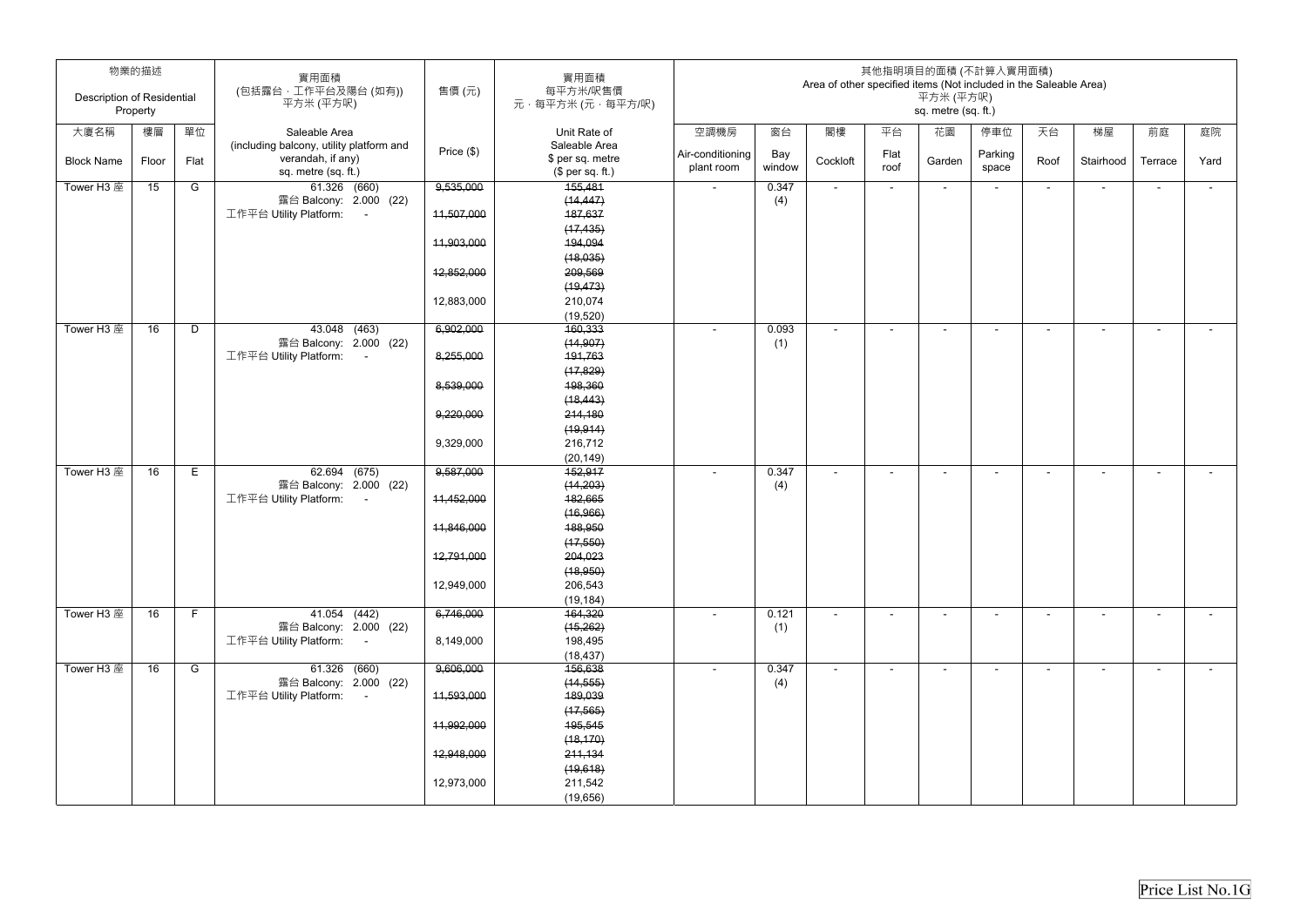| <b>Description of Residential</b> | 物業的描述<br>Property |              | 實用面積<br>(包括露台,工作平台及陽台(如有))<br>平方米 (平方呎)                                              | 售價(元)        | 實用面積<br>每平方米/呎售價<br>元·每平方米(元·每平方/呎)                   | 其他指明項目的面積 (不計算入實用面積)<br>Area of other specified items (Not included in the Saleable Area)<br>平方米 (平方呎)<br>sq. metre (sq. ft.) |               |                |              |                          |                          |                |                |                          |            |
|-----------------------------------|-------------------|--------------|--------------------------------------------------------------------------------------|--------------|-------------------------------------------------------|-------------------------------------------------------------------------------------------------------------------------------|---------------|----------------|--------------|--------------------------|--------------------------|----------------|----------------|--------------------------|------------|
| 大廈名稱                              | 樓層                | 單位           | Saleable Area                                                                        |              | Unit Rate of                                          | 空調機房                                                                                                                          | 窗台            | 閣樓             | 平台           | 花園                       | 停車位                      | 天台             | 梯屋             | 前庭                       | 庭院         |
| <b>Block Name</b>                 | Floor             | Flat         | (including balcony, utility platform and<br>verandah, if any)<br>sq. metre (sq. ft.) | Price $(\$)$ | Saleable Area<br>\$ per sq. metre<br>$$$ per sq. ft.) | Air-conditioning<br>plant room                                                                                                | Bay<br>window | Cockloft       | Flat<br>roof | Garden                   | Parking<br>space         | Roof           | Stairhood      | Terrace                  | Yard       |
| Tower H3 座                        | 17                | D            | 43.048 (463)                                                                         | 6,953,000    | 161,517                                               | $\sim$                                                                                                                        | 0.093         | $\sim$         | $\sim$       | $\sim$                   | $\overline{\phantom{a}}$ | $\sim$         | $\blacksquare$ | $\sim$                   | $\sim$ $-$ |
|                                   |                   |              | 露台 Balcony: 2.000 (22)                                                               |              | (15, 017)                                             |                                                                                                                               | (1)           |                |              |                          |                          |                |                |                          |            |
|                                   |                   |              | 工作平台 Utility Platform:<br>$\sim$ $-$                                                 | 8,317,000    | 193,203                                               |                                                                                                                               |               |                |              |                          |                          |                |                |                          |            |
|                                   |                   |              |                                                                                      | 8,603,000    | (17, 963)<br>199,847                                  |                                                                                                                               |               |                |              |                          |                          |                |                |                          |            |
|                                   |                   |              |                                                                                      |              | (18, 581)                                             |                                                                                                                               |               |                |              |                          |                          |                |                |                          |            |
|                                   |                   |              |                                                                                      | 9,289,000    | 215,782                                               |                                                                                                                               |               |                |              |                          |                          |                |                |                          |            |
|                                   |                   |              |                                                                                      |              | (20,063)                                              |                                                                                                                               |               |                |              |                          |                          |                |                |                          |            |
|                                   |                   |              |                                                                                      | 9,394,000    | 218,222                                               |                                                                                                                               |               |                |              |                          |                          |                |                |                          |            |
|                                   |                   |              |                                                                                      |              | (20, 289)                                             |                                                                                                                               |               |                |              |                          |                          |                |                |                          |            |
| Tower H3 座                        | 17                | E            | 62.694 (675)                                                                         | 9,659,000    | 154,066                                               |                                                                                                                               | 0.347         |                |              | $\overline{\phantom{0}}$ | ۰                        | ۰              | $\blacksquare$ | $\overline{\phantom{a}}$ | $\sim$     |
|                                   |                   |              | 露台 Balcony: 2.000 (22)<br>工作平台 Utility Platform:<br>$\sim 10$                        |              | (14, 310)                                             |                                                                                                                               | (4)           |                |              |                          |                          |                |                |                          |            |
|                                   |                   |              |                                                                                      |              |                                                       |                                                                                                                               |               |                |              |                          |                          |                |                |                          |            |
| Tower H3 座                        | 17                | F            | 41.054 (442)                                                                         | 6,797,000    | 165,562                                               | $\sim$                                                                                                                        | 0.121         | $\blacksquare$ | $\sim$       | $\sim$                   | $\overline{\phantom{a}}$ | $\blacksquare$ | $\blacksquare$ | $\sim$                   | $\sim$     |
|                                   |                   |              | 露台 Balcony: 2.000 (22)                                                               |              | (15, 378)                                             |                                                                                                                               | (1)           |                |              |                          |                          |                |                |                          |            |
|                                   |                   |              | 工作平台 Utility Platform:<br>$\sim 100$                                                 |              |                                                       |                                                                                                                               |               |                |              |                          |                          |                |                |                          |            |
| Tower H3 座                        | 17                | G            | $61.326$ $(660)$                                                                     | 9,678,000    | 157,812                                               |                                                                                                                               | 0.347         | $\blacksquare$ |              | $\overline{\phantom{a}}$ |                          |                | $\blacksquare$ |                          |            |
|                                   |                   |              | 露台 Balcony: 2.000 (22)                                                               |              | (14, 664)                                             |                                                                                                                               | (4)           |                |              |                          |                          |                |                |                          |            |
|                                   |                   |              | 工作平台 Utility Platform:<br>$\sim$ $-$                                                 | 8,873,000    | 144,686                                               |                                                                                                                               |               |                |              |                          |                          |                |                |                          |            |
|                                   |                   |              |                                                                                      |              | (13, 444)                                             |                                                                                                                               |               |                |              |                          |                          |                |                |                          |            |
|                                   |                   |              |                                                                                      | 11,680,000   | 190,458                                               |                                                                                                                               |               |                |              |                          |                          |                |                |                          |            |
|                                   |                   |              |                                                                                      |              | (17, 697)                                             |                                                                                                                               |               |                |              |                          |                          |                |                |                          |            |
|                                   |                   |              |                                                                                      | 12,082,000   | 197,013                                               |                                                                                                                               |               |                |              |                          |                          |                |                |                          |            |
|                                   |                   |              |                                                                                      | 13,046,000   | (18,306)<br>212,732                                   |                                                                                                                               |               |                |              |                          |                          |                |                |                          |            |
|                                   |                   |              |                                                                                      |              | (19, 767)                                             |                                                                                                                               |               |                |              |                          |                          |                |                |                          |            |
|                                   |                   |              |                                                                                      | 13,064,000   | 213,025                                               |                                                                                                                               |               |                |              |                          |                          |                |                |                          |            |
|                                   |                   |              |                                                                                      |              | (19, 794)                                             |                                                                                                                               |               |                |              |                          |                          |                |                |                          |            |
| Tower H3 座                        | $\overline{18}$   | $\mathsf{A}$ | $52.235$ $(562)$                                                                     | 8,385,000    | 160,525                                               |                                                                                                                               | 0.251         |                |              | $\overline{\phantom{a}}$ |                          | ٠              | $\blacksquare$ |                          | $\sim$     |
|                                   |                   |              | 露台 Balcony: 2.000 (22)                                                               |              | (14, 920)                                             |                                                                                                                               | (3)           |                |              |                          |                          |                |                |                          |            |
|                                   |                   |              | 工作平台 Utility Platform:<br>$\sim 100$                                                 | 7,687,000    | 147,162                                               |                                                                                                                               |               |                |              |                          |                          |                |                |                          |            |
|                                   |                   |              |                                                                                      | 10,022,000   | (13, 678)<br>191,864                                  |                                                                                                                               |               |                |              |                          |                          |                |                |                          |            |
|                                   |                   |              |                                                                                      |              | (17, 833)                                             |                                                                                                                               |               |                |              |                          |                          |                |                |                          |            |
|                                   |                   |              |                                                                                      | 10,366,000   | 198,449                                               |                                                                                                                               |               |                |              |                          |                          |                |                |                          |            |
|                                   |                   |              |                                                                                      |              | (18, 445)                                             |                                                                                                                               |               |                |              |                          |                          |                |                |                          |            |
|                                   |                   |              |                                                                                      | 11,193,000   | 214,282                                               |                                                                                                                               |               |                |              |                          |                          |                |                |                          |            |
|                                   |                   |              |                                                                                      |              | (19, 916)                                             |                                                                                                                               |               |                |              |                          |                          |                |                |                          |            |
|                                   |                   |              |                                                                                      | 11,311,000   | 216,541                                               |                                                                                                                               |               |                |              |                          |                          |                |                |                          |            |
|                                   |                   |              |                                                                                      |              | (20, 126)                                             |                                                                                                                               |               |                |              |                          |                          |                |                |                          |            |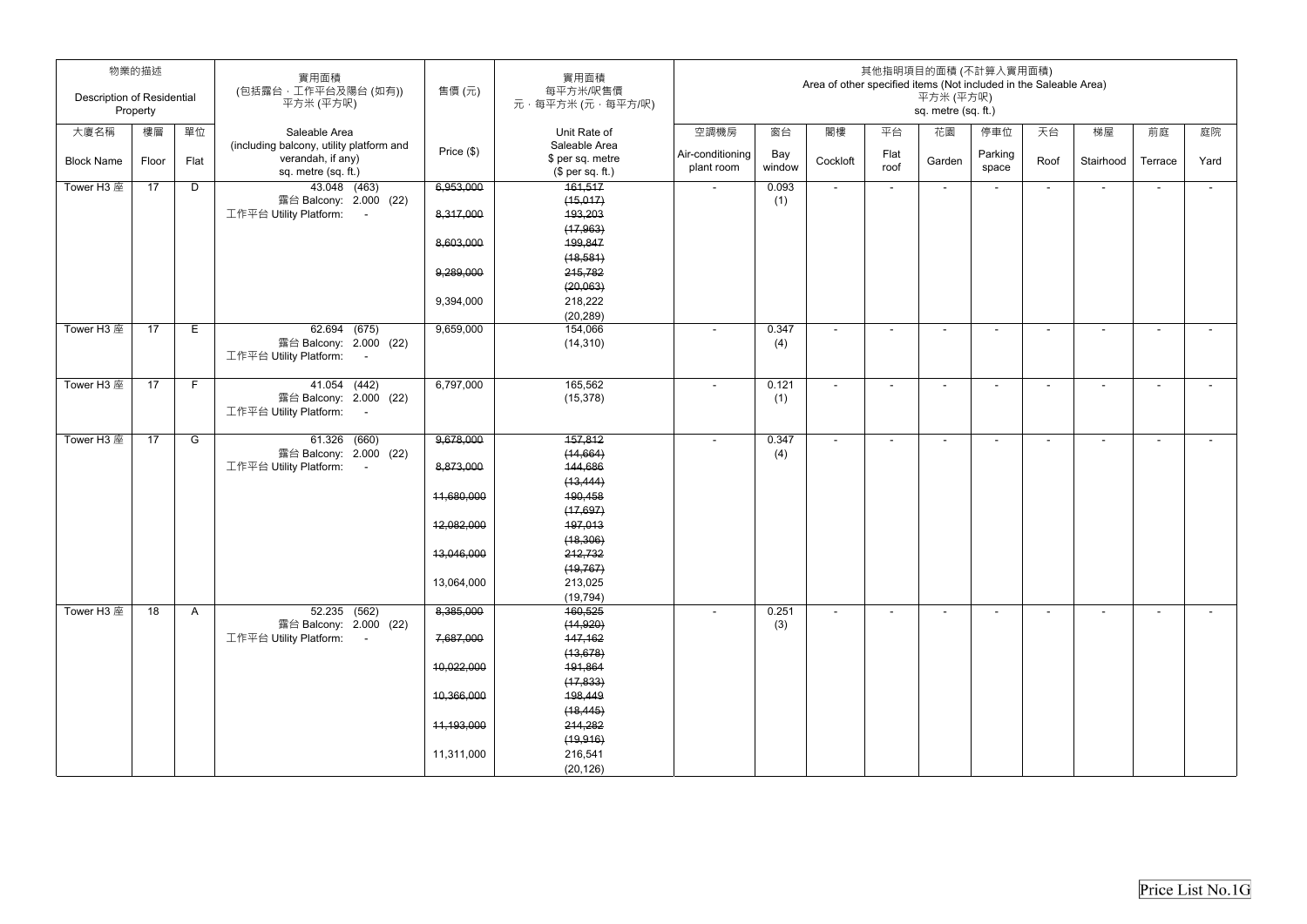| <b>Description of Residential</b> | 物業的描述<br>Property |              | 實用面積<br>(包括露台,工作平台及陽台(如有))<br>平方米 (平方呎)                                              | 售價(元)        | 實用面積<br>每平方米/呎售價<br>元·每平方米(元·每平方/呎)                   | 其他指明項目的面積 (不計算入實用面積)<br>Area of other specified items (Not included in the Saleable Area)<br>平方米 (平方呎)<br>sq. metre (sq. ft.) |               |                |              |        |                          |        |                |                |            |
|-----------------------------------|-------------------|--------------|--------------------------------------------------------------------------------------|--------------|-------------------------------------------------------|-------------------------------------------------------------------------------------------------------------------------------|---------------|----------------|--------------|--------|--------------------------|--------|----------------|----------------|------------|
| 大廈名稱                              | 樓層                | 單位           | Saleable Area                                                                        |              | Unit Rate of                                          | 空調機房                                                                                                                          | 窗台            | 閣樓             | 平台           | 花園     | 停車位                      | 天台     | 梯屋             | 前庭             | 庭院         |
| <b>Block Name</b>                 | Floor             | Flat         | (including balcony, utility platform and<br>verandah, if any)<br>sq. metre (sq. ft.) | Price $(\$)$ | Saleable Area<br>\$ per sq. metre<br>$$$ per sq. ft.) | Air-conditioning<br>plant room                                                                                                | Bay<br>window | Cockloft       | Flat<br>roof | Garden | Parking<br>space         | Roof   | Stairhood      | Terrace        | Yard       |
| Tower H3 座                        | 18                | B            | $50.141$ (540)                                                                       | 8,088,000    | 161,305                                               | $\sim$                                                                                                                        | 0.178         | $\blacksquare$ | $\sim$       | $\sim$ | $\overline{\phantom{a}}$ | $\sim$ | $\blacksquare$ | $\sim$         | $\sim$ $-$ |
|                                   |                   |              | 露台 Balcony: 2.000 (22)                                                               |              | (14, 978)                                             |                                                                                                                               | (2)           |                |              |        |                          |        |                |                |            |
|                                   |                   |              | 工作平台 Utility Platform:<br>$\sim 100$                                                 | 7,415,000    | 147,883                                               |                                                                                                                               |               |                |              |        |                          |        |                |                |            |
|                                   |                   |              |                                                                                      |              | (13, 731)                                             |                                                                                                                               |               |                |              |        |                          |        |                |                |            |
|                                   |                   |              |                                                                                      | 9,761,000    | 194,671                                               |                                                                                                                               |               |                |              |        |                          |        |                |                |            |
|                                   |                   |              |                                                                                      | 10,097,000   | (18,076)<br>201,372                                   |                                                                                                                               |               |                |              |        |                          |        |                |                |            |
|                                   |                   |              |                                                                                      |              | (18, 698)                                             |                                                                                                                               |               |                |              |        |                          |        |                |                |            |
|                                   |                   |              |                                                                                      | 10,902,000   | 217,427                                               |                                                                                                                               |               |                |              |        |                          |        |                |                |            |
|                                   |                   |              |                                                                                      |              | (20, 189)                                             |                                                                                                                               |               |                |              |        |                          |        |                |                |            |
|                                   |                   |              |                                                                                      | 10,906,000   | 217,507                                               |                                                                                                                               |               |                |              |        |                          |        |                |                |            |
|                                   |                   |              |                                                                                      |              | (20, 196)                                             |                                                                                                                               |               |                |              |        |                          |        |                |                |            |
| Tower H3 座                        | 18                | $\mathsf{C}$ | 52.649 (567)                                                                         | 8,440,000    | 160,307                                               | $\sim$                                                                                                                        | 0.223         | $\blacksquare$ | $\sim$       | $\sim$ | $\overline{\phantom{a}}$ | $\sim$ | $\blacksquare$ | $\blacksquare$ | $\sim$     |
|                                   |                   |              | 露台 Balcony: 2.000 (22)                                                               |              | (14, 885)                                             |                                                                                                                               | (2)           |                |              |        |                          |        |                |                |            |
|                                   |                   |              | 工作平台 Utility Platform:                                                               | 7,738,000    | 146,973                                               |                                                                                                                               |               |                |              |        |                          |        |                |                |            |
|                                   |                   |              |                                                                                      |              | (13, 647)                                             |                                                                                                                               |               |                |              |        |                          |        |                |                |            |
|                                   |                   |              |                                                                                      | 10,088,000   | 191,609<br>(17, 792)                                  |                                                                                                                               |               |                |              |        |                          |        |                |                |            |
| Tower H3 座                        | 19                | A            | $52.235$ $(562)$                                                                     | 8,385,000    | 160,525                                               | $\sim$                                                                                                                        | 0.251         | $\sim$         | $\sim$       | $\sim$ | $\blacksquare$           | $\sim$ | $\sim$         | $\sim$         | $\sim$     |
|                                   |                   |              | 露台 Balcony: 2.000 (22)                                                               |              | (14, 920)                                             |                                                                                                                               | (3)           |                |              |        |                          |        |                |                |            |
|                                   |                   |              | 工作平台 Utility Platform:<br>$\sim$ 100 $\pm$                                           | 10,022,000   | 191,864                                               |                                                                                                                               |               |                |              |        |                          |        |                |                |            |
|                                   |                   |              |                                                                                      |              | (17, 833)                                             |                                                                                                                               |               |                |              |        |                          |        |                |                |            |
|                                   |                   |              |                                                                                      | 10,366,000   | 198,449                                               |                                                                                                                               |               |                |              |        |                          |        |                |                |            |
|                                   |                   |              |                                                                                      |              | (18, 445)                                             |                                                                                                                               |               |                |              |        |                          |        |                |                |            |
|                                   |                   |              |                                                                                      | 11,193,000   | (214, 282)                                            |                                                                                                                               |               |                |              |        |                          |        |                |                |            |
|                                   |                   |              |                                                                                      |              | (19, 916)                                             |                                                                                                                               |               |                |              |        |                          |        |                |                |            |
|                                   |                   |              |                                                                                      | 10,750,000   | (205, 801)                                            |                                                                                                                               |               |                |              |        |                          |        |                |                |            |
|                                   |                   |              |                                                                                      | 11,311,000   | (19, 128)<br>216,541                                  |                                                                                                                               |               |                |              |        |                          |        |                |                |            |
|                                   |                   |              |                                                                                      |              | (20, 126)                                             |                                                                                                                               |               |                |              |        |                          |        |                |                |            |
| Tower H3 座                        | 19                | B            | 50.141 (540)                                                                         | 8,088,000    | 161,305                                               |                                                                                                                               | 0.178         | $\blacksquare$ | $\sim$       | $\sim$ | $\overline{\phantom{a}}$ | $\sim$ | $\blacksquare$ | $\sim$         | $\sim$     |
|                                   |                   |              | 露台 Balcony: 2.000 (22)                                                               |              | (14, 978)                                             |                                                                                                                               | (2)           |                |              |        |                          |        |                |                |            |
|                                   |                   |              | 工作平台 Utility Platform:<br>$\sim 100$                                                 | 9,761,000    | 194,671                                               |                                                                                                                               |               |                |              |        |                          |        |                |                |            |
|                                   |                   |              |                                                                                      |              | (18,076)                                              |                                                                                                                               |               |                |              |        |                          |        |                |                |            |
|                                   |                   |              |                                                                                      | 10,097,000   | 201,372                                               |                                                                                                                               |               |                |              |        |                          |        |                |                |            |
|                                   |                   |              |                                                                                      |              | (18, 698)                                             |                                                                                                                               |               |                |              |        |                          |        |                |                |            |
|                                   |                   |              |                                                                                      | 10,902,000   | 217,427                                               |                                                                                                                               |               |                |              |        |                          |        |                |                |            |
|                                   |                   |              |                                                                                      |              | (20, 189)                                             |                                                                                                                               |               |                |              |        |                          |        |                |                |            |
|                                   |                   |              |                                                                                      | 10,906,000   | 217,507                                               |                                                                                                                               |               |                |              |        |                          |        |                |                |            |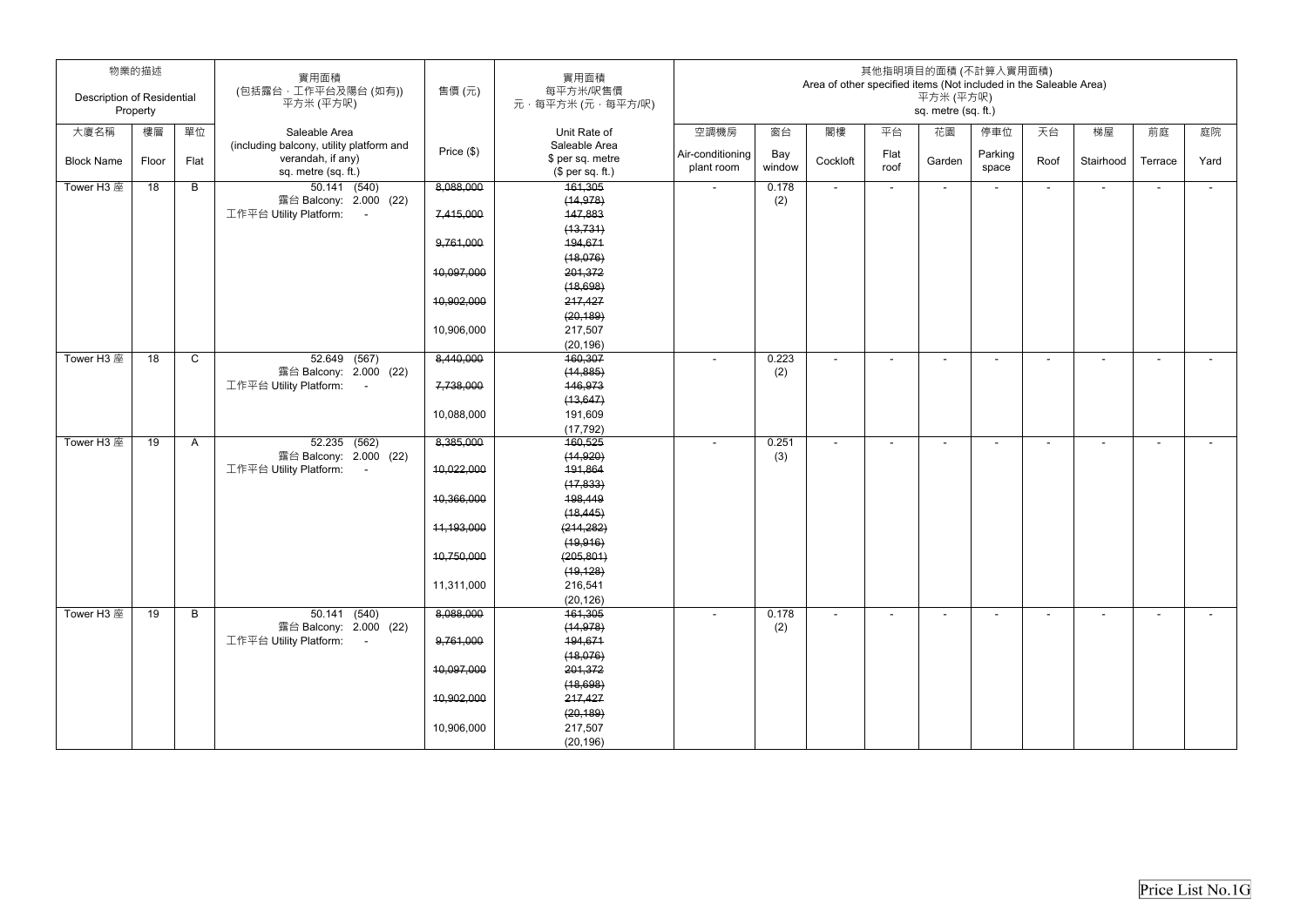| <b>Description of Residential</b> | 物業的描述    |              | 實用面積<br>(包括露台,工作平台及陽台(如有))<br>平方米 (平方呎)                                   | 售價 (元)     | 實用面積<br>每平方米/呎售價<br>元·每平方米(元·每平方/呎) | 其他指明項目的面積 (不計算入實用面積)<br>Area of other specified items (Not included in the Saleable Area)<br>平方米 (平方呎)<br>sq. metre (sq. ft.) |               |                          |              |                          |                          |                          |                          |                          |        |
|-----------------------------------|----------|--------------|---------------------------------------------------------------------------|------------|-------------------------------------|-------------------------------------------------------------------------------------------------------------------------------|---------------|--------------------------|--------------|--------------------------|--------------------------|--------------------------|--------------------------|--------------------------|--------|
|                                   | Property |              |                                                                           |            |                                     |                                                                                                                               |               |                          |              |                          |                          |                          |                          |                          |        |
| 大廈名稱                              | 樓層       | 單位           | Saleable Area                                                             |            | Unit Rate of                        | 空調機房                                                                                                                          | 窗台            | 閣樓                       | 平台           | 花園                       | 停車位                      | 天台                       | 梯屋                       | 前庭                       | 庭院     |
|                                   |          |              | (including balcony, utility platform and                                  | Price (\$) | Saleable Area                       |                                                                                                                               |               |                          |              |                          |                          |                          |                          |                          |        |
| <b>Block Name</b>                 | Floor    | Flat         | verandah, if any)                                                         |            | \$ per sq. metre                    | Air-conditioning<br>plant room                                                                                                | Bay<br>window | Cockloft                 | Flat<br>roof | Garden                   | Parking<br>space         | Roof                     | Stairhood                | Terrace                  | Yard   |
|                                   |          |              | sq. metre (sq. ft.)                                                       |            | (\$ per sq. ft.)                    |                                                                                                                               |               |                          |              |                          |                          |                          |                          |                          |        |
| Tower H3 座                        | 19       | $\mathsf{C}$ | 52.649 (567)                                                              | 8,440,000  | 160,307                             | $\sim$                                                                                                                        | 0.223         | $\overline{\phantom{a}}$ | $\sim$       | $\sim$                   | $\overline{\phantom{a}}$ | ٠                        | $\blacksquare$           | $\sim$                   | $\sim$ |
|                                   |          |              | 露台 Balcony: 2.000 (22)                                                    |            | (14, 885)                           |                                                                                                                               | (2)           |                          |              |                          |                          |                          |                          |                          |        |
|                                   |          |              | 工作平台 Utility Platform:<br>$\sim 100$                                      | 10,088,000 | 191,609                             |                                                                                                                               |               |                          |              |                          |                          |                          |                          |                          |        |
|                                   |          |              |                                                                           | 10,435,000 | (17, 792)<br>198,199                |                                                                                                                               |               |                          |              |                          |                          |                          |                          |                          |        |
|                                   |          |              |                                                                           |            | (18, 404)                           |                                                                                                                               |               |                          |              |                          |                          |                          |                          |                          |        |
|                                   |          |              |                                                                           | 11,267,000 | 214,002                             |                                                                                                                               |               |                          |              |                          |                          |                          |                          |                          |        |
|                                   |          |              |                                                                           |            | (19, 871)                           |                                                                                                                               |               |                          |              |                          |                          |                          |                          |                          |        |
|                                   |          |              |                                                                           | 11,386,000 | 216,262                             |                                                                                                                               |               |                          |              |                          |                          |                          |                          |                          |        |
|                                   |          |              |                                                                           |            | (20,081)                            |                                                                                                                               |               |                          |              |                          |                          |                          |                          |                          |        |
| Tower H3 座                        | 20       | A            | $52.235$ $(562)$                                                          | 8,448,000  | 161,731                             |                                                                                                                               | 0.251         |                          |              | $\overline{\phantom{0}}$ |                          | $\overline{\phantom{0}}$ | $\overline{\phantom{a}}$ |                          | $\sim$ |
|                                   |          |              | 露台 Balcony: 2.000 (22)                                                    |            | (15,032)                            |                                                                                                                               | (3)           |                          |              |                          |                          |                          |                          |                          |        |
|                                   |          |              | 工作平台 Utility Platform:<br>$\sim$                                          | 10,097,000 | 193,300                             |                                                                                                                               |               |                          |              |                          |                          |                          |                          |                          |        |
|                                   |          |              |                                                                           |            | (17,966)                            |                                                                                                                               |               |                          |              |                          |                          |                          |                          |                          |        |
|                                   |          |              |                                                                           | 10,444,000 | 199,943                             |                                                                                                                               |               |                          |              |                          |                          |                          |                          |                          |        |
|                                   |          |              |                                                                           |            | (18, 584)                           |                                                                                                                               |               |                          |              |                          |                          |                          |                          |                          |        |
|                                   |          |              |                                                                           | 11,277,000 | (215,890)                           |                                                                                                                               |               |                          |              |                          |                          |                          |                          |                          |        |
|                                   |          |              |                                                                           |            | (20,066)                            |                                                                                                                               |               |                          |              |                          |                          |                          |                          |                          |        |
|                                   |          |              |                                                                           | 10,825,000 | (207, 237)                          |                                                                                                                               |               |                          |              |                          |                          |                          |                          |                          |        |
|                                   |          |              |                                                                           |            | (19, 262)                           |                                                                                                                               |               |                          |              |                          |                          |                          |                          |                          |        |
|                                   |          |              |                                                                           | 11,391,000 | 218,072                             |                                                                                                                               |               |                          |              |                          |                          |                          |                          |                          |        |
|                                   |          |              |                                                                           |            | (20, 269)                           |                                                                                                                               |               |                          |              |                          |                          |                          |                          |                          |        |
| Tower H3 座                        | 20       | B            | $\overline{50.141}$ (540)                                                 | 8,149,000  | 162,522                             |                                                                                                                               | 0.178         |                          |              | $\overline{\phantom{0}}$ |                          | ۰                        | $\overline{\phantom{a}}$ | $\overline{\phantom{0}}$ | $\sim$ |
|                                   |          |              | 露台 Balcony: 2.000 (22)                                                    |            | (15,091)                            |                                                                                                                               | (2)           |                          |              |                          |                          |                          |                          |                          |        |
|                                   |          |              | 工作平台 Utility Platform:                                                    | 9,834,000  | 196,127                             |                                                                                                                               |               |                          |              |                          |                          |                          |                          |                          |        |
|                                   |          |              |                                                                           |            | (18,211)                            |                                                                                                                               |               |                          |              |                          |                          |                          |                          |                          |        |
|                                   |          |              |                                                                           | 10,173,000 | 202,888                             |                                                                                                                               |               |                          |              |                          |                          |                          |                          |                          |        |
|                                   |          |              |                                                                           | 10,984,000 | (18, 839)<br>219,062                |                                                                                                                               |               |                          |              |                          |                          |                          |                          |                          |        |
|                                   |          |              |                                                                           |            | (20, 341)                           |                                                                                                                               |               |                          |              |                          |                          |                          |                          |                          |        |
|                                   |          |              |                                                                           | 10,983,000 | 219,042                             |                                                                                                                               |               |                          |              |                          |                          |                          |                          |                          |        |
|                                   |          |              |                                                                           |            | (20, 339)                           |                                                                                                                               |               |                          |              |                          |                          |                          |                          |                          |        |
| Tower H3 座                        | 20       | $\mathsf{C}$ | 52.649 (567)                                                              | 8,503,000  | 161,504                             | $\sim$                                                                                                                        | 0.223         | $\sim$                   | $\sim$       | $\sim$                   | $\blacksquare$           | $\sim$                   | $\blacksquare$           | $\sim$                   | $\sim$ |
|                                   |          |              | 露台 Balcony: 2.000 (22)                                                    |            | (14, 996)                           |                                                                                                                               | (2)           |                          |              |                          |                          |                          |                          |                          |        |
|                                   |          |              | 工作平台 Utility Platform:<br>$\sim 100$                                      | 10,164,000 | 193,052                             |                                                                                                                               |               |                          |              |                          |                          |                          |                          |                          |        |
|                                   |          |              |                                                                           |            | (17, 926)                           |                                                                                                                               |               |                          |              |                          |                          |                          |                          |                          |        |
|                                   |          |              |                                                                           | 10,513,000 | 199,681                             |                                                                                                                               |               |                          |              |                          |                          |                          |                          |                          |        |
|                                   |          |              |                                                                           |            | (18, 541)                           |                                                                                                                               |               |                          |              |                          |                          |                          |                          |                          |        |
|                                   |          |              |                                                                           | 11,351,000 | 215,598                             |                                                                                                                               |               |                          |              |                          |                          |                          |                          |                          |        |
|                                   |          |              |                                                                           |            | (20, 019)                           |                                                                                                                               |               |                          |              |                          |                          |                          |                          |                          |        |
|                                   |          |              |                                                                           | 11,466,000 | 217,782                             |                                                                                                                               |               |                          |              |                          |                          |                          |                          |                          |        |
|                                   |          |              |                                                                           |            | (20, 222)                           |                                                                                                                               |               |                          |              |                          |                          |                          |                          |                          |        |
| Tower H3 座                        | 21       | $\mathsf{A}$ | 52.235 (562)                                                              | 8,511,000  | 162,937                             | $\sim$                                                                                                                        | 0.251         | $\blacksquare$           | $\sim$       | $\sim$                   | $\blacksquare$           | $\sim$                   | $\sim$                   | $\blacksquare$           | $\sim$ |
|                                   |          |              | 露台 Balcony: 2.000 (22)<br>工作平台 Utility Platform:<br>$\sim 100$ km $^{-1}$ |            | (15, 144)                           |                                                                                                                               | (3)           |                          |              |                          |                          |                          |                          |                          |        |
|                                   |          |              |                                                                           |            |                                     |                                                                                                                               |               |                          |              |                          |                          |                          |                          |                          |        |
|                                   |          |              |                                                                           |            |                                     |                                                                                                                               |               |                          |              |                          |                          |                          |                          |                          |        |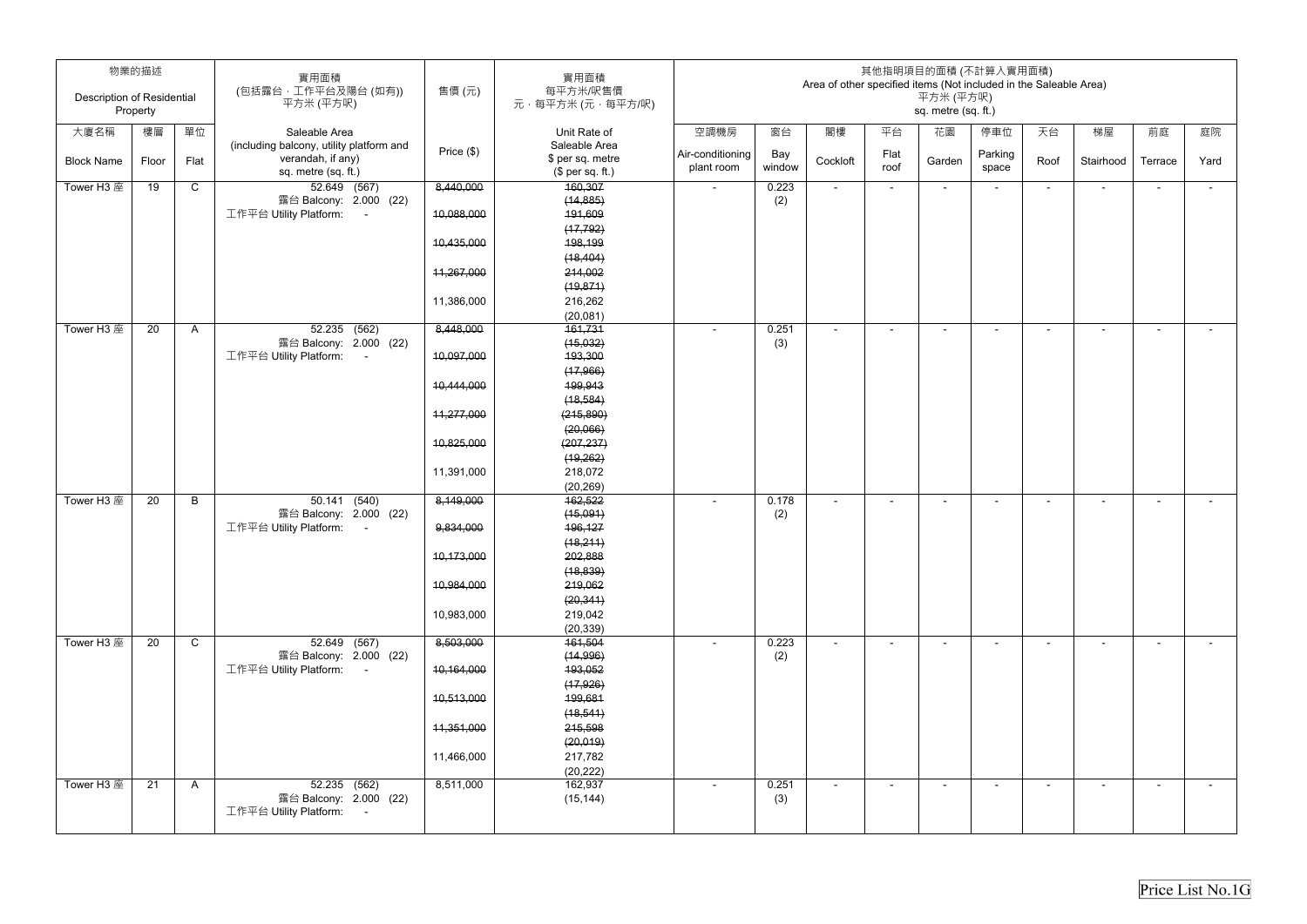| 物業的描述<br><b>Description of Residential</b><br>Property |              |              | 實用面積<br>(包括露台,工作平台及陽台(如有))<br>平方米 (平方呎)                        | 售價(元)      | 實用面積<br>每平方米/呎售價<br>元·每平方米(元·每平方/呎)  | 其他指明項目的面積 (不計算入實用面積)<br>Area of other specified items (Not included in the Saleable Area)<br>平方米 (平方呎)<br>sq. metre (sq. ft.) |                          |                |                          |                |                  |                |           |                |        |
|--------------------------------------------------------|--------------|--------------|----------------------------------------------------------------|------------|--------------------------------------|-------------------------------------------------------------------------------------------------------------------------------|--------------------------|----------------|--------------------------|----------------|------------------|----------------|-----------|----------------|--------|
| 大廈名稱                                                   | 樓層           | 單位           | Saleable Area                                                  |            | Unit Rate of                         | 空調機房                                                                                                                          | 窗台                       | 閣樓             | 平台                       | 花園             | 停車位              | 天台             | 梯屋        | 前庭             | 庭院     |
|                                                        |              |              | (including balcony, utility platform and                       | Price (\$) | Saleable Area                        |                                                                                                                               |                          |                |                          |                |                  |                |           |                |        |
| <b>Block Name</b>                                      | Floor        | Flat         | verandah, if any)<br>sq. metre (sq. ft.)                       |            | \$ per sq. metre<br>(\$ per sq. ft.) | Air-conditioning<br>plant room                                                                                                | Bay<br>window            | Cockloft       | Flat<br>roof             | Garden         | Parking<br>space | Roof           | Stairhood | Terrace        | Yard   |
| Tower H3 座                                             | 21           | B            | 50.141 (540)                                                   | 8,210,000  | 163,738                              | $\sim$                                                                                                                        | 0.178                    | $\sim$         | $\sim$                   | $\sim$         |                  | $\sim$         | $\sim$    | $\sim$         | $\sim$ |
|                                                        |              |              | 露台 Balcony: 2.000 (22)                                         |            | (15, 204)                            |                                                                                                                               | (2)                      |                |                          |                |                  |                |           |                |        |
|                                                        |              |              | 工作平台 Utility Platform:<br>$\sim 100$                           | 9,908,000  | 197,603                              |                                                                                                                               |                          |                |                          |                |                  |                |           |                |        |
|                                                        |              |              |                                                                | 10,249,000 | (18, 348)<br>204,404                 |                                                                                                                               |                          |                |                          |                |                  |                |           |                |        |
|                                                        |              |              |                                                                |            | (18,980)                             |                                                                                                                               |                          |                |                          |                |                  |                |           |                |        |
|                                                        |              |              |                                                                | 11,066,000 | 220,698                              |                                                                                                                               |                          |                |                          |                |                  |                |           |                |        |
|                                                        |              |              |                                                                |            | (20, 493)                            |                                                                                                                               |                          |                |                          |                |                  |                |           |                |        |
|                                                        |              |              |                                                                | 11,060,000 | 220,578                              |                                                                                                                               |                          |                |                          |                |                  |                |           |                |        |
|                                                        |              |              |                                                                |            | (20, 481)                            |                                                                                                                               |                          |                |                          |                |                  |                |           |                |        |
| Tower H3 座                                             | 21           | $\mathsf{C}$ | 52.649 (567)                                                   | 8,567,000  | 162,719                              |                                                                                                                               | 0.223                    | $\blacksquare$ |                          |                |                  | $\sim$         | ۰         |                | $\sim$ |
|                                                        |              |              | 露台 Balcony: 2.000 (22)<br>工作平台 Utility Platform:<br>$\sim$ $-$ | 10,240,000 | (15, 109)<br>194,496                 |                                                                                                                               | (2)                      |                |                          |                |                  |                |           |                |        |
|                                                        |              |              |                                                                |            | (18,060)                             |                                                                                                                               |                          |                |                          |                |                  |                |           |                |        |
|                                                        |              |              |                                                                | 10,592,000 | 201,181                              |                                                                                                                               |                          |                |                          |                |                  |                |           |                |        |
|                                                        |              |              |                                                                |            | (18,681)                             |                                                                                                                               |                          |                |                          |                |                  |                |           |                |        |
|                                                        |              |              |                                                                | 11,437,000 | 217,231                              |                                                                                                                               |                          |                |                          |                |                  |                |           |                |        |
|                                                        |              |              |                                                                |            | (20, 171)                            |                                                                                                                               |                          |                |                          |                |                  |                |           |                |        |
|                                                        |              |              |                                                                | 11,546,000 | 219,301                              |                                                                                                                               |                          |                |                          |                |                  |                |           |                |        |
|                                                        |              |              |                                                                |            | (20, 363)                            |                                                                                                                               |                          |                |                          |                |                  |                |           |                |        |
| Tower L1 座                                             | 3            | $\mathsf{C}$ | 30.847 (332)<br>露台 Balcony: -                                  | 4,433,000  | 143,709<br>(13, 352)                 | $\sim$                                                                                                                        | $\overline{\phantom{a}}$ | $\blacksquare$ | $\overline{\phantom{a}}$ | $\overline{a}$ |                  | $\blacksquare$ | $\sim$    | $\blacksquare$ | $\sim$ |
|                                                        |              |              | 工作平台 Utility Platform:<br>$\sim$ $-$                           | 4,064,000  | 131,747                              |                                                                                                                               |                          |                |                          |                |                  |                |           |                |        |
|                                                        |              |              |                                                                |            | (12, 241)                            |                                                                                                                               |                          |                |                          |                |                  |                |           |                |        |
|                                                        |              |              |                                                                | 5,359,000  | 173,728                              |                                                                                                                               |                          |                |                          |                |                  |                |           |                |        |
|                                                        |              |              |                                                                |            | (16, 142)                            |                                                                                                                               |                          |                |                          |                |                  |                |           |                |        |
| Tower L1 座                                             | $\mathbf{3}$ | D            | 30.869 (332)                                                   | 4,436,000  | 143,704                              |                                                                                                                               |                          | $\blacksquare$ |                          |                |                  |                | $\sim$    |                |        |
|                                                        |              |              | 露台 Balcony:<br>$\sim$<br>工作平台 Utility Platform:<br>$\sim 100$  | 4,066,000  | (13, 361)<br>131,718                 |                                                                                                                               |                          |                |                          |                |                  |                |           |                |        |
|                                                        |              |              |                                                                |            | (12, 247)                            |                                                                                                                               |                          |                |                          |                |                  |                |           |                |        |
|                                                        |              |              |                                                                | 5,363,000  | 173,734                              |                                                                                                                               |                          |                |                          |                |                  |                |           |                |        |
|                                                        |              |              |                                                                |            | (16, 154)                            |                                                                                                                               |                          |                |                          |                |                  |                |           |                |        |
| Tower L1 座                                             | $\mathbf{3}$ | E.           | $30.869$ (332)                                                 | 4,436,000  | 143,704                              |                                                                                                                               |                          |                |                          |                |                  |                | $\sim$    |                | $\sim$ |
|                                                        |              |              | 露台 Balcony:   -                                                |            | (13, 361)                            |                                                                                                                               |                          |                |                          |                |                  |                |           |                |        |
|                                                        |              |              | 工作平台 Utility Platform:<br>$\sim$ $\sim$                        | 5,363,000  | 173,734                              |                                                                                                                               |                          |                |                          |                |                  |                |           |                |        |
|                                                        |              |              |                                                                | 5,548,000  | (16, 154)<br>179,727                 |                                                                                                                               |                          |                |                          |                |                  |                |           |                |        |
|                                                        |              |              |                                                                |            | (16, 711)                            |                                                                                                                               |                          |                |                          |                |                  |                |           |                |        |
| Tower L1 座                                             | $\mathbf{3}$ | F            | $30.847$ (332)                                                 | 4,479,000  | 145,201                              |                                                                                                                               |                          |                |                          | $\sim$         |                  | $\sim$         | $\sim$    | $\sim$         | $\sim$ |
|                                                        |              |              | 露台 Balcony:<br>$\sim 100$                                      |            | (13, 491)                            |                                                                                                                               |                          |                |                          |                |                  |                |           |                |        |
|                                                        |              |              | 工作平台 Utility Platform:<br>$\sim$ $-$                           | 5,414,000  | 175,511                              |                                                                                                                               |                          |                |                          |                |                  |                |           |                |        |
|                                                        |              |              |                                                                |            | (16, 307)                            |                                                                                                                               |                          |                |                          |                |                  |                |           |                |        |
|                                                        |              |              |                                                                | 5,601,000  | 181,574                              |                                                                                                                               |                          |                |                          |                |                  |                |           |                |        |
|                                                        |              |              |                                                                | 6,047,000  | (16, 870)<br>196,032                 |                                                                                                                               |                          |                |                          |                |                  |                |           |                |        |
|                                                        |              |              |                                                                |            | (18,214)                             |                                                                                                                               |                          |                |                          |                |                  |                |           |                |        |
|                                                        |              |              |                                                                | 5,917,000  | 191,818                              |                                                                                                                               |                          |                |                          |                |                  |                |           |                |        |
|                                                        |              |              |                                                                |            | (17, 822)                            |                                                                                                                               |                          |                |                          |                |                  |                |           |                |        |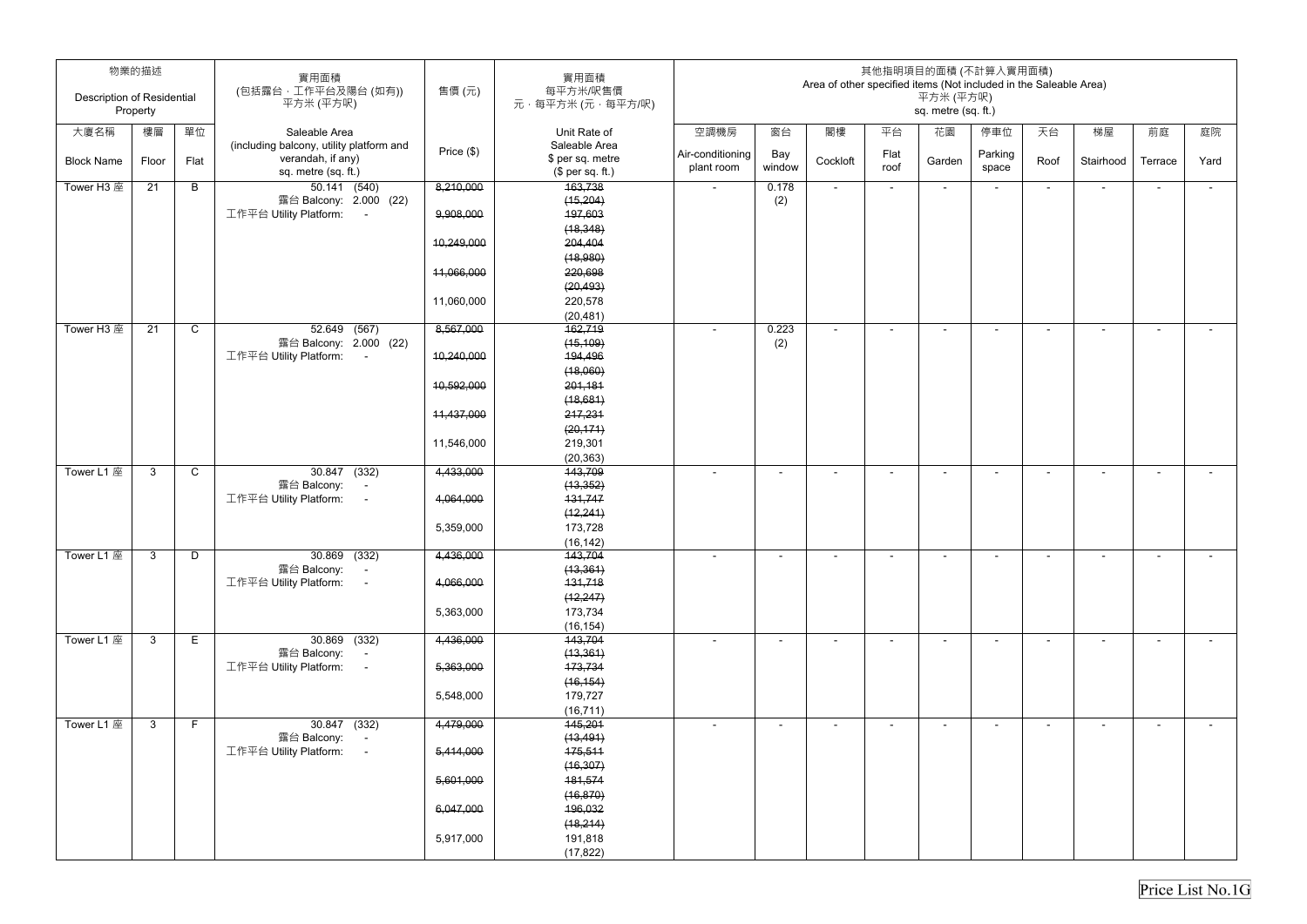| 物業的描述                                         |                 |              | 實用面積                                                                                |                        | 實用面積                                 | 其他指明項目的面積 (不計算入實用面積)<br>Area of other specified items (Not included in the Saleable Area) |                |          |                |        |                  |                          |           |         |                |  |
|-----------------------------------------------|-----------------|--------------|-------------------------------------------------------------------------------------|------------------------|--------------------------------------|-------------------------------------------------------------------------------------------|----------------|----------|----------------|--------|------------------|--------------------------|-----------|---------|----------------|--|
| <b>Description of Residential</b><br>Property |                 |              | (包括露台,工作平台及陽台(如有))<br>平方米 (平方呎)                                                     | 售價(元)                  | 每平方米/呎售價<br>元,每平方米 (元,每平方/呎)         | 平方米 (平方呎)<br>sq. metre (sq. ft.)                                                          |                |          |                |        |                  |                          |           |         |                |  |
| 大廈名稱                                          | 樓層              | 單位           | Saleable Area<br>(including balcony, utility platform and                           |                        | Unit Rate of<br>Saleable Area        | 空調機房                                                                                      | 窗台             | 閣樓       | 平台             | 花園     | 停車位              | 天台                       | 梯屋        | 前庭      | 庭院             |  |
| <b>Block Name</b>                             | Floor           | Flat         | verandah, if any)<br>sq. metre (sq. ft.)                                            | Price (\$)             | \$ per sq. metre<br>$$$ per sq. ft.) | Air-conditioning<br>plant room                                                            | Bay<br>window  | Cockloft | Flat<br>roof   | Garden | Parking<br>space | Roof                     | Stairhood | Terrace | Yard           |  |
| Tower L1 座                                    | $\overline{4}$  | $\mathsf C$  | $30.847$ (332)<br>露台 Balcony:<br>$\sim$<br>工作平台 Utility Platform:<br>$\sim$         | 4,467,000              | 144,811<br>(13, 455)                 | $\sim$                                                                                    | $\overline{a}$ | $\sim$   | $\blacksquare$ | $\sim$ | $\blacksquare$   | $\sim$                   | $\sim$    | $\sim$  | $\sim$         |  |
| Tower L1 座                                    | $\overline{4}$  | D            | $30.869$ $(332)$<br>露台 Balcony:<br>$\sim$                                           | 4,469,000              | 144,773<br>(13, 461)                 | $\sim$                                                                                    |                | $\sim$   |                | $\sim$ | $\sim$           | $\blacksquare$           |           |         |                |  |
|                                               |                 |              | 工作平台 Utility Platform:<br>$\sim$ $-$                                                | 5,403,000              | 175,030<br>(16, 274)                 |                                                                                           |                |          |                |        |                  |                          |           |         |                |  |
| Tower L1 座                                    | $\overline{a}$  | Е            | $30.869$ (332)<br>露台 Balcony:<br>$\sim$ $-$<br>工作平台 Utility Platform:<br>$\sim$     | 4,469,000<br>5,403,000 | 144,773<br>(13, 461)<br>175,030      | $\sim$                                                                                    |                | $\sim$   |                | $\sim$ | $\sim$           | $\overline{\phantom{a}}$ |           |         |                |  |
|                                               |                 |              |                                                                                     | 5,589,000              | (16, 274)<br>181,055                 |                                                                                           |                |          |                |        |                  |                          |           |         |                |  |
|                                               |                 |              |                                                                                     |                        | (16, 834)                            |                                                                                           |                |          |                |        |                  |                          |           |         |                |  |
|                                               |                 |              |                                                                                     | 6,035,000              | 195,504<br>(18, 178)                 |                                                                                           |                |          |                |        |                  |                          |           |         |                |  |
|                                               |                 |              |                                                                                     | 6,302,000              | 204,153<br>(18,982)                  |                                                                                           |                |          |                |        |                  |                          |           |         |                |  |
| Tower L1 座                                    | $\overline{4}$  | $\mathsf F$  | $30.847$ (332)<br>露台 Balcony:<br>$\sim$ $-$<br>工作平台 Utility Platform:<br>$\sim$ $-$ | 4,512,000              | 146,270<br>(13,590)                  |                                                                                           |                | $\sim$   |                | $\sim$ | $\sim$           |                          |           |         |                |  |
| Tower L1 座                                    | $5\overline{)}$ | $\mathsf{C}$ | 30.847 (332)<br>露台 Balcony:<br>$\sim$<br>工作平台 Utility Platform:<br>$\sim$           | 4,500,000              | 145,881<br>(13, 554)                 | $\sim$                                                                                    |                | $\sim$   |                | $\sim$ | $\sim$           | $\sim$                   |           |         |                |  |
| Tower L1 座                                    | 5               | F.           | 30.847 (332)<br>露台 Balcony:<br>$\sim$<br>工作平台 Utility Platform:<br>$\sim$           | 4,546,000              | 147,373<br>(13,693)                  | $\sim$                                                                                    |                | $\sim$   | $\blacksquare$ | $\sim$ | $\sim$           | $\overline{\phantom{a}}$ |           |         | $\overline{a}$ |  |

### 備註Remark:

住宅物業的實用面積每平方米售價是由該物業的售價除以該物業上述按平方米的實用面積計算得出的。住宅物業的實用面積每平方呎售價是由該物業的售價除以該物業上述按平方呎的實用面積計算得出的。 Unit Rate of Saleable Area (in sq. metre) of a residential property is calculated by dividing the Price of that property by the Saleable Area (in sq. metre) of that property specified above. Unit Rate of Saleable Area (in by the Saleable Area (in sq. ft.) of that property specified above.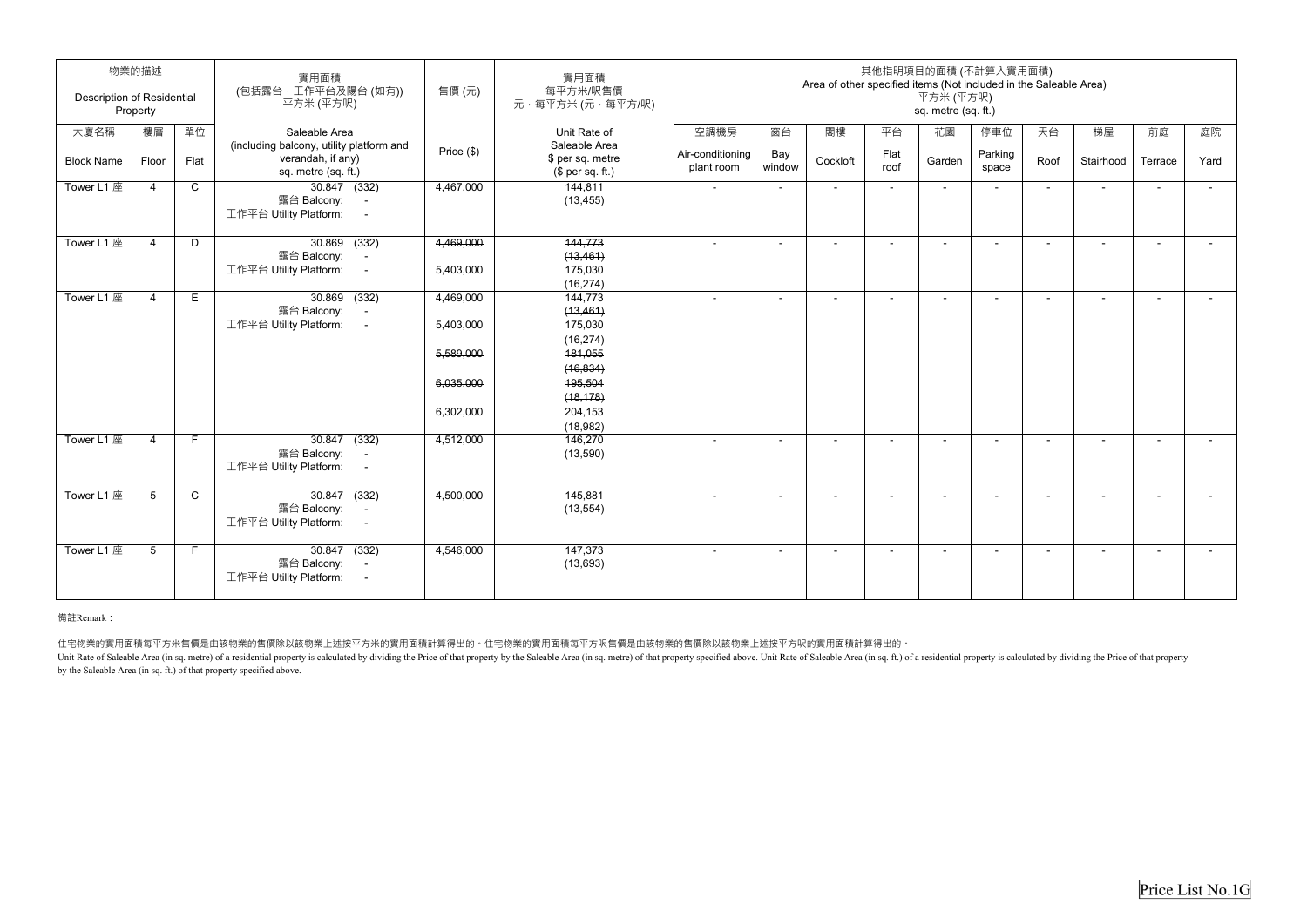## 第三部份:其他資料 **Part 3 : Other Information**

## (1) 準買家應參閱發展項目的售樓說明書,以了解該項目的資料。

Prospective purchasers are advised to refer to the sales brochure for the development for information on the development.

### (2) 根據《一手住宅物業銷售條例》第 52(1)條及第 53(2)及(3)條,-

According to sections 52(1) and 53(2) and (3) of the Residential Properties (First-hand Sales) Ordinance,-

### 第 52(1)條/Section 52(1)

在某人就指明住宅物業與擁有人訂立臨時買賣合約時,該人須向擁有人支付售價的 5%的臨時訂金。

A preliminary deposit of 5% of the purchase price is payable by a person to the owner on entering into a preliminary agreement for sale and purchase in respect of the specified residential property with the owner.

如某人於某日期訂立臨時買賣合約,並於該日期後的5個工作日內,就有關住宅物業簽立買賣合約,則擁有人必須在該日期後的8個工作日內,簽立該買賣合約。 If a person executes an agreement for sale and purchase in respect of the residential property within 5 working days after the date on which the person enters into the preliminary agreement for sale and purchase, the owner must execute the agreement for sale and purchase within 8 working days after that date.

如某人於某日期訂立臨時買賣合約時,但沒有於該日期後的 5 個工作日內,就有關住宅物業簽立買賣合約,則-(i)該臨時合約即告終止;(ii) 有關的臨時訂金即予沒收;及(iii)擁有人不得就該人沒有簽立 買賣合約而針對該人提出進一步申索。

### 第 53(2)條/Section 53(2)

If a person does not execute an agreement for sale and purchase in respect of the residential property within 5 working days after the date on which the person enters into the preliminary agreement for sale and purchase – (i) the preliminary agreement is terminated; (ii) the preliminary deposit is forfeited; and (iii) the owner does not have any further claim against the person for the failure.

### 第 53(3)條/Section 53(3)

## (3) 實用面積及屬該住宅物業其他指明項目的面積是按《一手住宅物業銷售條例》 第 8 條及附表二第 <sup>2</sup> 部的計算得出的。

The saleable area and area of other specified items of the residential property are calculated in accordance with section 8 and Part 2 of Schedule 2 to the Residential Properties (First-hand Sales) Ordinance.

## (4) (i) 支付條款 Terms of Payment

## **90** 天付款計劃 **90-day Payment Method**

- (1) 相等於售價 5%之臨時訂金(「臨時訂金」)於買方簽署臨時買賣合約時繳付。其中港幣 \$150,000 之部份臨時訂金須以銀行本票支付,臨時訂金的餘款須以銀行本票及/或支票支付。所有銀行本 票及支票必須由香港持牌銀行發出,抬頭必須為「的近律師行」。買方須於簽署臨時買賣合約日期後的 <sup>5</sup> 個工作天內簽署買賣合約。 A preliminary deposit equivalent to 5% of purchase price ("Preliminary Deposit'') shall be paid upon signing of the Preliminary Agreement for Sale and Purchase by the Purchaser. HK\$150,000 being part of the Preliminary Deposit shall be paid by cashier order and the remaining balance of the Preliminary Deposit shall be paid by cashier order and/or cheque. All cashier orders and cheques shall be issued by a licensed bank in Hong Kong and shall be made payable to "Deacons". The Agreement for Sale and Purchase shall be signed by the Purchaser within 5 working days after the date of signing of the Preliminary Agreement for Sale and Purchase by the Purchaser.
- (2) 售價 5%之加付訂金於買方簽署買賣合約時繳付。

5% of purchase price being further deposit shall be paid upon signing of the Agreement for Sale and Purchase by the Purchaser.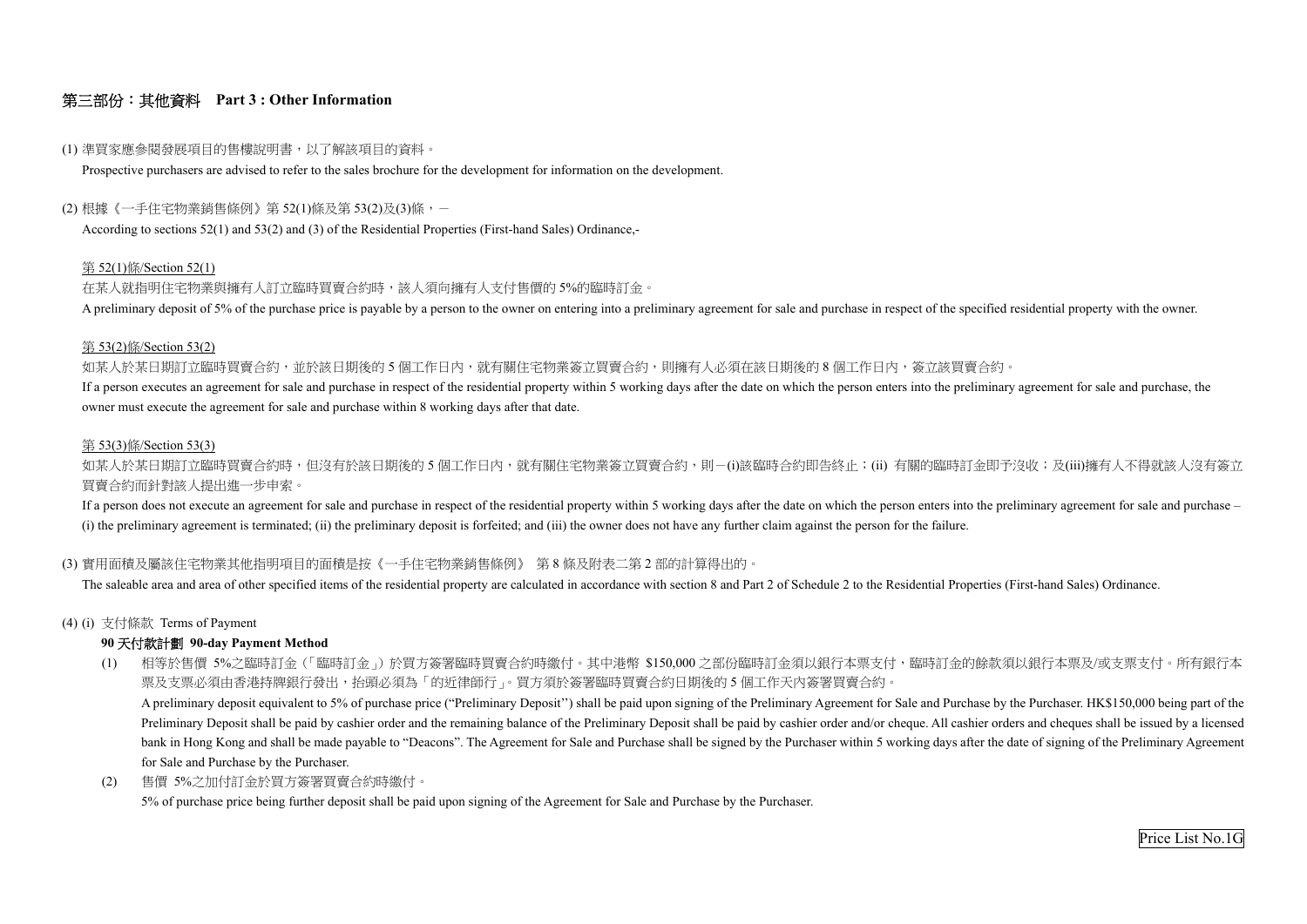- (3) 售價 90%之售價餘款在買方簽署臨時買賣合約日期後 90 天內於完成交易時繳付。 90% of purchase price being balance of purchase price shall be paid on completion within 90 days after signing of the Preliminary Agreement for Sale and Purchase by the Purchaser.
- (4) 買方必須以香港銀行本票或有香港銀行書面保付的支票支付上述各段規定的加付訂金及售價餘款,上述本票或支票抬頭人為「的近律師行」。 The further deposit and balance of purchase price as provided in the above paragraphs shall be paid by the Purchaser by way of cashier order(s) issued by a licensed bank in Hong Kong or cheque(s) certified good for payment by a licensed bank in Hong Kong in favour of "Deacons".
- (4) (ii) 售價獲得折扣的基礎 The basis on which any discount on the price is available
	- 無

 Who is liable to pay the solicitors' fees and stamp duty in connection with the sale and purchase of a specified residential property in the development 如買方選用賣方之代表律師程,有人主物業之代表律師,賣方同意為買方支付買賣合約及轉讓契兩項法律文件之律師費用。

NIL

(4) (iii) 可就購買該項目中的指明住宅物業而連帶獲得的任何贈品、財務優惠或利益

Any gift, or any financial advantage or benefit, to be made available in connection with the purchase of a specified residential property in the development 無

NIL

## (4) (iv) 誰人負責支付買賣該項目中的指明住宅物業的有關律師費及印花稅

All stamp duty (including without limitation any ad valorem stamp duty, any stamp duty on nomination or sub-sale (if any), any buyer's stamp duty (as defined in the Stamp Duty Ordinance), any special stamp duty (as defined in the Stamp Duty Ordinance) and any penalty, interest and surcharge etc. for late payment of any stamp duty) in connection with the sale and purchase of residential property in the development shall be paid and borne by the Purchaser.

If the Purchaser appoints the Vendor's solicitors to act on his/her behalf in relation to the purchase of the residential property, the Vendor agrees to bear the legal cost of the Agreement for Sale and Purchase and the Assignment.

如買方選擇另聘代表律師作為買方就購買住宅物業之代表律師,買賣雙方須各自負責有關買賣合約及轉讓契之律師費用。

 If the Purchaser chooses to instruct his/her own solicitors to act for him/her in relation to the purchase of the residential property, each of the Vendor and the Purchaser shall pay its own solicitors' legal fees in respect of the Agreement for Sale and Purchase and the Assignment.

The Purchaser shall solely bear and pay a due proportion of the costs for the preparation of the Deed of Mutual Covenant and Management Agreement ("DMC") and the plans to be attached to the DMC, all costs for preparing certified copies of title deeds and documents of the residential property, all plan fees for the Agreement for Sale and Purchase and the Assignment, all legal costs and disbursements in respect of mortgage (if any) and supplemental agreement (if any), search fee, registration fee and all other legal costs and disbursements in relation to the sale and purchase of the residential property.

所有有關發展項目住宅物業的買賣的印花稅(包括但不限於任何從價印花稅、任何買方提名書或轉售(如有)的印花稅、任何買家印花稅(按《印花稅條例》所定義)、任何額外印花稅(按《印花稅條例》 所定義)及任何與過期繳付任何印花稅有關的罰款、利息及附加費等)由買方支付及承擔。

## (4) (v) 買方須為就買賣該項目中的指明住宅物業簽立任何文件而支付的費用

Any charges that are payable by a purchaser for execution of any document in relation to the sale and purchase of a specified residential property in the development.

買方須獨自承擔及支付草擬大廈公契及管理協議(「公契」)的費用及附於公契之圖則之費用的適當分攤、住宅物業的業權契據及文件認證副本之所有費用、買賣合約及轉讓契之所有圖則費、按揭(如 有)及附加協議(如有)的法律費用及開支、查冊費、註冊費及與買賣住宅物業有關的所有其他法律費用及開支。